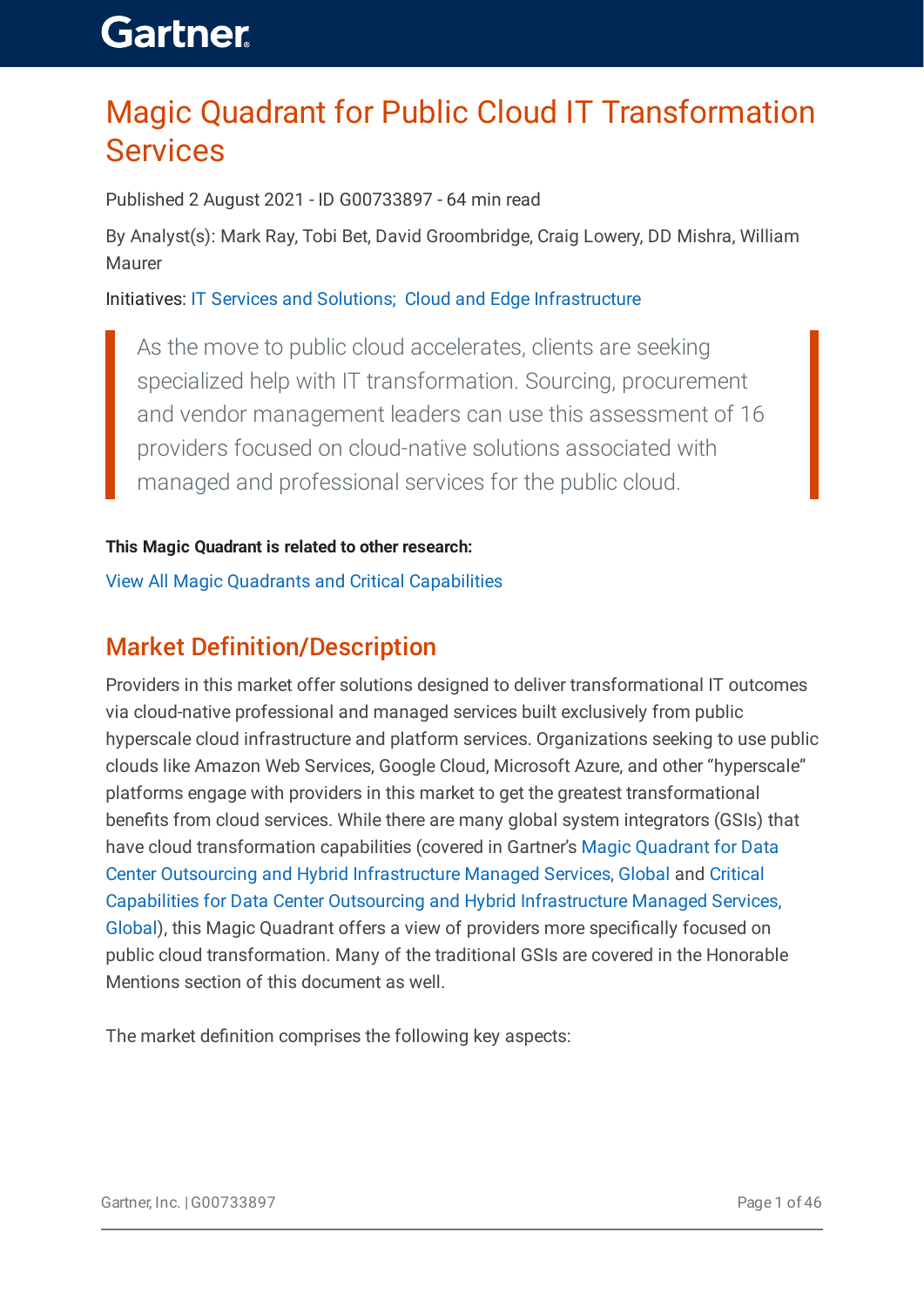- Providers deliver positive business impacts born from IT transformation. A "transformational IT outcome" is one that uses new technologies and paradigms to meet or improve upon achieving business objectives. For example, if the transformative outcome from building a cloud-native solution in a hyperscale cloud infrastructure and platform services (CIPS) platform results directly in a significantly improved or new key performance indicators (KPIs) — like revenue, margin, and customer satisfaction and retention — then it is considered transformational. ■
- The engagement between the customer and the service provider is application-led rather than infrastructure-led. Discussions of specific technical solutions are deferred until an understanding of the business objective has been achieved. Business objectives are more effectively stated as application and data requirements rather than technical requirements for what infrastructure and platform services should be used to achieve them. ■
- Solutions are built exclusively with public hyperscale CIPS and software as a service (SaaS). Providers can deliver complete, transformative solutions using only public cloud resources, thereby freeing the customer from the responsibility of building, maintaining and managing a data center. ■
- Cloud-native precepts are emphasized for application architecture and operational models. Benefits of the cloud model are maximized when cloud services are used as designed, with technical and operational choices that result in autoscalability; resiliency; and elastic, fine-grained resource consumption. ■
- The five R's of cloud transformation. Rehost, revise, rearchitect, rebuild and replace are generally considered the five R's of cloud transformation. Rehost and some portion of revise are considered infrastructure-led activities, while the remaining R's (rearchitect, rebuild and replace) are the focus of applications-led transformation services. ■
- Application development services are in scope. Providers have some degree of application development capability, ranging from the ability to take existing code and modernize it for use in the cloud to building new applications from scratch to be operated as custom services. ■
- SaaS integration and management is in scope. Providers may optionally deliver services for managing and integrating SaaS into the customer's environment. ■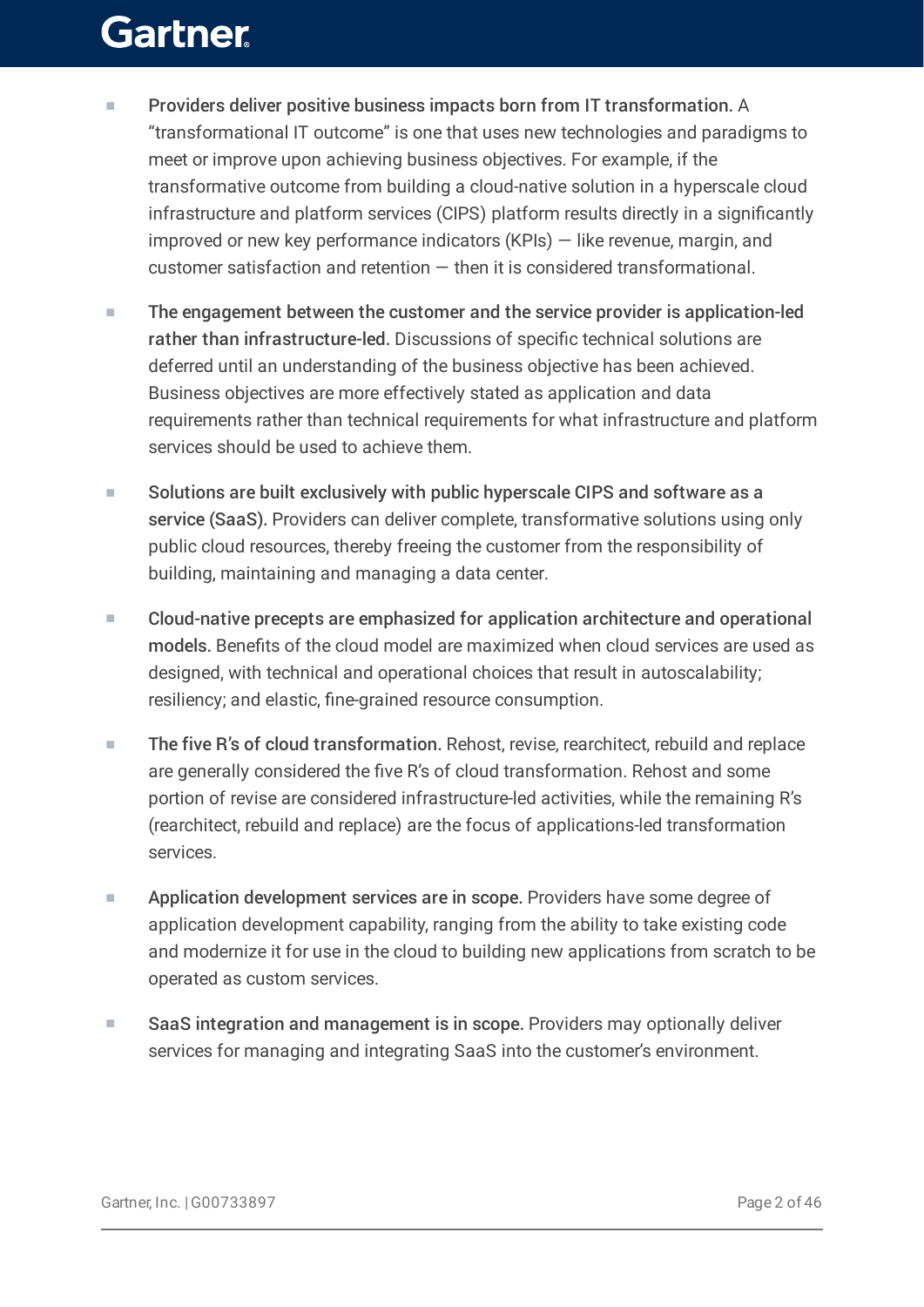- Complex application integration and management is in scope. Providers may optionally deliver services for integration and management of complex enterprise applications from vendors such as SAP, Oracle, JD Edwards and others in the public cloud. ■
- Managed services capabilities are in scope. Providers must offer the capability to deliver fully managed services for its clients. This includes oversight of daily operations and optimization of infrastructure operations and management in the public cloud. ■

#### Market Evolution

The adoption of public cloud services has accelerated as demonstrated by a five-year compound annual growth rate of 20.7% (see Forecast: Public Cloud Services, Worldwide, 2019-2025, 1Q21 Update). In the wake of the COVID-19 pandemic, [organizations](https://www.gartner.com/document/code/748510?ref=authbody&refval=) have realized the business benefits of cloud-based solutions. Increased reliability, scalability, availability; flexible economic models; low-barrier access to the latest innovations; and the ability to shed responsibility for low-value/high-cost activities like building and maintaining a data center are compelling reasons to make the move to public cloud.

But achieving these benefits is difficult, at best, and requires new skills, tools and processes that most organizations do not currently possess and cannot easily acquire for themselves. Professional and managed service providers (MSPs) have filled these gaps with offerings for cloud strategy, migration assessment and implementation, and ongoing management of the operational environment that results. Historically, however, these offerings have been largely driven by an infrastructure mindset. Cloud adoption was initially perceived to replace an organization's data center with a radically different sourcing paradigm but with familiar technologies, such as virtualization and block storage.

In the infrastructure-led model, customers need expertise to choose the right service elements and to configure them appropriately. Customers also retain responsibility for the proper configuration and maintenance of those aspects of the service over which they have control. This responsibility includes, but is not limited to, guest OSs and middleware and applications that run on their IaaS compute instances, as well as their associated data services.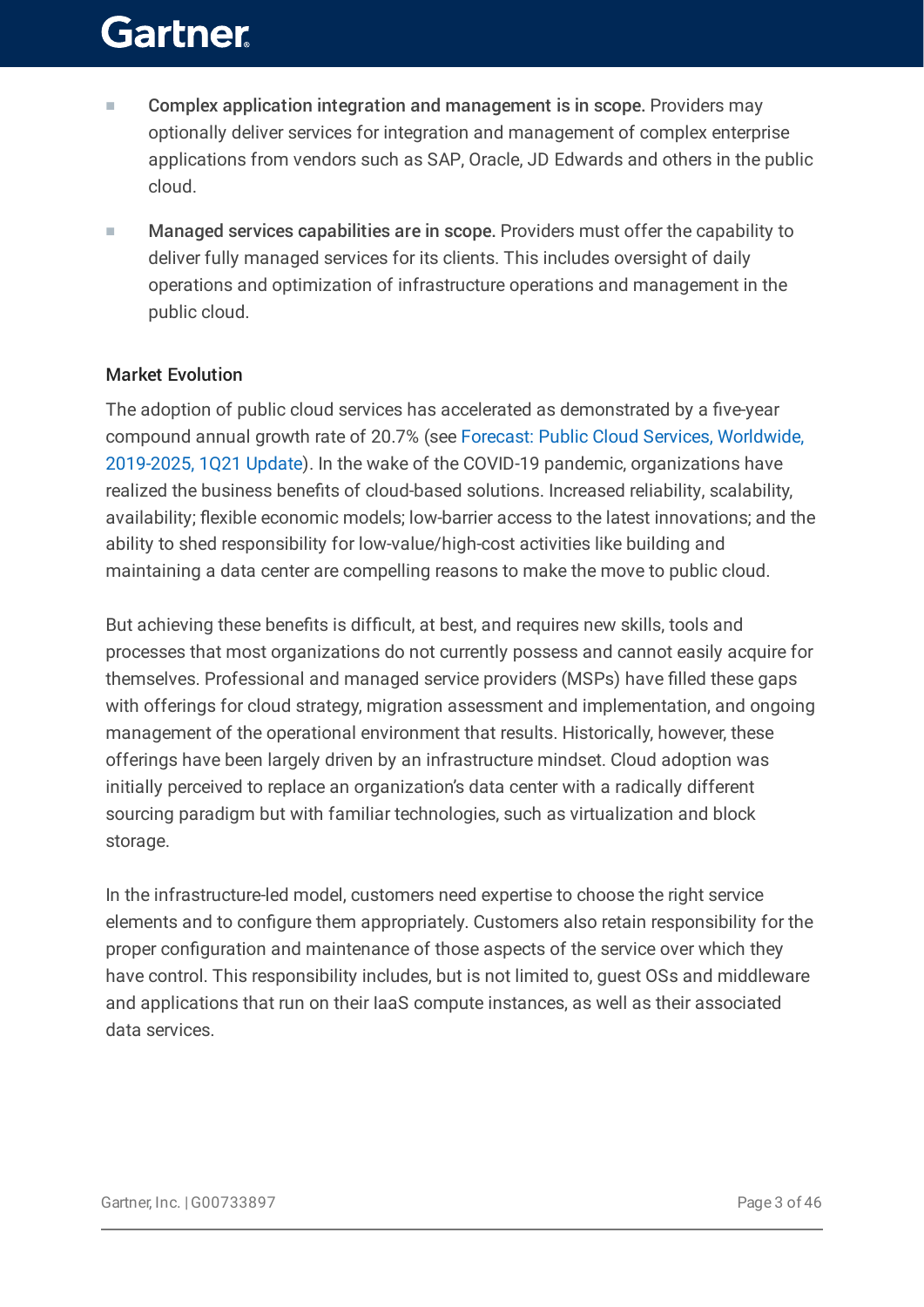The infrastructure-led model has the primary effects of placing the customer into the cloud on a somewhat familiar footing and, with the help of an MSP, providing an operational model not too different from the customers' own on-premises models. However, a consequence of being placed in the public cloud environment is that newer types of platform services for which there is no equivalent in on-premises data centers are discovered and usually adopted quickly. Through experimentation, customers gain an understanding of what a true cloud-native strategy can achieve with cloud-native applications, but they also realize that such achievements may be beyond their skill sets and capabilities, especially when dealing with a short timeline.

The market has been adopting public cloud primarily with an infrastructure-led approach for most of the last 15 years (see Magic Quadrant for Public Cloud Infrastructure Professional and Managed Services, Worldwide). Most [organizations](https://www.gartner.com/document/code/387916?ref=authbody&refval=) have done something in the public cloud and have experienced a taste of the transformative possibilities. The number of cloud MSPs providing these services has swelled as technology and service providers from declining markets seek relevancy in the cloud market. The increased number of MSPs has further promulgated the use of public clouds, and many acquisitions have been occurring as traditional MSPs scramble to organize around cloud skill sets.

As the benefits of cloud-native solutions become self-apparent, and with a global pandemic to underscore the value, a new market that focuses on cloud-native development and management engagements has quickly taken shape. The public cloud IT transformation services market encompasses MSPs that are making the leap from infrastructure-led engagements to application-led engagements by fully embracing the public cloud and the philosophies that maximize its positive impacts on an organization's business or mission.

In this application-led model, customers are primarily responsible for expressing business needs, objectives and requirements to the provider. This usually manifests as application, data and performance requirements. Details of the implementation, infrastructure choices, technical choices and operation are more in the purview of the MSP. Though still called "MSPs," these providers do much more than traditional MSPs or the cloud MSPs previously described. These MSPs deliver professional and managed services that focus on business outcomes through the use of public cloud services to build a new breed of applications that could not have existed outside of public CIPS environments.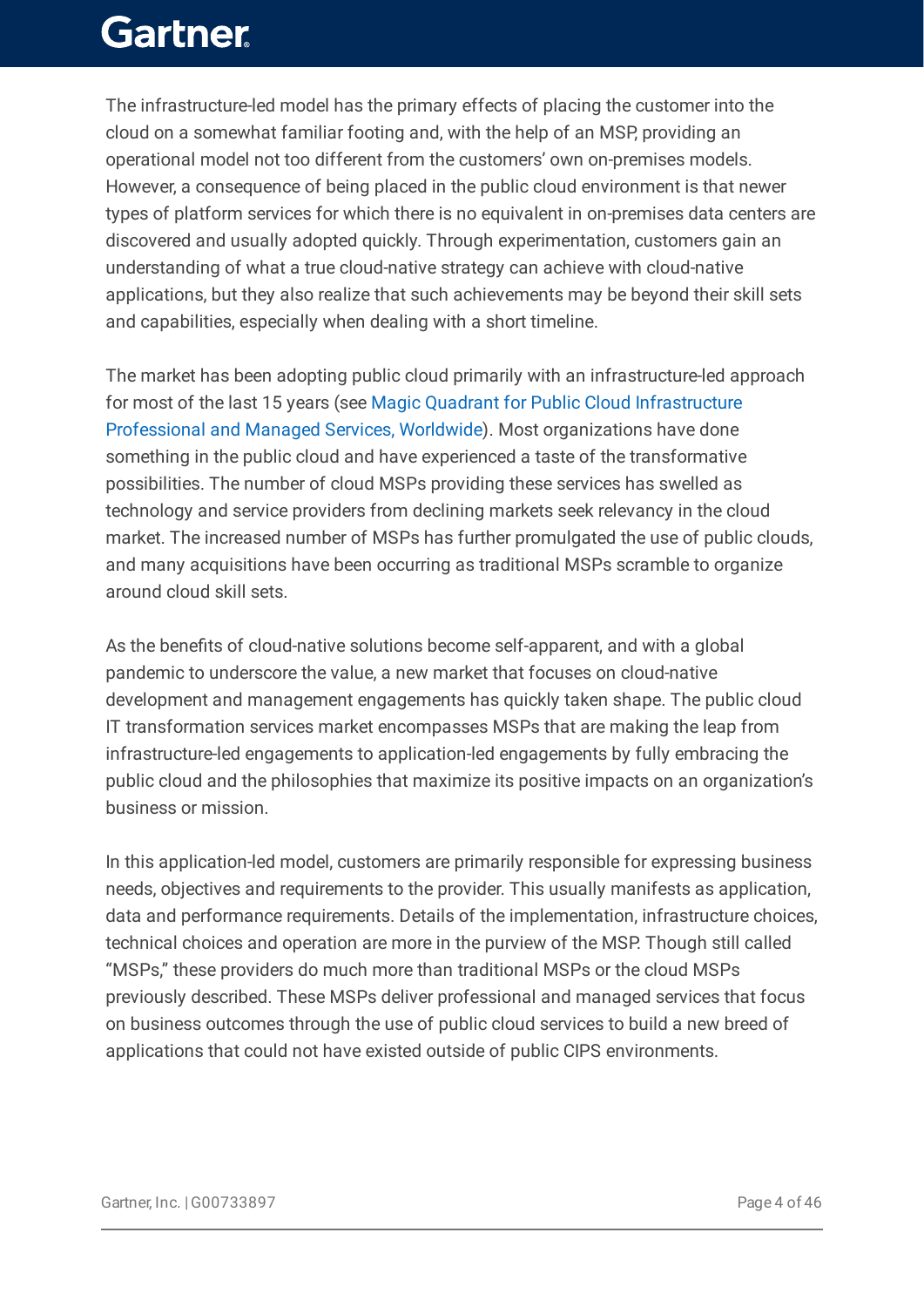This Magic Quadrant replaces the Magic Quadrant for Public Cloud Professional and Managed Services, Worldwide. [Infrastructure-led](https://www.gartner.com/document/code/387916?ref=authbody&refval=) services for public cloud are now covered in the Magic Quadrant for Data Center Outsourcing and Hybrid Infrastructure Managed Services, Global. See Public Cloud IT [Transformation](https://www.gartner.com/document/code/733226?ref=authbody&refval=) Services to Replace Cloud MSP in Magic Quadrant Coverage for more information on these two markets and how they are related.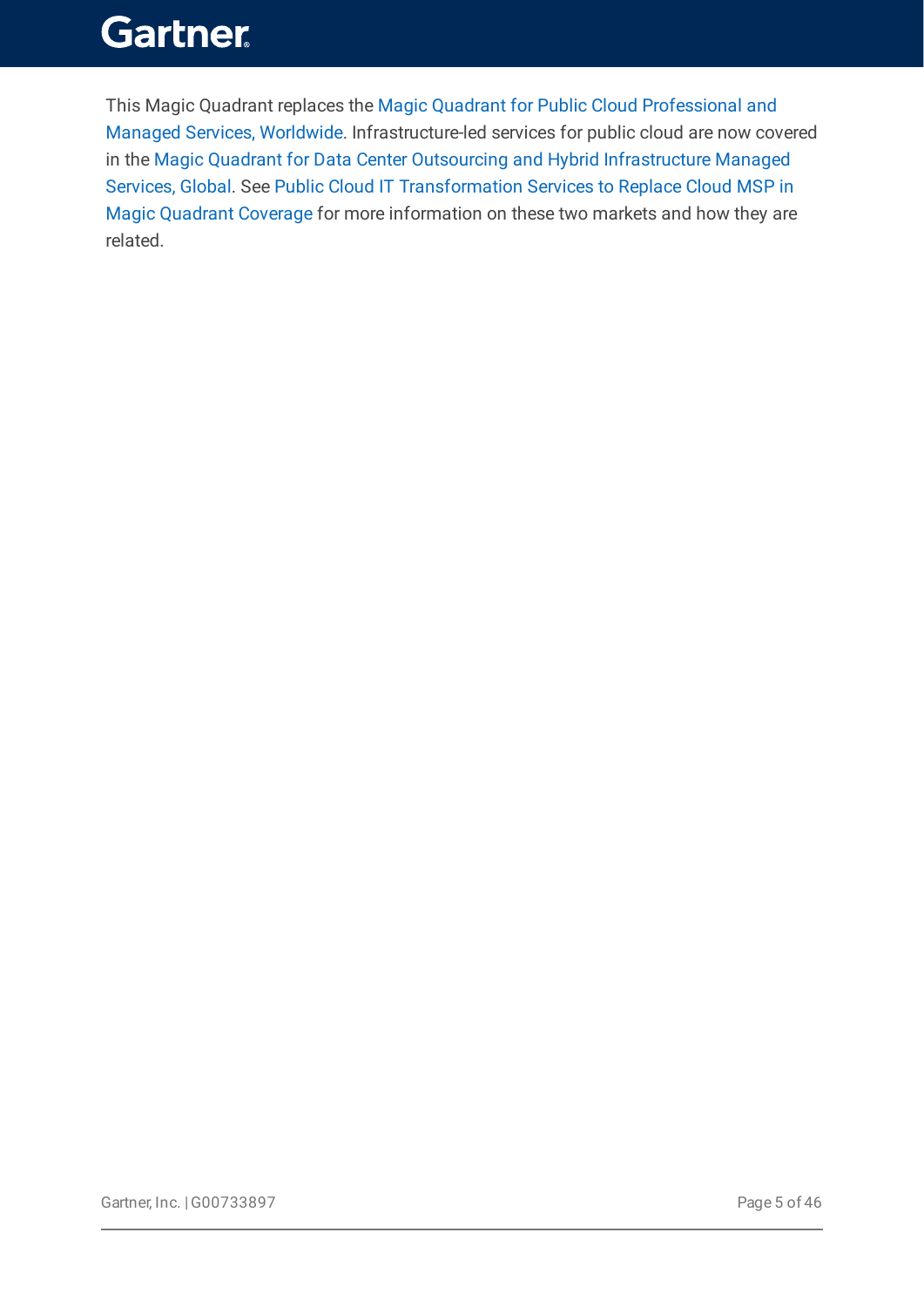### Magic Quadrant



Figure 1: Magic Quadrant for Public Cloud IT Transformation Services

Source: Gartner (August 2021)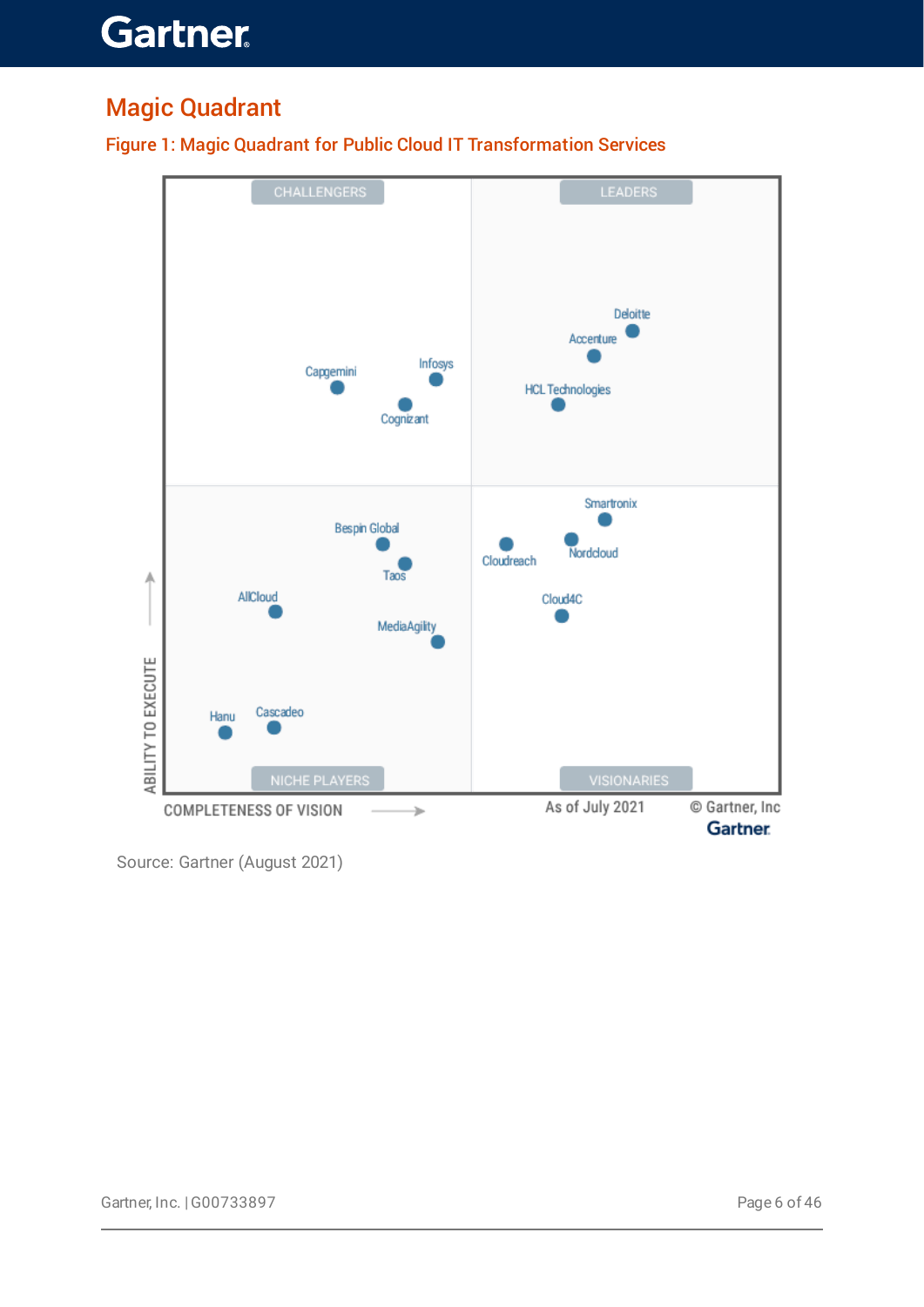#### Vendor Strengths and Cautions

#### **Accenture**

Accenture is a Leader in this Magic Quadrant. Headquartered in Dublin, Ireland, Accenture has global capabilities, but focuses mainly on Europe, North America (NA) and Asia/Pacific (APAC). Its primary verticals include financial services/insurance, government (federal, state or local) and life sciences/biotech/pharmaceuticals. Accenture's revenue for services in this MQ grew about 18% last year. It performed roughly 2,900 cloudnative/agile applications engagements with a DevOps style of delivery last year and has about 1,320 clients with managed cloud services. Accenture sees cloud as an urgent and critical mandate for organizations, both as a response to the pandemic and as a driver for digital enterprises. Accenture supports multicloud use cases and the following cloud service providers: Alibaba, Amazon Web Services (AWS), Google Cloud Platform (GCP), IBM Cloud, Microsoft Azure and Oracle Cloud.

#### *Strengths*

- Focus on cloud: Accenture has placed increased emphasis on listening to the client to determine its urgent needs and fostering co-creation to deliver measurable business value to the client. It has initiated a cloud-first team to shape clients' journeys and reimagine their services. To drive positive client relationships, Accenture has invested over 200 million hours into staff training for cloud-native skills and has acquired over 30 cloud-native consultancies. ■
- Hyperautomation increases productivity: Accenture's systems resilience is supported, in part, by hyperautomation to mitigate the impact of disruption. Hyperautomation also provides resource capacity that leads to increased workforce productivity. The provider has separate business groups aligned to each of the major hyperscale providers. Accenture is leveraging its myNav platform and ecosystem partners to drive improved automation capabilities to build industry solutions that deliver enhanced value faster. ■
- Offers outcome-based pricing: Accenture offers multiple pricing approaches, including risk and reward models, and outcome models are based on client business KPIs. It offers a cloud factory model, utilizing cloud specialists and accelerators to reduce delivery time for industrialized cloud solutions. ■

#### *Cautions*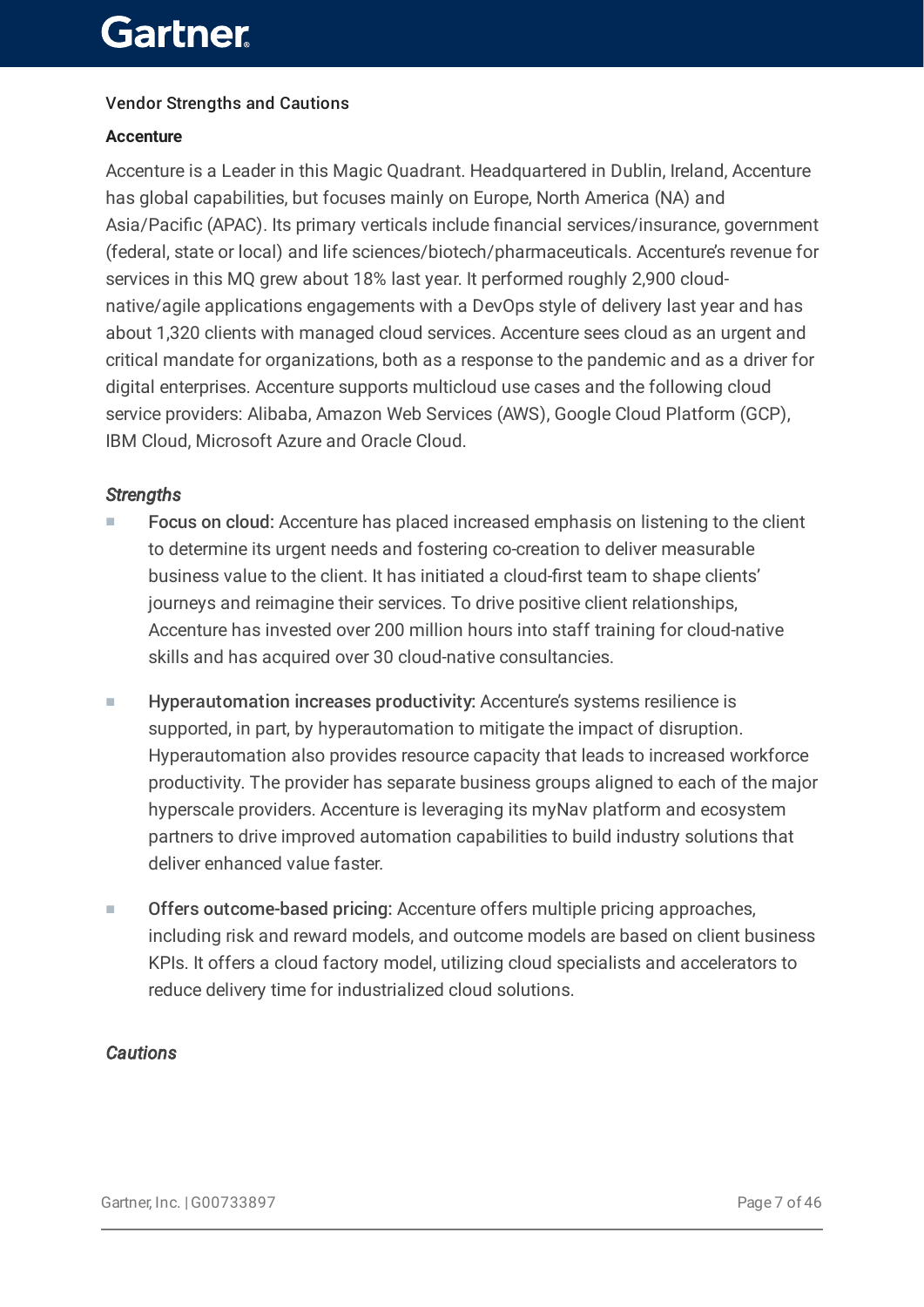- Transformation focus could leave out some clients: Accenture's strong transformation-centric vision of cloud may not fit well for clients seeking a simple lift-and-shift migration or a traditional managed service. Recent acquisitions strengthen its cloud portfolio but will take time to integrate into a holistic delivery model. ■
- Offering confusion: Accenture's offering can be challenging to navigate given the size of the company, the way cloud solutions are organized into different business groups, and the large number of tools that are available. It can develop custom tools used for projects during the course of the project, but this can extend the time to deliver. ■
- Focus is toward large clients: Accenture is focused on large-enterprise clients, so small or midsize enterprise (SME) clients need to ensure that they receive the right level of focus from Accenture and validate the capabilities of the assigned resources. ■

#### **AllCloud**

AllCloud is a Niche Player in this Magic Quadrant. Headquartered in the United States, AllCloud has global capabilities, but focuses mainly on Europe, North America, and the Middle East and Africa (MEA). Its primary verticals include financial services, technology, consumer goods and general manufacturing. Revenue for services in this MQ grew at about 16% last year. It performed over 750 cloud-native/agile applications engagements with a DevOps style of delivery last year and has about 300 clients with managed cloud services. AllCloud works mostly with Amazon Web Services, for whom it is a Premier Consulting Partner and Audited MSP Partner, and it has six competencies, including DevOps Competency designation. AllCloud aims to differentiate itself by being one of the largest boutique providers of AWS capabilities globally, and by its specialisms in creating SaaS solutions, security and data analytics.

#### *Strengths*

Depth of AWS expertise: AllCloud has a strategic collaboration agreement with AWS, having chosen to focus mainly on AWS services. It has over 200 staff certifications on AWS, including skills in SaaS, analytics, AI and ML, and it aims to support edge and Internet of Things (IoT) solutions on AWS. Its strategic partnership with Salesforce enables it to create integrations between AWS and Salesforce platforms. ■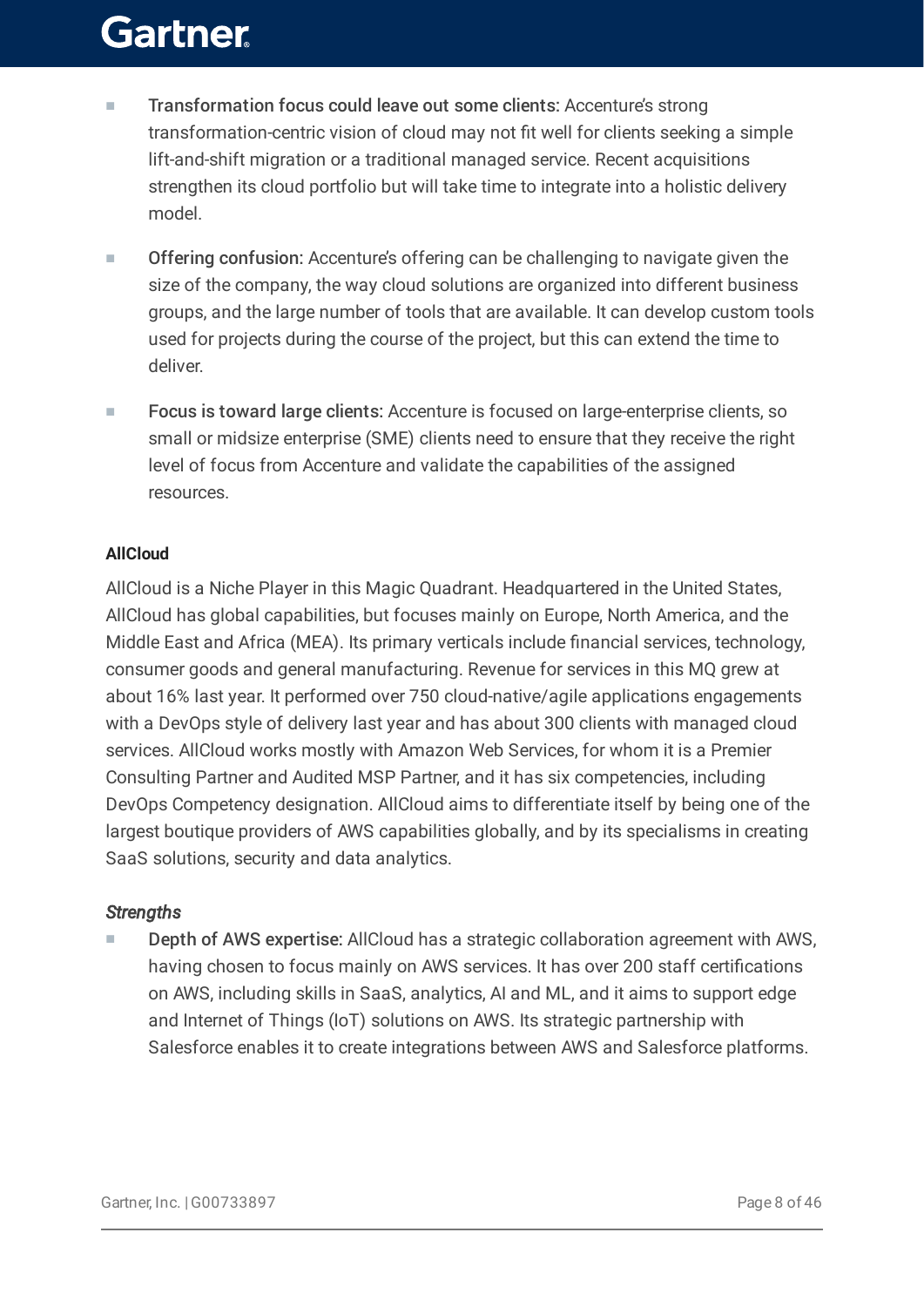- Acceleration of cloud adoption: AllCloud's Solutions Factory uses a catalog of production-ready reference architectures to reduce time to market for clients. These cover solutions for creating landing zones, rapid delivery of SaaS solutions, DevOps automation and vertical solutions such as manufacturing automation. AllCloud helps individual clients develop cloud centers of excellence (CCOEs). ■
- Business transformation focus: AllCloud believes that cloud is an essential enabler of business transformation, and it focuses on the client's business objectives in moving to cloud. As part of this, it seeks to modernize the application stack to cloudnative architectures to drive business innovation, rather than cloud lift and shift. ■

#### *Cautions*

- Focus on single cloud providers: AllCloud has elected to primarily work with AWS on an ongoing basis, which may limit client options for the best-fit solution. Clients that are not solely focused on AWS may need to consider other providers. ■
- Limited geographic focus: Despite investment and growth plans in North America and Germany, Austria and Switzerland (DACH), AllCloud currently has very little revenue from Europe and NA, with over 50% of its revenue from MEA (primarily Israel). Despite significant revenue in 2020, AllCloud has about 300 staff members, and large clients may find it struggles to scale as they grow. ■
- Lack of outcome commitments: AllCloud's contracts remain very traditional, with a focus on technical SLAs and with limited commercial commitment to business outcomes for clients. AllCloud uses automation to scale, but some cloud-native transformation projects have significant components requiring manual intervention, potentially limiting AllCloud's ability to deliver large, complex projects. ■

#### **Bespin Global**

Bespin Global is a Niche Player in this Magic Quadrant. Headquartered in South Korea and China, Bespin Global has global capabilities, but focuses mainly on large enterprises in South Korea, China and the Middle East. Its primary verticals include government, financial services and manufacturing. Bespin Global's revenue for services in this MQ more than doubled last year. It performed almost 500 cloud-native/agile applications engagements with a DevOps style of delivery last year and has almost 700 clients with managed cloud services. Bespin Global is focused on automation and operational excellence while maintaining client intimacy. Bespin Global supports multicloud use cases and the following cloud service providers: Alibaba, AWS (MSP; DevOps), Google (MSP) and Azure (MSP).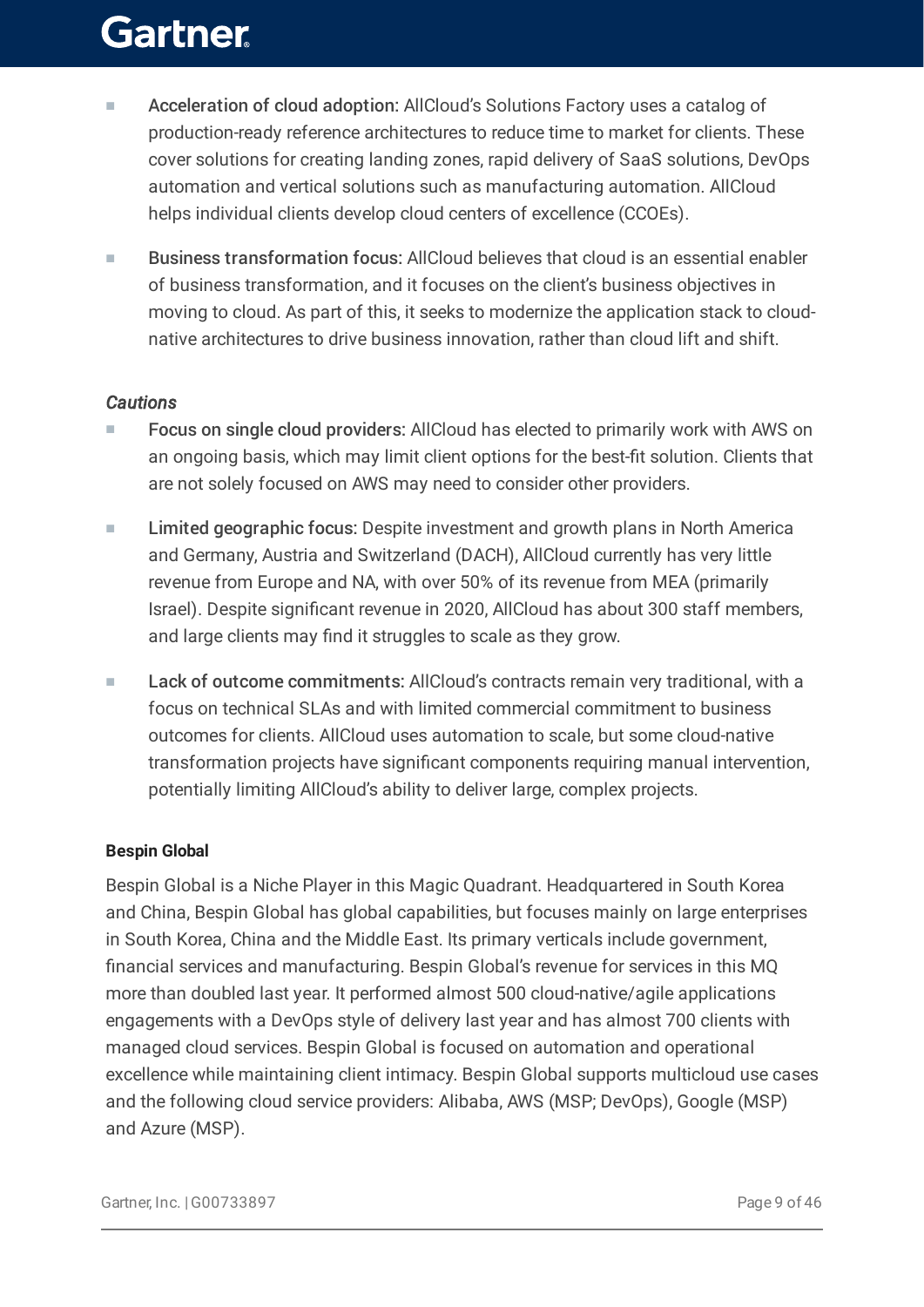#### *Strengths*

- Cloud native and alignment with operational technology: Bespin Global has focused on growing cloud-native capabilities in breadth, exhibited by its MSP audited certifications from three major ISPs, and it sells its proprietary CMP as a SaaS product. It is expanding within its client base and moving into operational technology to transform its business. ■
- Offering for ecosystem and service: Bespin Global provides cloud-native services while cooperating with large system integrators (SIs) for legacy services, allowing clients access to best-of-breed services offerings. Bespin Global aims for customer intimacy, with 2020 investments in integrated customer support and data-based customer experience (CX) management. ■
- Investment in automation: Bespin Global has invested in its "ITOps" portfolio of automation, including FinOps, DevOps, DataOps, SecOps and MigrationOps. Bespin Global's investment in automation has allowed it to reduce its headcount by over 10% year over year (YoY), while growing its client base by over 25%. ■

#### *Cautions*

- Large enterprise focus: Bespin Global focuses on large enterprise customers (approximately 70%) and cloud-native startups (approximately 30%). Midmarket customers should closely explore their alignment with Bespin Global. Bespin Global's strategy is also more technology-led and may not align with some customer expectations. ■
- Limited geographical footprints: Bespin Global's business is skewed toward Korea and China; it generates maximum revenue from these two regions. However, it has plans to extend its footprint beyond Korea, including Southeast Asia and the Middle East. Customers having requirements outside Korea should investigate Bespin Global's regional footprints, experience and cultural alignment to work with customers outside its key regions. ■
- Limited multicloud capability: Bespin Global's business is currently skewed toward AWS, where it gets more than half of its revenue. The workload and experience on other cloud platforms are limited comparatively. Clients having requirements outside of AWS should investigate Bespin Global's capabilities and footprints carefully. ■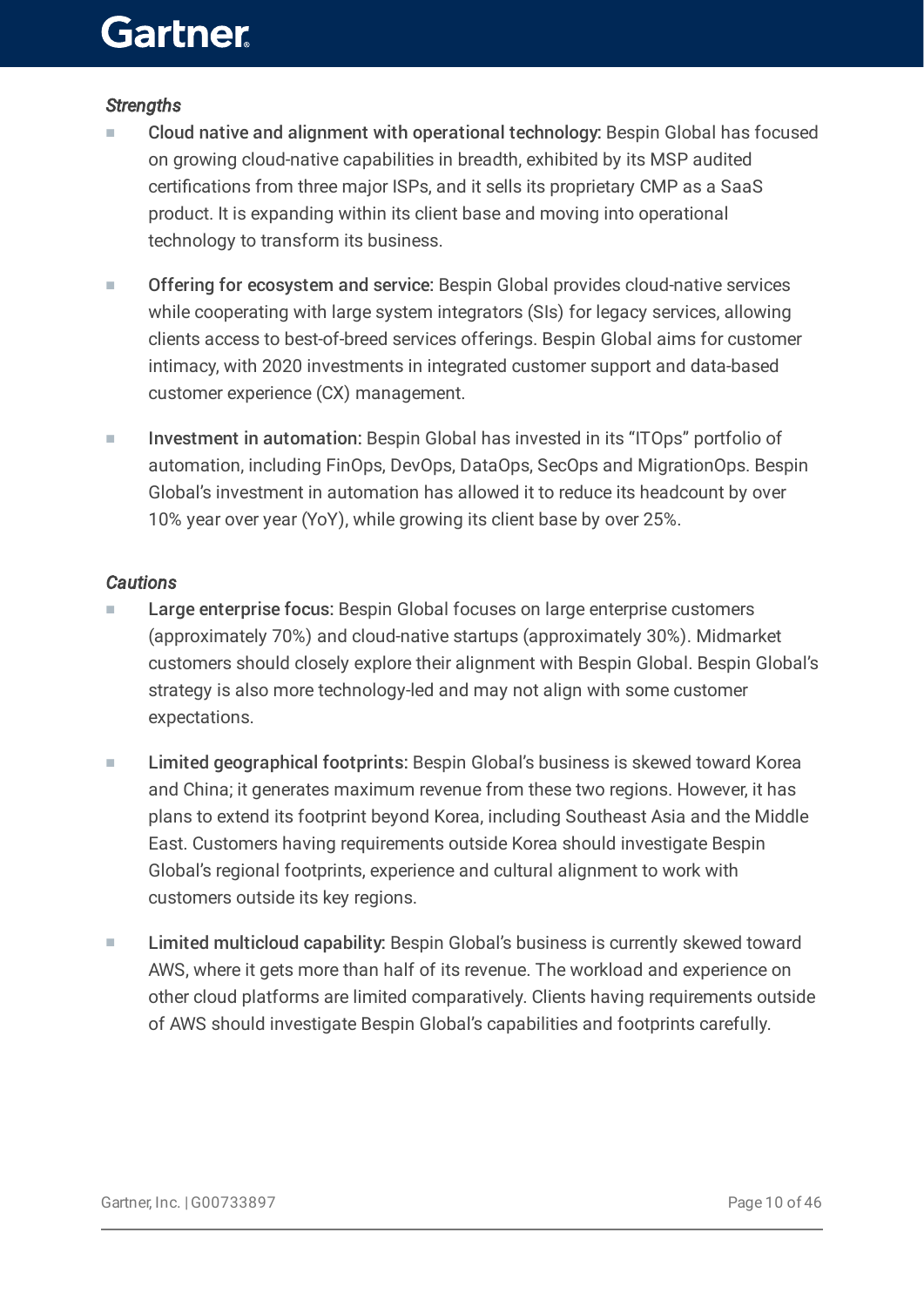#### **Capgemini**

Capgemini is a Challenger in this Magic Quadrant. Headquartered in France, Capgemini has global capabilities, focusing mainly on Europe and North America. Its primary verticals include automotive, financial services and manufacturing. Capgemini revenue for services in this MQ grew about 20% last year. It performed almost 450 cloud-native/agile applications engagements with a DevOps style of delivery last year and has about 420 clients with managed cloud services. Capgemini differentiates itself from its competitors primarily with its deep technical capabilities. It supports multicloud use cases and the following cloud service providers: AWS (MSP), Google and Azure (Azure Expert MSP with the Modernization of Web Applications to Microsoft Azure advanced specialization).

#### *Strengths*

- Time-saving approach to transformation: Capgemini sees cloud as the foundation to fuel client transformation built on four pillars: IT, digital, data and business transformation. It helps clients to realize this transformation based on the client's maturity and ability to change. Its acquisition of Altran (now Capgemini Engineering) boosted its early-stage product engineering capabilities, especially in the areas of IoT and communications. ■
- Flexible offerings: Capgemini has built flexibility into its cloud offering based on partner ecosystem, commercial models, pod-based "sprint as a service," startup business models for enterprises leveraging public cloud services, and modular transformation capabilities. Capgemini trains sprint teams together and maintains them through sprints to enhance the teams' continuity and productivity. This also builds client intimacy with the support teams. ■
- Self-funding transformation: Capgemini has implemented self-funded commercial models for cloud transformation at multiple clients. It uses Capgemini accelerators and assets to speed transitions that reduce operating costs and, as a result, to free up capital for transformation. ■

#### *Cautions*

Technology-driven approach to cloud transformation: Capgemini has taken a technical approach to client transformation, and while it does have consulting and acceleration capabilities, its innovation and client business transformation capabilities need to improve. This may limit focus on business outcomes because technology can drive its solutioning. Clients need to assess how Capgemini initiates co-creation to drive business transformation. ■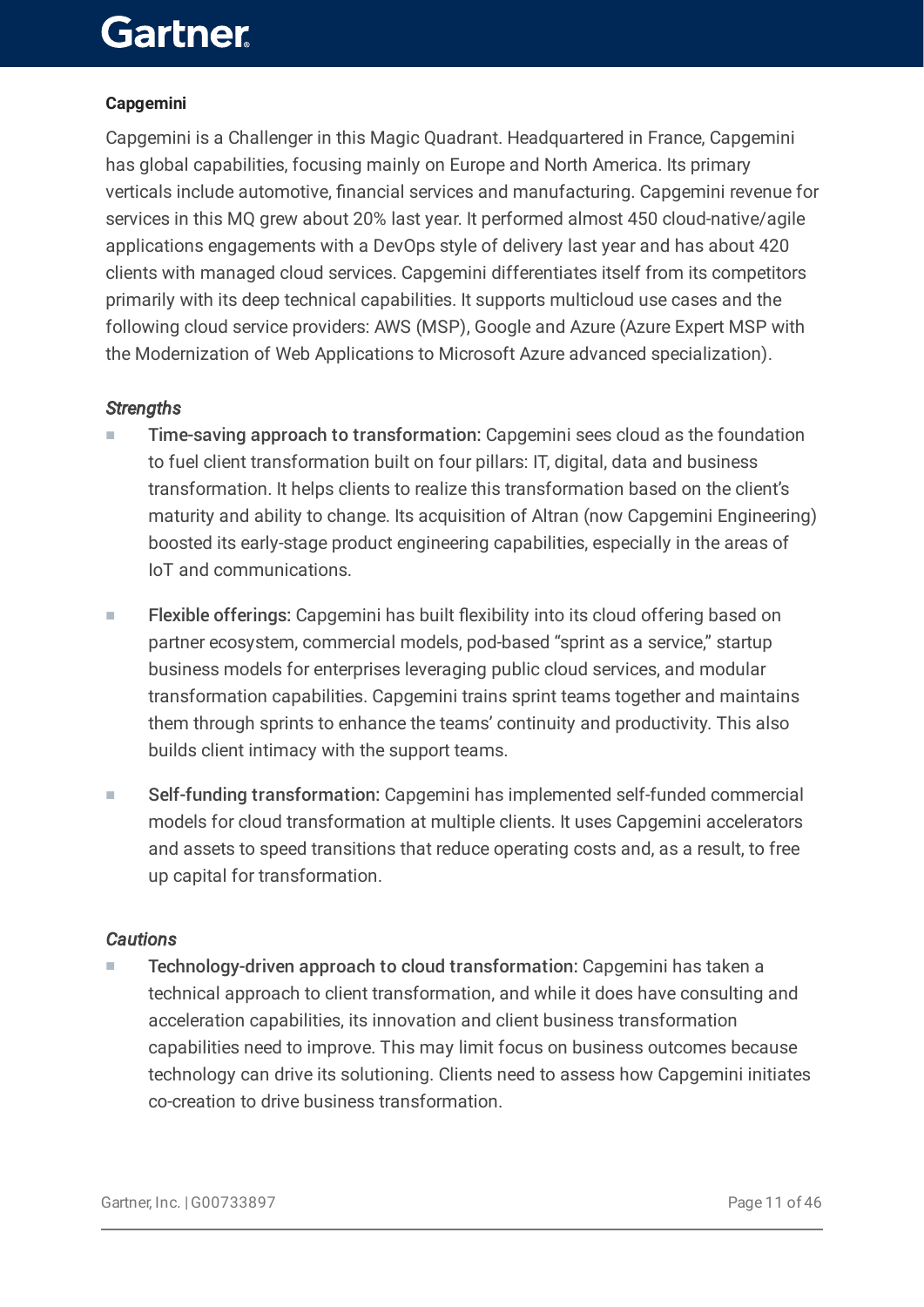- Funding models should be evaluated: Capgemini is increasingly using its "selffunded" model to assist client finance transformation. Clients interested in this model should push Capgemini to commit to KPI/SLAs to achieve business outcomes. This framework could lead to longer-term commitments and vendor lockin, which requires appropriate risk-versus-benefit analysis. ■
- Still Europe- and NA-centric: Capgemini is heavily focused in Europe and NA, and its footprint in APAC remains emerging. Capgemini carefully assesses deal pursuits to ensure a good match. It considers the relationships it has with clients as key factors in pursuit, so clients that do not have or are unable to establish a relationship with it before the deal need to assess Capgemini when entering into a bidding process. ■

#### **Cascadeo**

Cascadeo is a Niche Player in this Magic Quadrant. Headquartered in Manila, Philippines, with business headquarters in Seattle, Washington, it focuses mainly on North American and APAC deals. Its primary vertical is telecommunications. Revenue for services in this MQ grew about 15% last year. It performed about 40 cloud-native/agile applications engagements with a DevOps style of delivery last year and had less than 20 clients with managed cloud services. Cascadeo was one of the first vendors to become a certified AWS managed services partner and aims to differentiate its services through its AWS expertise. It supports multicloud use cases and has the following cloud service providers audited certifications: Amazon Web Services (MSP Partner and Premier Consulting Partner).

#### *Strengths*

- Solid cloud strategy: Cascadeo's strategy includes cloud native, cloud first, automation and data centricity using its cascadeo.io platform to move as much as possible to cloud-native applications, and can be used for appropriately sized environments. It conducts initial client conversations to educate clients and gain an understanding of expected outcomes. Cascadeo's close association with Globe, the largest independent telco in the Philippines, should improve its infrastructure and resources, as well as its talent lab and potential geographic reach. ■
- Deep platform integration: Cascadeo is an early adherent to cloud-native driven transformation, billing itself as the "antithesis to lift and shift," although it will perform lift and shift based on client desires and needs. This provider maximizes the value of the underlying cloud-native platform by building solutions that adopt architectural and engineering best practices specific to that platform. ■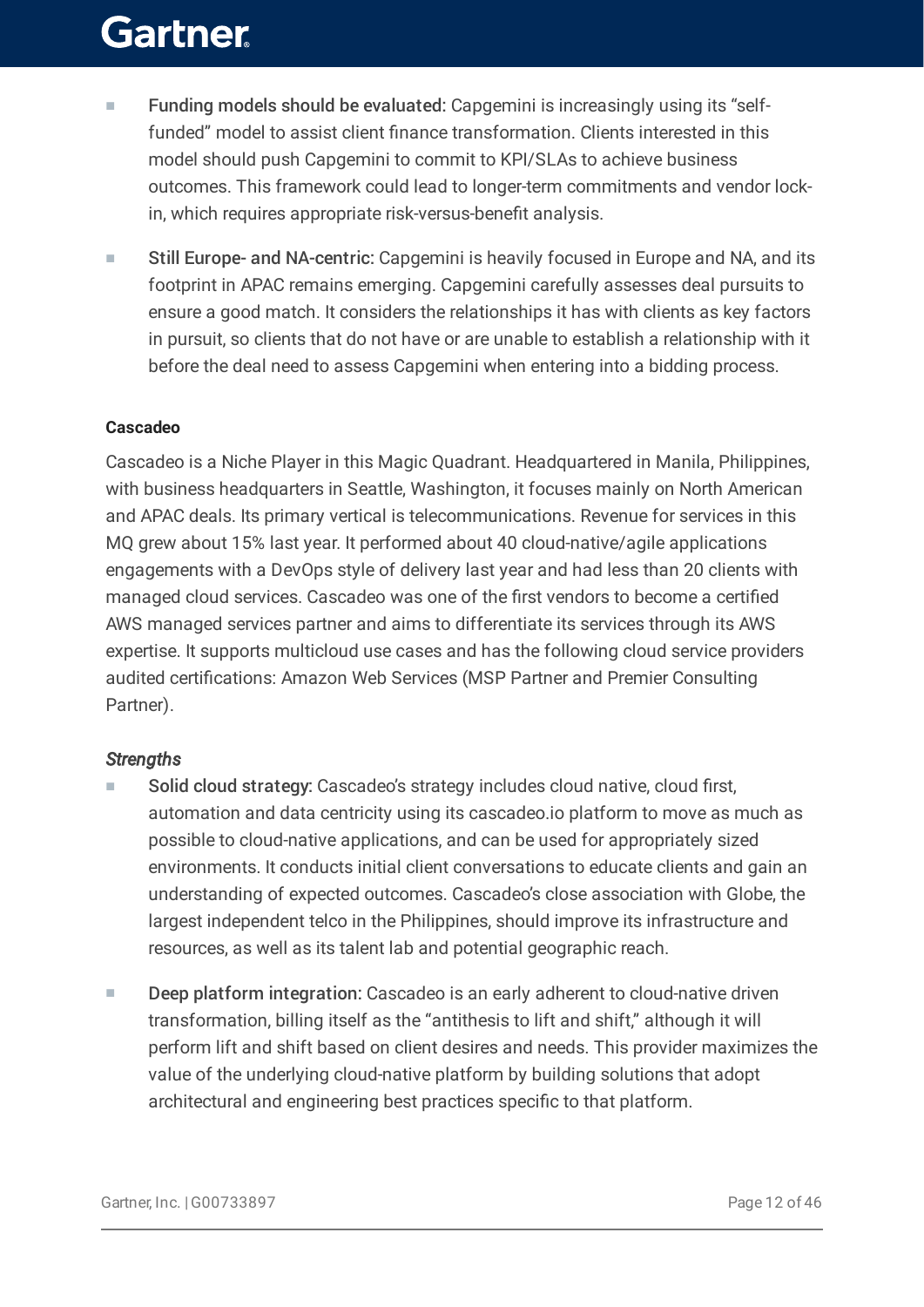Customized acceleration: Cascadeo has a strong client focus, taking an individual approach with each client to help that client rethink applications and IT. It attempts to work with the client's existing applications, architecture, system and so on instead of restarting integrations with other tools and systems. ■

#### *Cautions*

- Transformation focus does not work for all clients: Cascadeo's cloud-native emphasis, and eschewing of workload rehosting through lift and shift, can disenfranchise customers that seek the transformational benefits but may not be mature enough to take full advantage of them initially. It has a relatively small scale and is limited geographically as well. ■
- Strategy based on engineering: Cascadeo is very technically focused and drives a strategy heavily based on engineering instead of business outcomes. It expects clients to be heavily engaged in solutions. Its clients need to focus on business vision while it delivers technical expertise. ■
- Limited business outcomes: Cascadeo mainly offers traditional SLAs with limited links to business outcomes, but will drive business objectives when asked and for projects with quantifiable outcomes. Contracting for business outcomes on strategic or complex client engagements with shared business risk are evaluated on a caseby-case basis. ■

#### **Cloud4C**

Cloud4C is a Visionary in this Magic Quadrant. Headquartered in Singapore, Cloud4C has global capabilities, a large APAC and Middle East client base, and emerging coverage in Europe and the Americas. It focuses on manufacturing, financial services and government verticals. Cloud4C's revenue for services in this MQ grew about 25% last year. It performed about 40 cloud-native/agile applications engagements with a DevOps style of delivery last year and has over 200 clients with managed cloud services. Cloud4C differentiates itself primarily with its strong focus on automation, with a goal to increase its automation capabilities to all clients by 2024. It supports multicloud use cases and the following cloud service providers: primary focus on Microsoft Azure (Azure Expert MSP with the Modernization of Web Applications to Microsoft Azure advanced specialization), and AWS and Google.

#### *Strengths*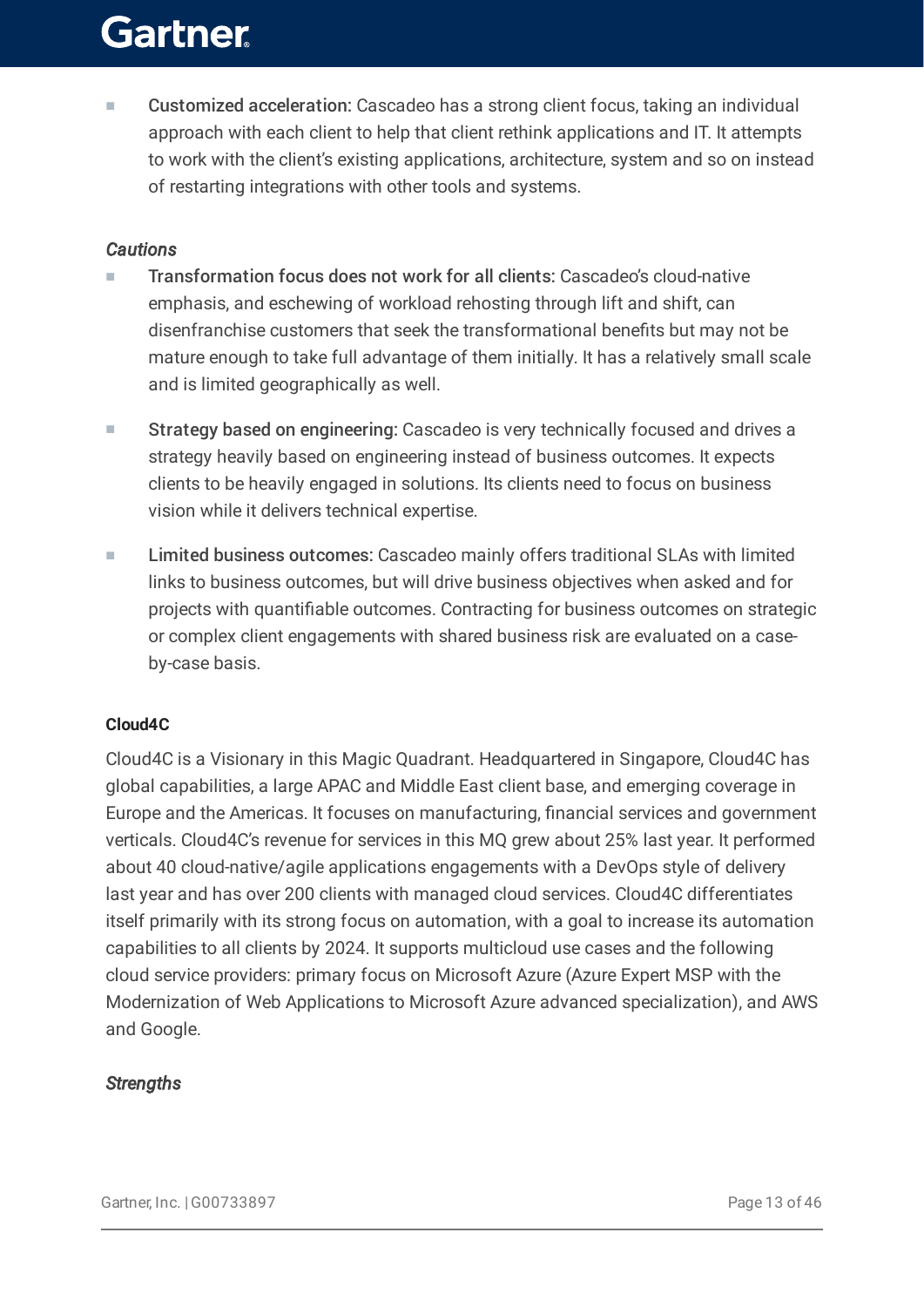- Cloud-native strategy: Cloud4C is a cloud-native managed services provider that differentiates itself by providing transformational, yet cost-effective, services to enterprises with a focus on complex enterprise applications. It emphasizes automation to avoid human intervention and to reduce outages that result in the ability to commit to high availability SLAs and business outcomes. It will provide services in a bundle from app to hosting, with penalties and cloud-specific compliance for regulated industries. ■
- Comprehensive set of services: It provides a comprehensive range of services for application modernization and operations services, including a mature DevOps practice with a strong methodology, partner ecosystem, run operations and DevOps as a service (aaS). It uses a cloud factory model that is underpinned by integration of a wide range of tools to accelerate time to value for clients. ■
- Client value: Cloud4C will work with its clients to establish employee productivity business outcomes to deliver client value. Cloud4C may be a good fit for clients looking for creative managed services pricing models, including bundling, recurring pricing linked to data growth and subsidized/free migrations in view of a multiyear contract. ■

#### *Cautions*

- Enterprise focused: Cloud4C targets enterprise clients above \$100 million in revenue and does not have a midsize enterprise (MSE) focus outside of India. It has separate centers of excellence for each of the clouds it manages, each with its own roadmap, which can lead to an uneven experience. ■
- Lacks wide application technologies coverage: Cloud4C does not cover all application technologies with its application modernization. Clients seeking migration of legacy applications, such as COBOL or mainframe workloads, may find it lacks resources in these areas. Rehosting represents 65% of its application workload management. ■
- Limited geography: While Cloud4C is a global company, it is primarily active in APAC and the Middle East, with a small footprint in Africa. Cloud4C is expanding into Europe and NA markets, but it will take time to fully establish itself. Clients with complex multicloud requirements may need to evaluate Cloud4C's capabilities closely to ensure it can meet those requirements. ■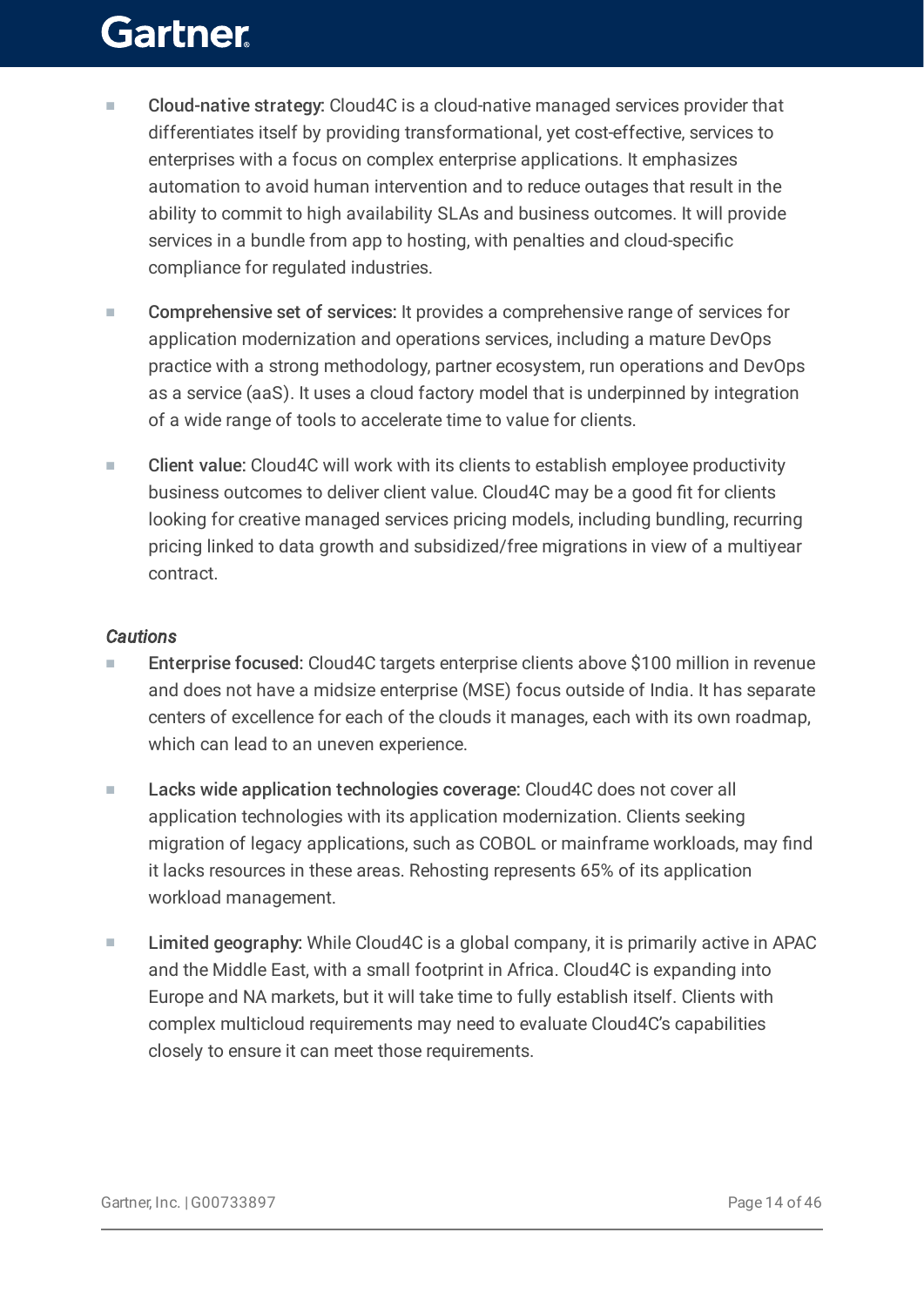#### **Cloudreach**

Cloudreach is a Visionary in this Magic Quadrant. It is headquartered in London. It has global capabilities, but focuses mainly on Europe and North America. Its primary verticals include financial services, retail and utilities. Cloudreach's revenue for services in this MQ grew about 11% YoY. It performed almost 240 cloud-native/agile applications engagements with a DevOps style of delivery last year and has over 100 clients with managed cloud services. Cloudreach has continuous product-centric delivery that assists clients to transform their delivery model, and it provides assistance to train clients to maximize the use of cloud services. It has partner certifications for AWS (MSP with DevOps competency), Microsoft Azure and Google Cloud Platform.

#### *Strengths*

- Cloud-native competency: Being a purpose-led organization, Cloudreach believes in innovation, building high-quality talent with cloud-native competency. Cloudreach undertakes an advisory approach to cloud transformation, assisting clients in transforming their delivery model as well helping to train them to maximize the use of cloud services. ■
- DevOps and transformational capability: Cloudreach aims to differentiate itself through DevOps engineering, use of proprietary software, automation and cloudnative transformational capabilities that it brings to the table. Cloudreach provides services in all three major hyperscalers and is an audited MSP for each. Cloudreach gets 100% of its revenue from cloud services, with transformation revenue being 80% of its net revenue. ■
- Business and industry outcomes: Cloudreach offers traditional and businessoutcome-related SLAs. It will commit to speed and availability as a deliverable. Its solutions are derived to address specific client issues or vertical industry needs. It uses rapid proofs of concept (POCs) to demonstrate value. ■

#### *Cautions*

- Lack of focus on Asia/Pacific: Currently, Cloudreach focuses on NA and Europe, and Asia/Pacific is not covered fully. Cloudreach currently evaluates opportunities in Asia/Pacific on a case-by-case basis, but these clients should evaluate alignment with Cloudreach before engaging with it. ■
- Breadth of portfolio: The majority of Cloudreach's focus is on transformation and cloud-native requirements. Clients with significant legacy environments that seek a gradual transformation toward the cloud should first check the alignment of their roadmap and requirements before engaging with Cloudreach. ■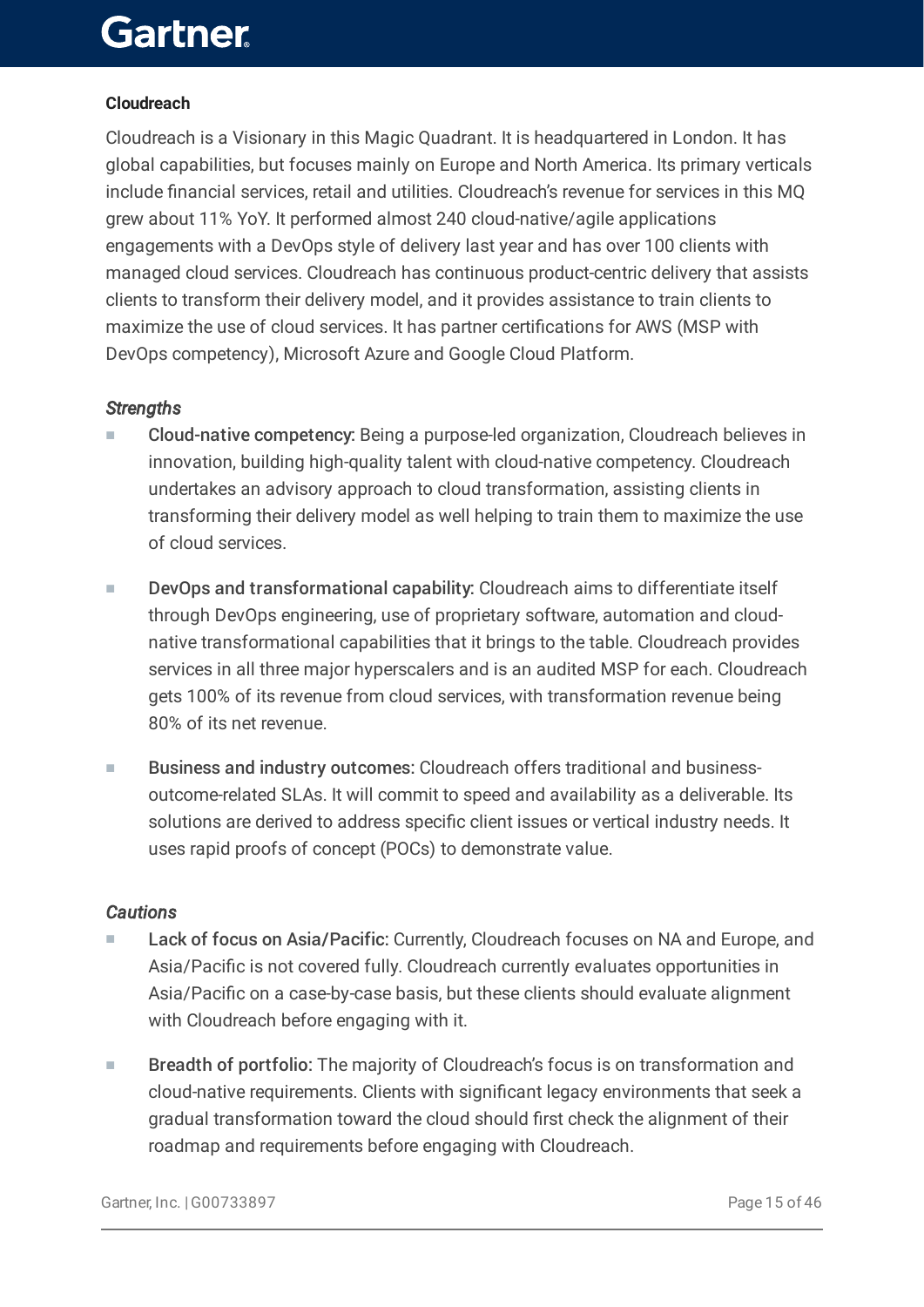Emerging low-cost centers: Cloudreach, though it has a solid professional services capability, has an emerging offshore capability, which could limit its potential to drive down costs. Cost-focused customers should evaluate Cloudreach's abilities to optimize costs and drive value through automation. ■

#### **Cognizant**

Cognizant is a Challenger in this Magic Quadrant. Headquartered in New Jersey, Cognizant has global reach and its primary verticals include energy, financial services and healthcare. Cognizant's revenue for services in this MQ grew about 65% last year. It performed about 1,100 cloud-native/agile applications engagements with a DevOps style of delivery last year and has about 600 clients with managed cloud services. Cognizant believes it differentiates itself from its competitors with its align, modernize and innovate model, developing balanced strategies tied with business outcomes. Cognizant supports multicloud use cases and has the following cloud service providers: Amazon Web Services, Microsoft Azure (Azure Expert MSP Partner with the Modernization of Web Applications to Microsoft Azure advanced specialization), Oracle Cloud Infrastructure and Google Cloud Platform.

#### *Strengths*

- Industry and outcome focus: Cognizant is focused on industry solutions that will enable rapid time to value for clients. It is also keenly focused on identifying specific client needs and developing business outcomes that meet those needs. Cognizant acquired several cloud-native businesses in 2020, allowing it to provide a full portfolio of cloud services covering the platform, data, applications and physical/virtual experiences. ■
- Enhanced migration: In 2020, Cognizant consolidated all of its cloud migration, modernization and management tools into two platforms: Cognizant Automation Center and UpShift. These platforms cover a broad spectrum of services, including static code management of applications (to identify appropriate cloud strategies); automated migration and modernization; DevOps, containers and microservices; and operational management tools based on a site reliability engineering (SRE) model. ■
- Flexible commercial models: Cognizant is one of the few providers open to hardware buyouts and aggressive discounts for large-scale engagements based on volume commitments, including reserved instances. It is looking to simplify technology to help clients derive value for public cloud. It works toward quantifiable business outcomes through cloud modernization, such as reducing cycle times to market by 40% for a retail client on Black Friday. ■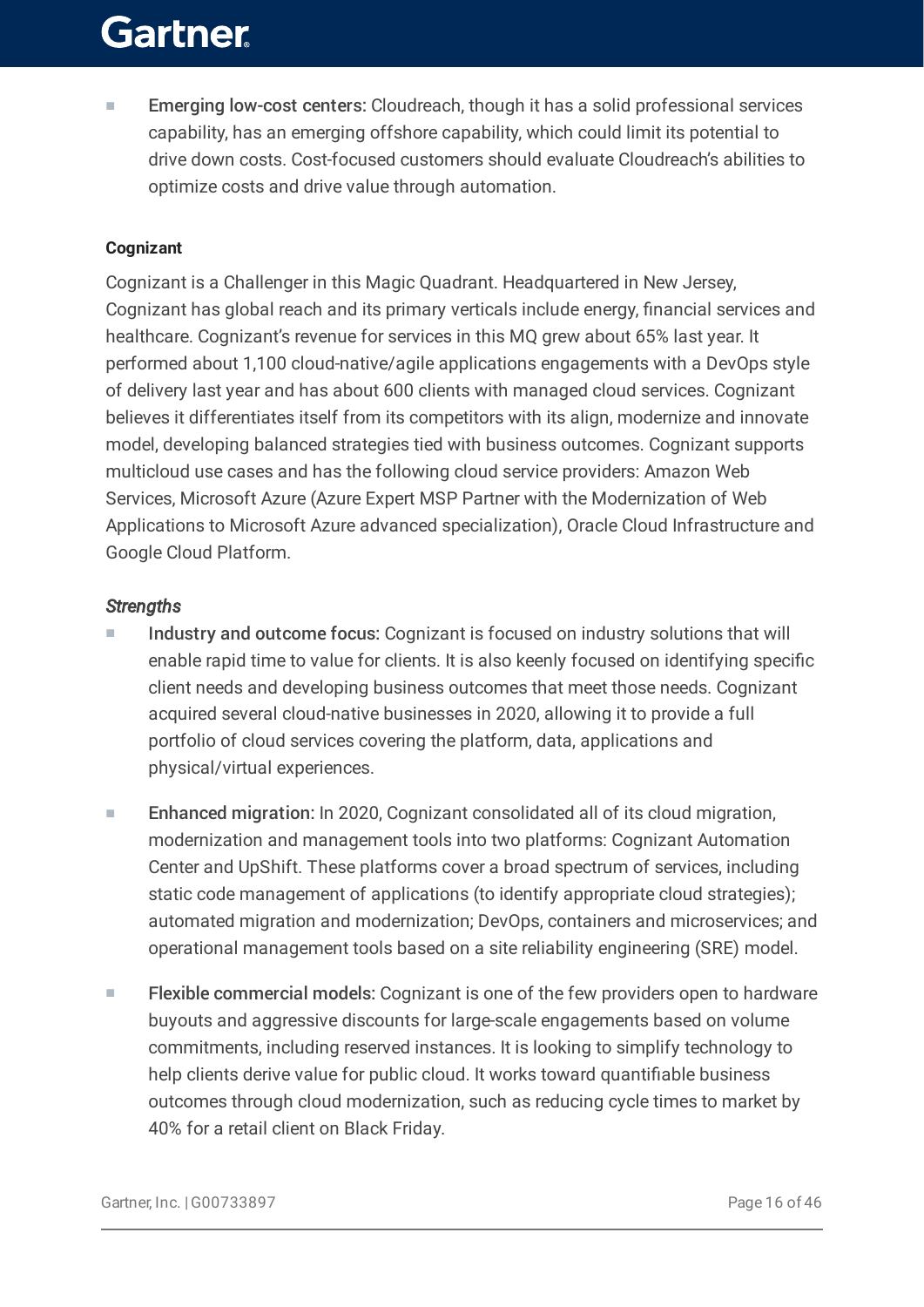#### *Cautions*

- Emerging business outcomes: Cognizant is still in the early stages of implementing business outcomes. Clients need to proactively engage Cognizant for these to be included in their services. Although separate business units for the major hyperscale providers maximizes innovation in each of those relationships, it can result in an uneven experience for multicloud customers. ■
- Cost focus with cloud transformation: Cloud transformation is often based on focusing on cost economies of scale rather than wider strategic change. Clients need to ensure wider application portfolio management and related business outcomes are taken into consideration during negotiations. ■
- Lacks global presence: Cognizant derives significant portions of its cloud revenue in North America. Clients in other geographies may find that it lacks a presence in their region. ■

#### **Deloitte**

Deloitte is a Leader in this Magic Quadrant. Headquartered in the U.S. and the U.K., Deloitte has global capabilities and focuses on North America, Europe and APAC. Its primary verticals for public cloud include financial services, insurance, government and healthcare. Deloitte's revenue for services in this MQ grew about 20% last year. It performed over 7,500 cloud-native/agile applications engagements with a DevOps style of delivery last year and has about 500 clients with managed cloud services. Deloitte supports multicloud use cases, is an AWS MSP with DevOps competency, and works with GCP. It supports Microsoft Azure and has capabilities on Alibaba, IBM Cloud and Oracle Cloud Infrastructure (OCI). It aims to help clients utilize the cloud to unlock business possibilities, enable next-level customer experience (CX) and create platforms for innovation.

#### *Strengths*

Strong business transformation capabilities: Deloitte differentiates through deep vertical and domain expertise, and leads with strategic advice to help clients reimagine their businesses and technology futures, catalyzed by cloud. It offers cloud-native application development, application migration and modernization, and managed cloud services. It continually extends these through DevOps, business platform as a service and analytics to further promote transformation. ■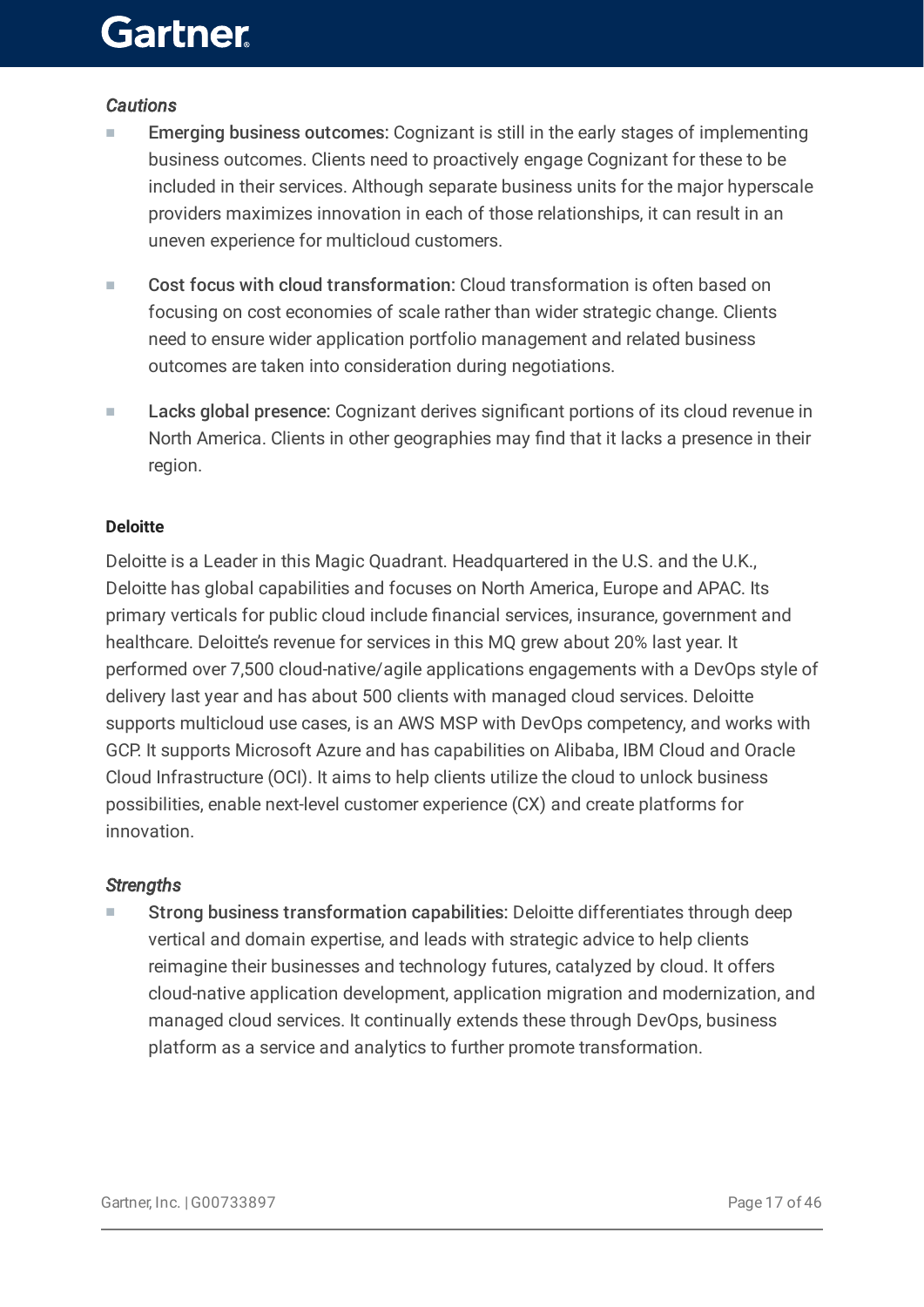- Extensive automation and innovation investments: Deloitte continues to invest in innovation, with a planned \$2 billion over the next five years, including in native cloud, IP for the future of industries, acquisitions and in building internal cloud skills. It has a very wide ecosystem of partners, covering CSPs, automation vendors, application service providers and academic partnerships, as well as almost 13,000 cloud certifications globally. It continues to expand its 2,500 automation artifacts, has 74% of tickets resolved through automation, and is enhancing recruitment and training to develop advanced automation skills. ■
- Ability to financially engineer deals: Deloitte uses its tax and financial engineering capabilities to spread client's one-off costs across the lifetime of the deal by identifying tax benefits and capital savings to fund the move to cloud. Deloitte offers business outcome contract commitments, providing visibility of the benefits achieved through client dashboards. ■

#### *Cautions*

- Poor fit for commodity deals: Deloitte's very transformational view of the use of cloud services may not make it best-suited for clients seeking the most cost-effective provider for a simple cloud service. ■
- Traditional approach to managed services: While Deloitte offers a catalog of SLAs, many are not best-in-class, so clients must ensure that it commits to at least industry standard SLAs. Clients must push Deloitte to deliver on business value for managed services. ■
- Risks of service gaps: Deloitte continues to round out its portfolio of cloud capabilities through acquisitions. Clients must confirm that these have been adequately integrated to the Deloitte offerings to provide relevant use cases and avoid possible gaps in the service offering. ■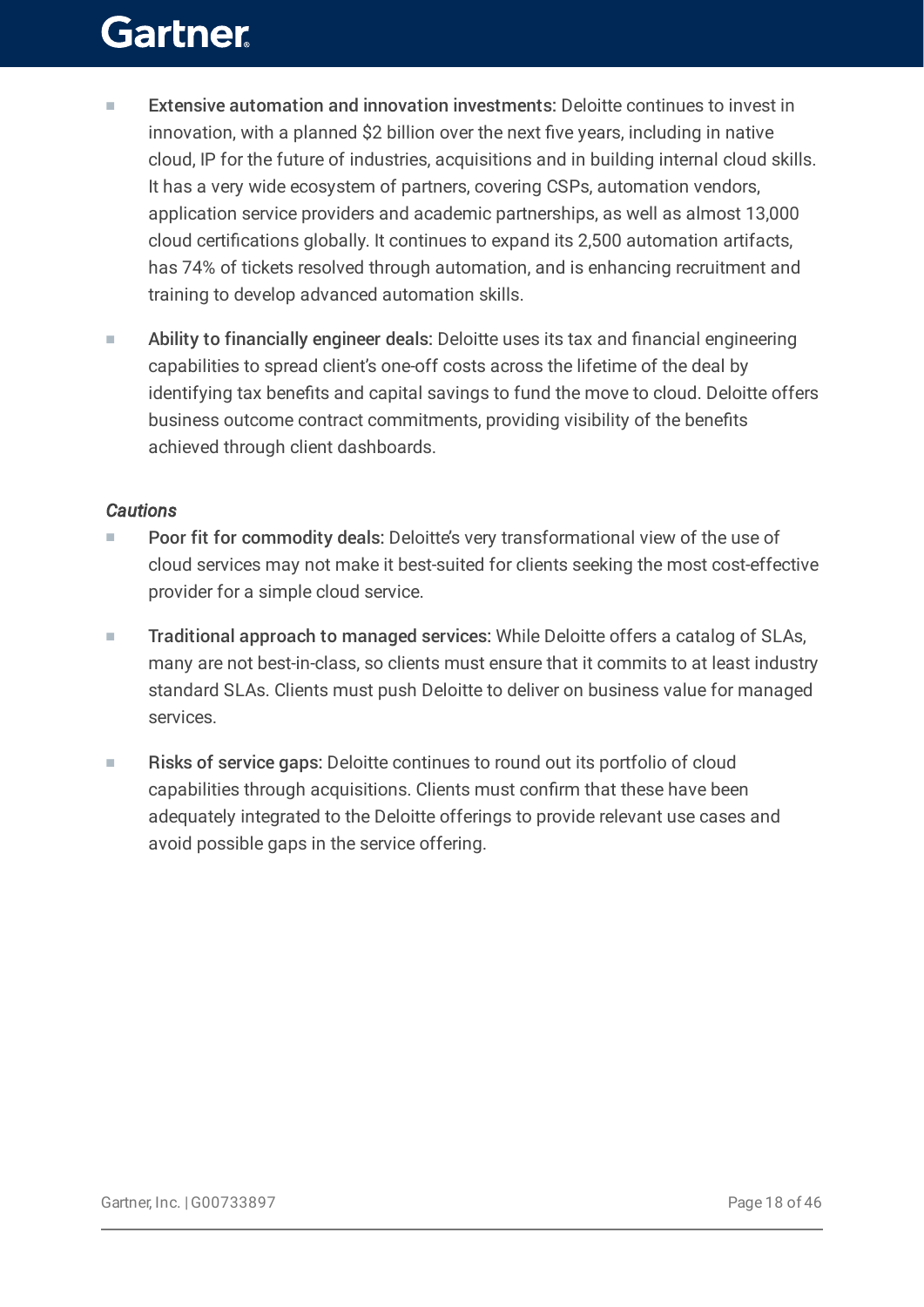#### **Hanu**

Hanu is a Niche Player in this Magic Quadrant. Headquartered in Princeton, New Jersey, Hanu has global capabilities but focuses mainly on North America and APAC. Its primary verticals include manufacturing, healthcare and life sciences. Hanu doubled in size over the last year. It performed about 70 cloud-native/agile applications engagements with a DevOps style of delivery last year and has about 200 clients with managed cloud services. Hanu differentiates itself from its competitors primarily with a focus on one hyperscale public cloud provider, and it uses high degrees of automation for delivery of services. Hanu focuses almost exclusively on Azure (Azure Expert MSP with the Modernization of Web Applications to Microsoft Azure advanced specialization) but also supports AWS in a limited capability.

#### *Strengths*

- Azure expertise: Hanu has a strategic focus to serve midmarket customers in Microsoft Azure. This makes the company well-suited for organizations that are exclusively in Azure or have Azure-only projects that require exceptional depth in Azure expertise. Hanu holds a high number of Microsoft Azure advanced specializations, which are also audited designations. ■
- Full-spectrum transformation: Hanu champions transformation across the full spectrum of services including assessment, migration, application and data estate modernization, and optimization of managed services. It provides this full spectrum of services for about half of its clients. Hanu starts its engagements with an assessment or analysis of the client environment and creates individual roadmaps for each client based on desired business outcomes. ■
- Automation focus: Hanu targets to achieve 80% automation for migration but does customize for individual clients. Its continuous compliance assessment tool is the intellectual property (IP) that Hanu is developing to help customers assess their cloud compliance. This tool may become a key differentiator for Hanu over time. ■

#### *Cautions*

Does not lead with business outcomes: Hanu describes customer engagements primarily from a technical perspective. Although business outcomes are a consideration, the company tends to start conversations from a migration and costefficiency perspective, pushing immediate benefits of cloud adoption and leaving more transformational topics until subsequent phases of the interaction. ■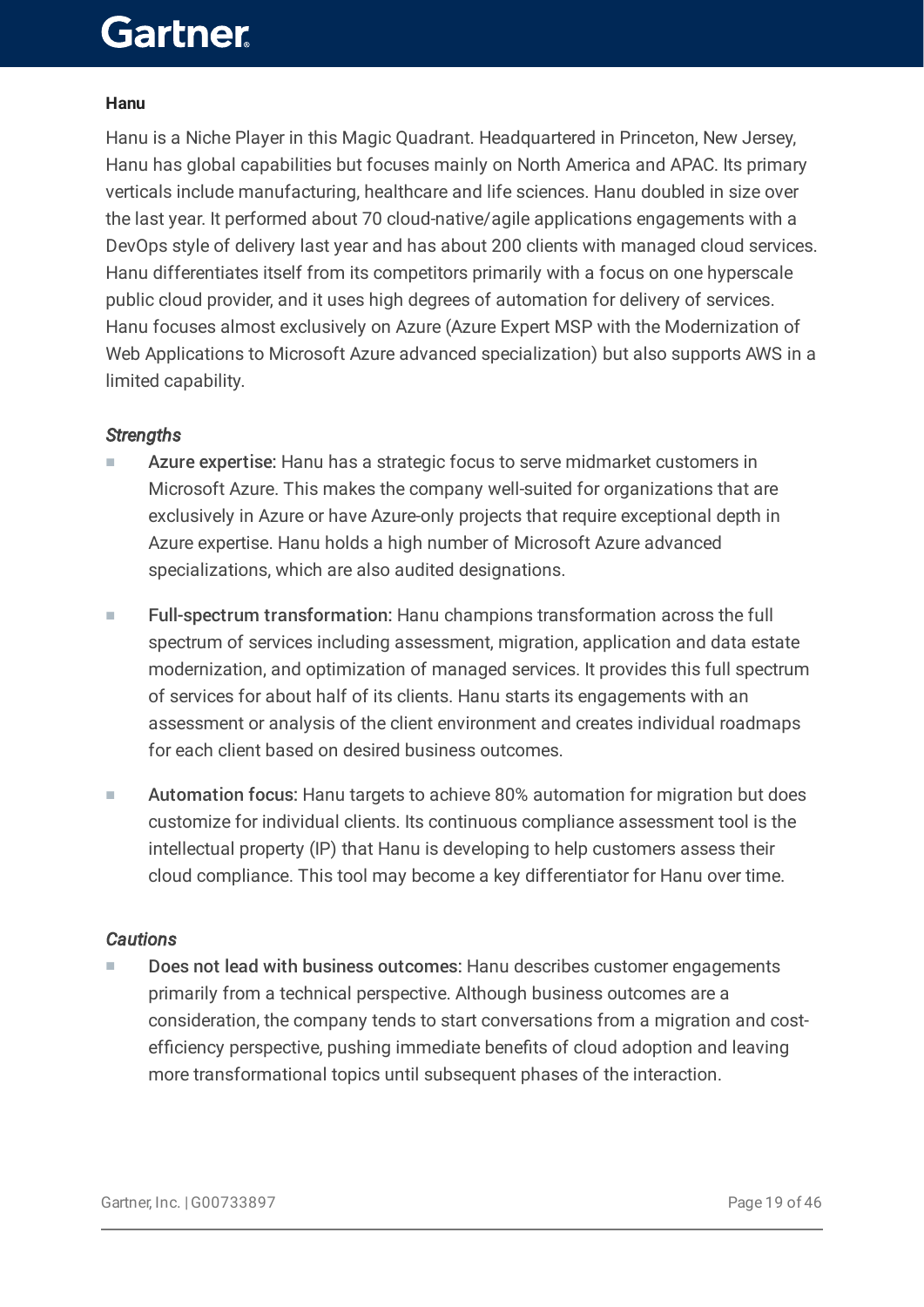- Lack of focus: Hanu does not have a well-defined customer profile and is happy to work with any customer that is looking for Azure expertise. Prospective customers will want to ask this provider for proof points that it has done work for similar customers, and that it has the necessary capabilities to meet requirements that are typical for the customer's industry, geography and use cases. ■
- Limited multicloud capabilities: Hanu delivers services primarily in conjunction with Microsoft Azure. Customers seeking multicloud solutions will find that the company is "reactive" to their requests to use other clouds, rather than having consistent, repeatable multicloud products and services. ■

#### **HCL Technologies**

HCL is a Leader in this Magic Quadrant. Headquartered in India, HCL has global capabilities and focuses on North America, Europe and APAC. Its primary verticals include financial services, manufacturing and life sciences. HCL's revenue for services in this MQ grew about 20% last year. It performed almost 3,000 cloud-native/virtual distributed agile applications engagements with a DevOps style of delivery last year and has about 3,600 clients with managed cloud services. HCL differentiates itself from its competitors primarily with its customized approach and breadth of offerings. HCL supports multicloud use cases and the following cloud service providers: Alibaba, AWS (MSP Partner with the DevOps competency), Google (MSP), Azure (MSP) and Oracle.

#### *Strengths*

- Accelerates client transformation: HCL is using its "Cloud Smart" strategy to accelerate client transformation and drive business value based on client needs, client goals and unique situations based on accelerators and predefined solutions. It has deep vertical capabilities and co-creates solutions for industry clients. HCL uses its Nexus methodology as a framework that puts customer experience at the forefront to ensure end-to-end benefits. It challenges clients to reinvent with consultative-led design thinking to capture the benefit of cloud-native capabilities. ■
- Innovation- or productivity-led service propositions: HCL offers two service propositions in its approach to digital transformation. One is innovation-led and assists clients in rethinking organizational agility and customer experience with collaboration through labs. The other is productivity-led and focuses on automation with cost accountability and optimization through financial operations (FinOps). ■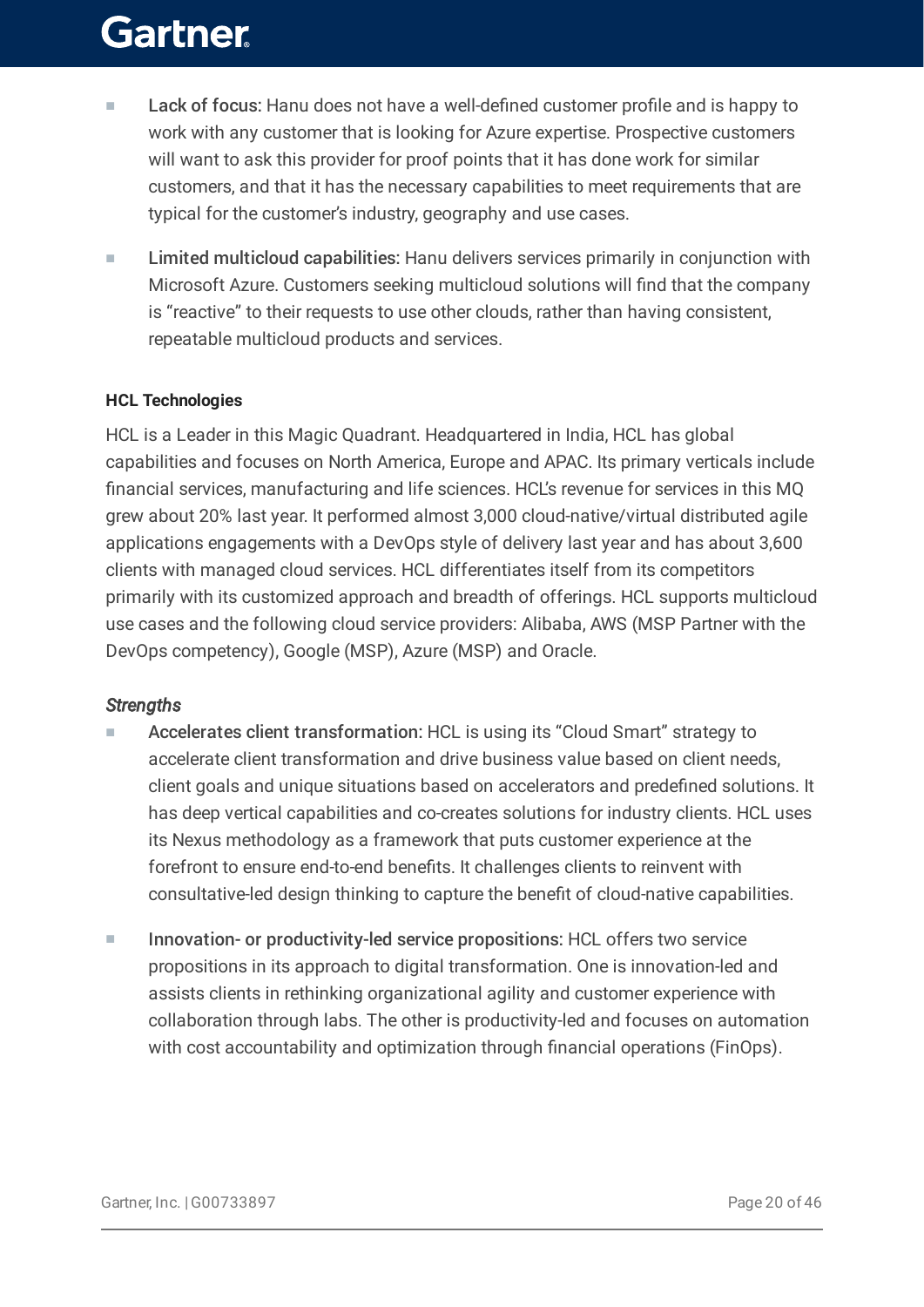Wide selection of offerings: HCL has a wide array of service offerings and frameworks to accelerate time to value, including one-click foundation that automates setting up a cloud environment, application and data modernization, and migration offerings across many solutions and container offerings. It also invests heavily in startups to help drive innovation, IP and vertical solutions with speed and agility. ■

#### *Cautions*

- Focused on large-enterprise solutions: While HCL has demonstrated growth in the MSE market, it is still mainly focused on large-enterprise solutions, with only a small percentage of its overall revenue attributed to the MSE market. Clients in the MSE market need to carefully assess HCL's standard offerings for fit. ■
- Complex portfolio of solutions: HCL has a large portfolio of products/services for clients, but that also makes it difficult to navigate through all the different possible directions. Clients need to be actively engaged in mapping their own strategy and directing HCL to ensure the technical solution document and roadmap are completed for the client's individual journey. Clients also need to build flexibility into contracts that allows for changes in direction as they progress through the transformation. ■
- Engagement approach: Much of HCL's execution includes coaching and assistance for self-heal and self-management, which will not be suited to companies with limited internal resourcing or a culture that values high-touch solutions. ■

#### **Infosys**

Infosys is a Challenger in this Magic Quadrant. Headquartered in India, Infosys has global capabilities, but North America is its largest market. Its primary verticals include financial services/insurance, manufacturing and retail. Infosys' revenue for services in this MQ grew 48% last year. It performed almost 14,000 cloud-native/agile applications engagements with a DevOps style of delivery last year and has about 2,100 clients with managed cloud services. Infosys differentiates itself primarily from its competitors by focusing on contracting for business outcomes and sees cloud transformation as the key to digital transformation. Infosys supports multicloud use cases and the following cloud service providers: AWS (MSP Partner with DevOps competency), Google (MSP), IBM, Azure (MSP) and Oracle.

#### *Strengths*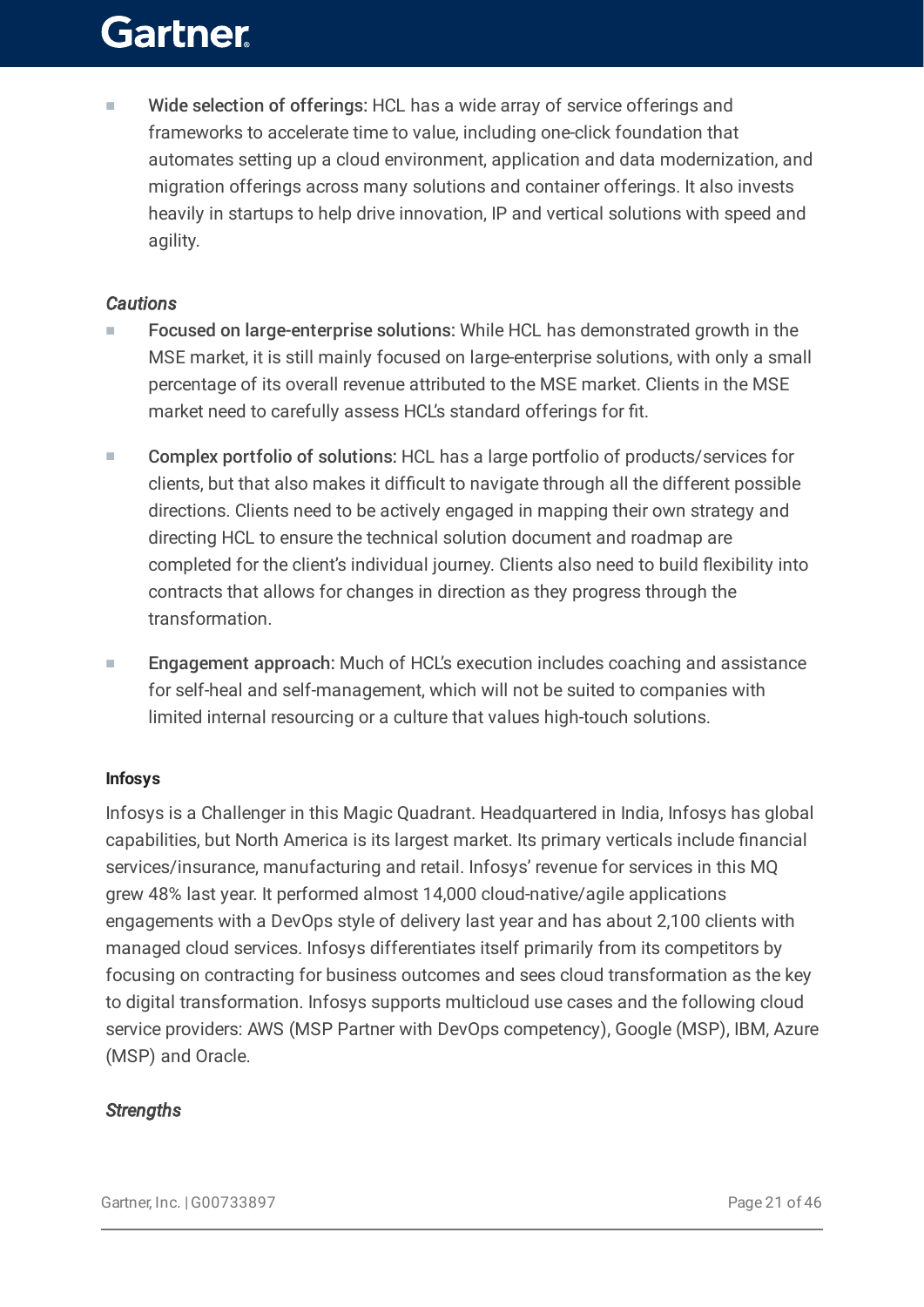- Innovative ideas: Infosys tries to take a strategic approach to client engagement around the cloud with a focus on business outcomes. It aims to look across the entire cloud environment to identify opportunities for improvising business value and enters into contractual obligations that include meeting those identified outcomes. It views the market by vertical industry and focuses on delivery of everything "as a service" to clients. ■
- Provides a predefined set of services: Infosys' cloud transformation capabilities revolve around Infosys Cobalt, a set of services, solutions and platforms that enables it to provide a predefined set of services that helps drive value to its clients. Infosys is focusing on differentiation through business outcomes for discrete buying centers, mostly at the C level (e.g., manage cost, customer acquisition and risk management). ■
- Adopting new technologies: The Infosys Innovation Network provides access to a network of startups, incubators and government support. This should accelerate its ability to adopt new technologies, leverage lessons learned from a variety of sources and drive success in individual use cases. ■

#### *Cautions*

- Traditional sales approach: The majority of Infosys deals are still coming from traditional RFI/RFP routes, although it is increasingly shifting to a consultative sales approach. Clients engaging for agile deals should delve into Infosys' depth and breadth of experience in driving agile deals. ■
- Limited geography: While Infosys can operate in every region, two-thirds of its cloud revenue comes from North America, and it has a relatively smaller client footprint in other regions. It generates significant cloud revenue from managed services, and its transformations have been dependent on expanding relationships with its existing client base or dependence on its partners, although it is gaining traction with new clients. ■
- Large-client focus: Infosys focuses on deals with enterprise clients that are focused on large-scale transformation. While it offers prepackaged solutions with Cobalt, clients looking for a more traditional managed service must compare and understand the benefits of a prepackaged versus a more customized service model before signing on. ■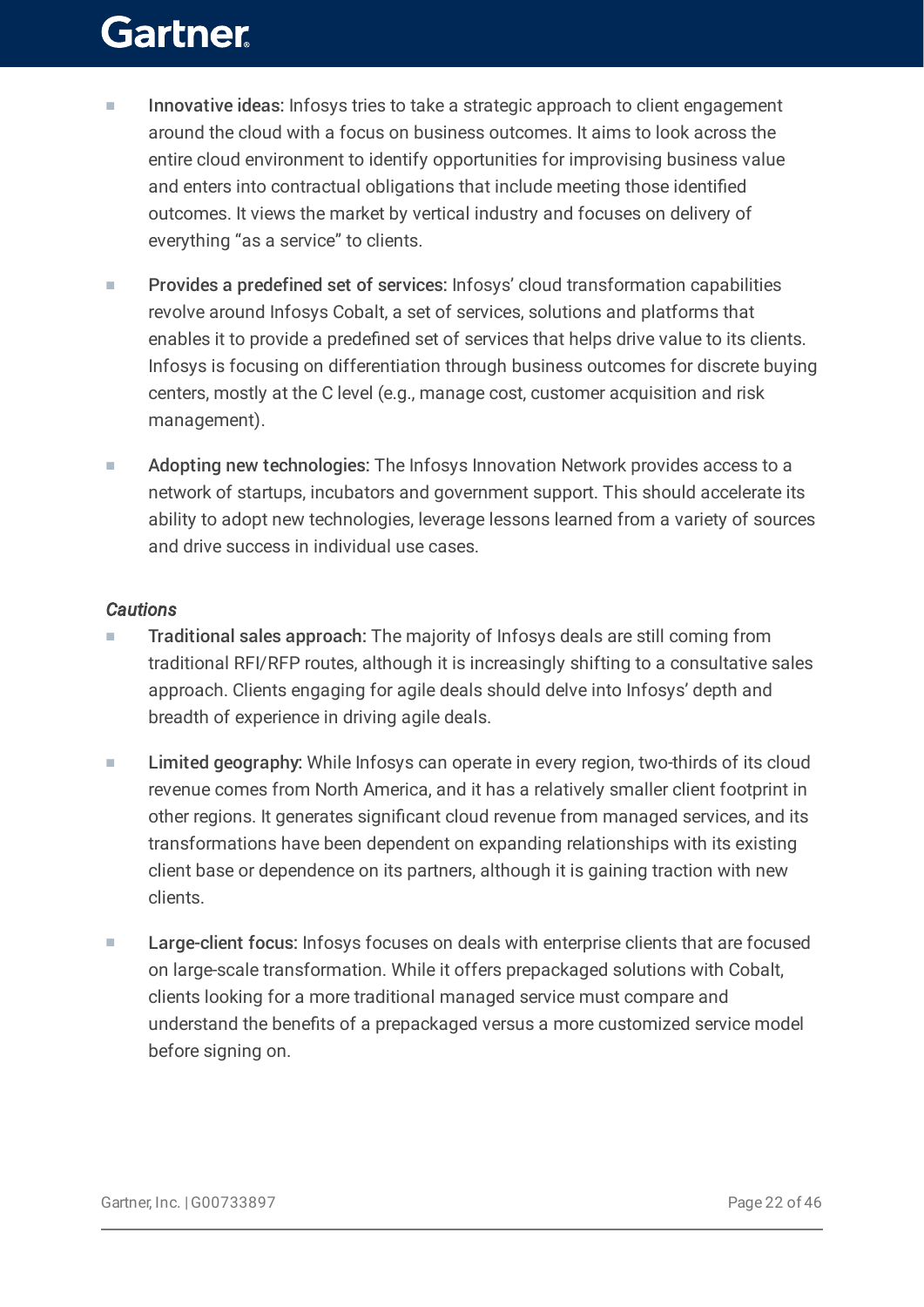#### **MediaAgility**

MediaAgility is a Niche Player in this Magic Quadrant. Headquartered in New Jersey, MediaAgility has global capabilities, but focuses mainly on North America and APAC, with some capabilities in Europe. Its primary verticals include media, life sciences and financial services. MediaAgility's revenue for services in this MQ grew over 50% last year. It performed about 80 cloud-native/agile applications engagements with a DevOps style of delivery last year and has less than 20 clients with managed cloud services. MediaAgility supports multicloud use cases and is a Google Cloud Platform (Premier Partner) cloud service provider. MediaAgility has strong technical skills in Google Cloud Platform (MSP Partner with the Application Development specialization) and prides itself on taking a client-centric view to transformation while delivering to client needs.

#### *Strengths*

- Google Cloud Platform Partner: MediaAgility is a specialist in GCP with a depth of expertise in GCP. It provides end-to-end professional and managed services. It takes an opportunistic approach to expansion beyond GCP. MediaAgility offers geospatial (Google Maps) and life sciences (genome sequencing) industry solutions as well as GCP-based solutions in media and entertainment, as well as in financial services. It also offers data analytics solutions on AWS and Azure based on customer needs. ■
- Client intimacy focus: MediaAgility includes customer intimacy as a core principle and looks to generate transformation with empathy. This approach allows it to identify and meet clients' needs while maintaining flexibility in the manner it delivers on its commitments. It recognizes that process and business change must be handled carefully to achieve its full benefits. With its roots in the media industry, MediaAgility still has strong services in this vertical, though it has now expanded into other verticals. ■
- Continuous automation: It uses a "continuous transformation model" to drive ongoing cost and service optimization for clients throughout the lifetime of the deal by automating continuously and returning cost savings to the client. ■

#### *Cautions*

Focus is primarily on GCP: MediaAgility is primarily skewed toward GCP, with most of its revenue generated from GCP. Clients seeking a provider that delivers capabilities spanning multiple public clouds are unlikely to find MediaAgility a good fit. ■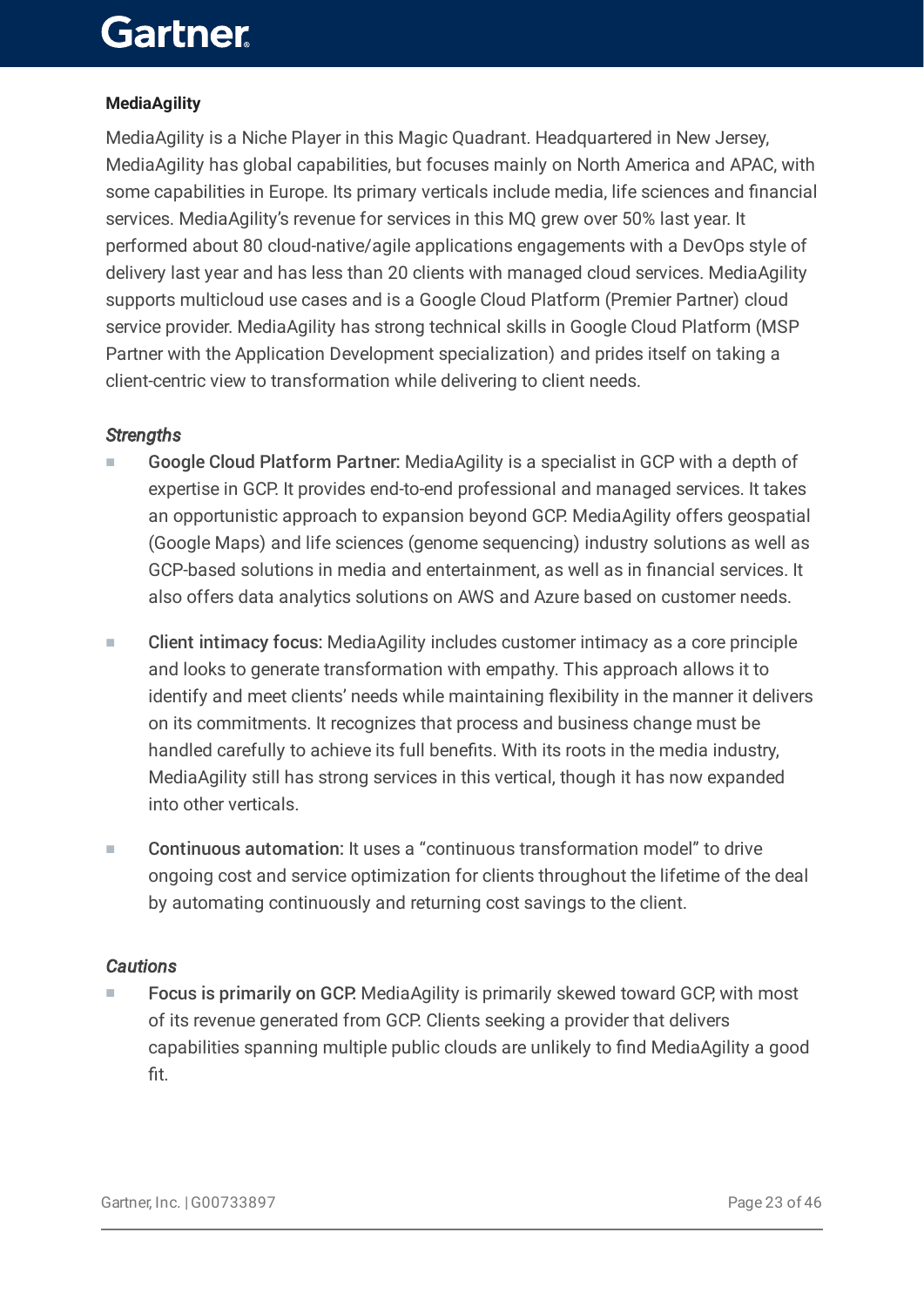- May struggle with traditional RFPs: Most of the deals won by MediaAgility in 2020 were initiated through its go-to-market (GTM) strategy in conjunction with its GCP partnership. Engaging through GCP limits MediaAgility's ability to drive business transformation on its own. Clients using a traditional RFP approach to the market may find that MediaAgility struggles to engage effectively. ■
- Clients must drive solutions: While MediaAgility considers client needs and the importance of business outcomes, it takes a technical approach to solutions. It does not offer business outcomes contractually. Clients need to be engaged with this solution orientation and then collaborate with MediaAgility to contract for business value. ■

#### **Nordcloud**

Nordcloud is a Visionary in this Magic Quadrant and is headquartered in Helsinki, Finland. IBM recently announced its intended acquisition of Nordcloud to enhance IBM's cloudnative capabilities. Nordcloud has global capabilities, but focuses mainly on Europe and APAC. Its primary verticals include automotive, financial services and manufacturing. Nordcloud's revenue for services in this MQ grew about 8% last year. It performed over 200 cloud-native/agile applications engagements with a DevOps style of delivery last year and has about 75 clients with managed cloud services. Nordcloud uses automation with modularity and a holistic transformation tied to business outcome contracts. Nordcloud supports multicloud use cases and has the following cloud service providers: Amazon Web Services (Expert MSP Partner with DevOps competency), Microsoft Azure (MSP) and Google (MSP).

*On 21 December 2020, IBM announced that it was acquiring Nordcloud, with the acquisition being completed in mid-February 2021. This analysis focuses on the vendor's performance prior to the acquisition.*

#### *Strengths*

Easy to navigate offerings: Nordcloud aims to be the bridge between the capabilities of the public cloud and the aspirations of its clients, believing that trained organizations are up to 80% faster to adopt cloud. Nordcloud has a very clear vision of how its capabilities fall into common, modernization and cloud-native innovation tracks, thus making it easy for customers to navigate its offering. ■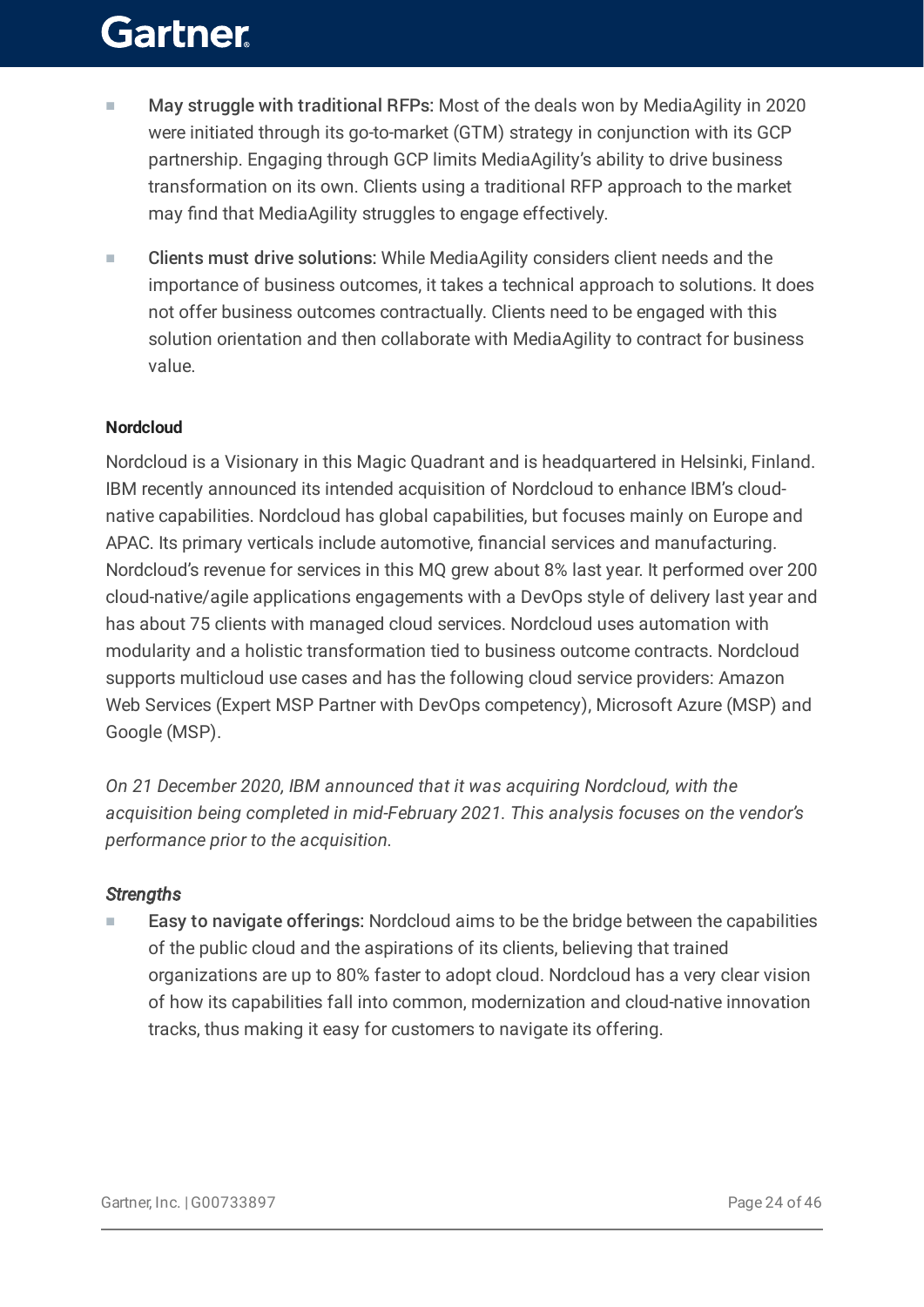- Cost savings: Nordcloud recognizes that clients need help to scale cloud COEs and manage costs across multiple cloud environments. To achieve this, it offers a portfolio of SaaS-based tools, services and FinOps as a service. Nordcloud's automation has delivered demonstrable savings to clients, reducing cloud capacity costs by 25% and reducing the costs of VM creation. ■
- Co-creation approach to deals: Nordcloud achieves a very strong win rate thanks to an agile "swarming" business approach to sales engagements that brings in key experts to translate client needs into sales proposals. About 45% of Nordcloud's deals come from MSEs, and it aims to capitalize on this with a range of packaged offerings and low entry points for client adoption. ■

#### *Cautions*

- Disruptions taking place: The acquisition of Nordcloud by IBM has the potential to cause strategic changes in the Nordcloud business. Nordcloud is evolving its approach for multicloud management, and clients should be prepared for changes to the operational portfolio as it matures its approach in this area. ■
- Client engagement required: Nordcloud places heavy emphasis on customer selfenablement through training and knowledge transfer and works most effectively with clients who are willing and able to develop their own internal cloud capabilities. Clients who want a full off-the-shelf service with limited internal capabilities may find that it is not a good fit. ■
- Limited geographic reach: Nordcloud currently earns almost all its revenue from Europe, with a small presence in APAC. Clients in North America and Latin America may find that it is not a good fit for a close relationship. However, as Nordcloud becomes integrated with IBM, its reach may expand to provide more global coverage. ■

#### **Smartronix**

Smartronix is a Visionary in this Magic Quadrant. Headquartered in Hollywood, Maryland, it has global capabilities, but focuses mainly on North America. Its primary vertical is government, but is capable of supporting any industry with high-compliance requirements. Smartronix's revenue for services in this MQ grew about 65% last year. It performed about 100 cloud-native/agile applications engagements with a DevOps style of delivery last year and supports close to 300 clients with managed cloud services. Smartronix has extensive experience and focus in the U.S. federal government. It supports multicloud use cases and the following cloud service providers: AWS (MSP with DevOps Competency), Google Cloud and Microsoft Azure (MSP).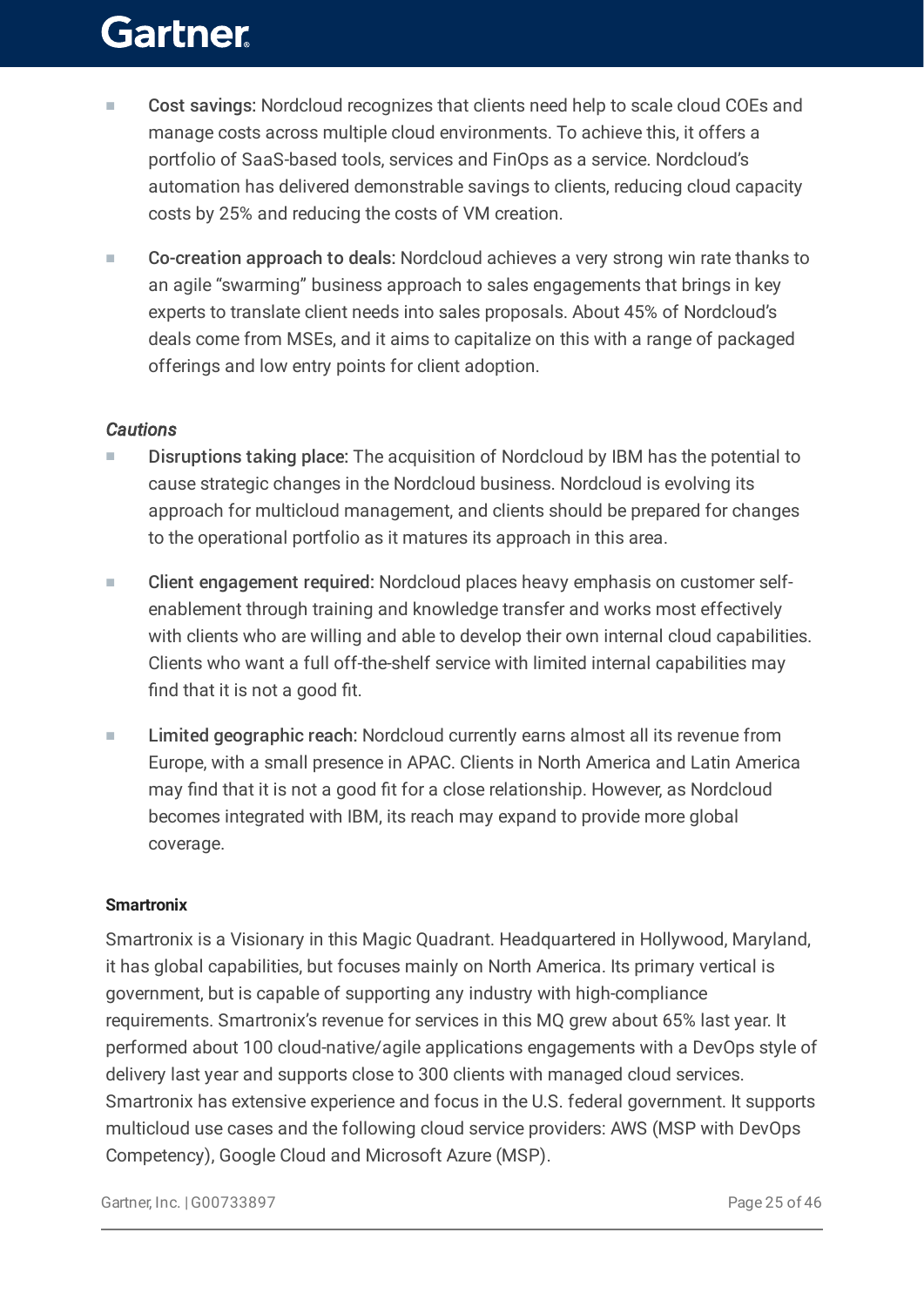#### *Strengths*

- High-compliance solutions across many market segments: Smartronix has over 13 years of experience delivering professional and managed services in the cloud and is best known in the U.S. federal government market. It has experience in managing high-compliance solutions in commercial and government (at all levels), and can serve midsize enterprises and large enterprises equally well. ■
- Cloud-native expertise: Smartronix is in the vanguard of providers delivering end-toend cloud-native solutions, as evidenced by its SRE, DevOps, app development and modernization practices combined with agile delivery. Automation is a core tenet of the Smartronix strategy, with investments in AIOps designed to deliver more resilient and autonomous cloud operations. ■
- Investing in transformation: Over half of Smartronix's business comes from transformational services. In the last year, this provider has invested in creating a range of cloud-native professional services focused on creating a platform for digital transformation that ensures foundational elements are delivered consistently. Its acquisitions of Datastrong and Trident further strengthen these capabilities. ■

#### *Cautions*

- Recent leadership changes: Smartronix changed its chairperson, CEO and directors in 2020, which may lead to strategic changes in its vision or its services. Clients must reconfirm Smartronix's strategic direction following these changes. ■
- Longer time to positive ROI: Smartronix has a relatively high gross margin in this market, and often shows higher price points than its competitors. By its own measures, benefits are unlikely to outweigh initial costs of the deal, but a positive return can be generated over time. Clients looking for a cost-led deal with rapid returns may not find it competitive. ■
- Optimized for servicing the U.S. government: Although Smartronix can serve a broad range of customers with high-compliance workload requirements, it is optimized for servicing the U.S. federal government. Some customers may find that these optimizations do not align with the requirements of their own industry. Smartronix still gains 75% of its business by traditional tender, but customers seeking the agile engagements common in cloud services may find it does not have a strong depth of capability in this regard. ■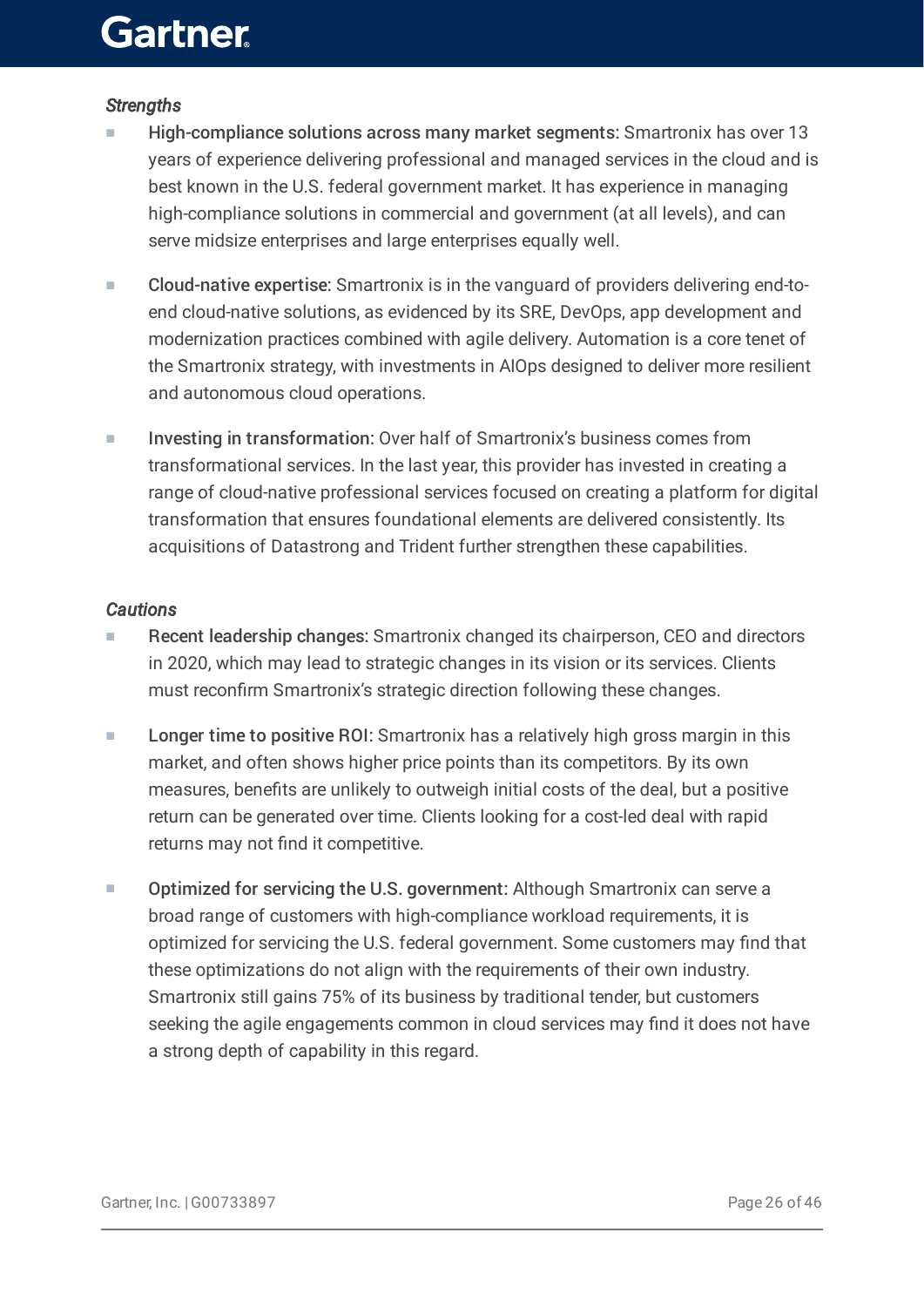#### **Taos**

Taos is a Niche Player in this Magic Quadrant. Taos is headquartered in San Jose, California. IBM recently announced its intended acquisition of Taos to enhance IBM's cloud-native capabilities. Taos has global capabilities but focuses mainly on North America and APAC. Its primary verticals include technology, financial services, retail and life sciences. Gartner estimates that Taos revenue for services in this MQ grew about 15% last year. It is estimated that Taos performed approximately 150 cloud-native/agile applications engagements that included DevOps transformation last year and has an estimated 60 clients with managed cloud services. Taos differentiates itself from its competitors primarily by seeking specialized transformative engagements and by supporting clients via a structured trademarked methodology. Taos supports multicloud use cases and the following cloud service providers: Amazon Web Services (MSP Partner with DevOps competency), Google Cloud Platform (Premier MSP) and Microsoft Azure (MSP).

*On 14 January 2021, IBM announced that it would be acquiring Taos and the agreement was finalized on 4 February 2021. This analysis focuses on the vendor's performance prior to the acquisition.*

#### *Strengths*

- Client transformation roadmaps: Taos has developed four major categories for cloud transformation to accelerate cloud adoption, leveraging a guided, customized roadmap. Taos structures its services based on the voices of both the market and its clients, using multiple client-led technology councils to drive innovation in its tools and offerings. ■
- Automation and expansion: Taos specializes in cloud migrations with a focus on automation, with flexibility for clients to use the tools of their choice. This customized approach helps meet client-specific requirements. Toas has invested in creating nearshore services in Canada and offshore services in India. ■
- Talent development and flexibility: Taos has developed a trademarked Technical Interview (TIV) framework, which enables it to objectively measure the depth of its technical capabilities and map these skills to projects, and also to develop customized learning plans for its staff. Taos works with AWS, Google Cloud Platform and Microsoft Azure to allow flexibility while implementing cloud solutions. ■

#### *Cautions*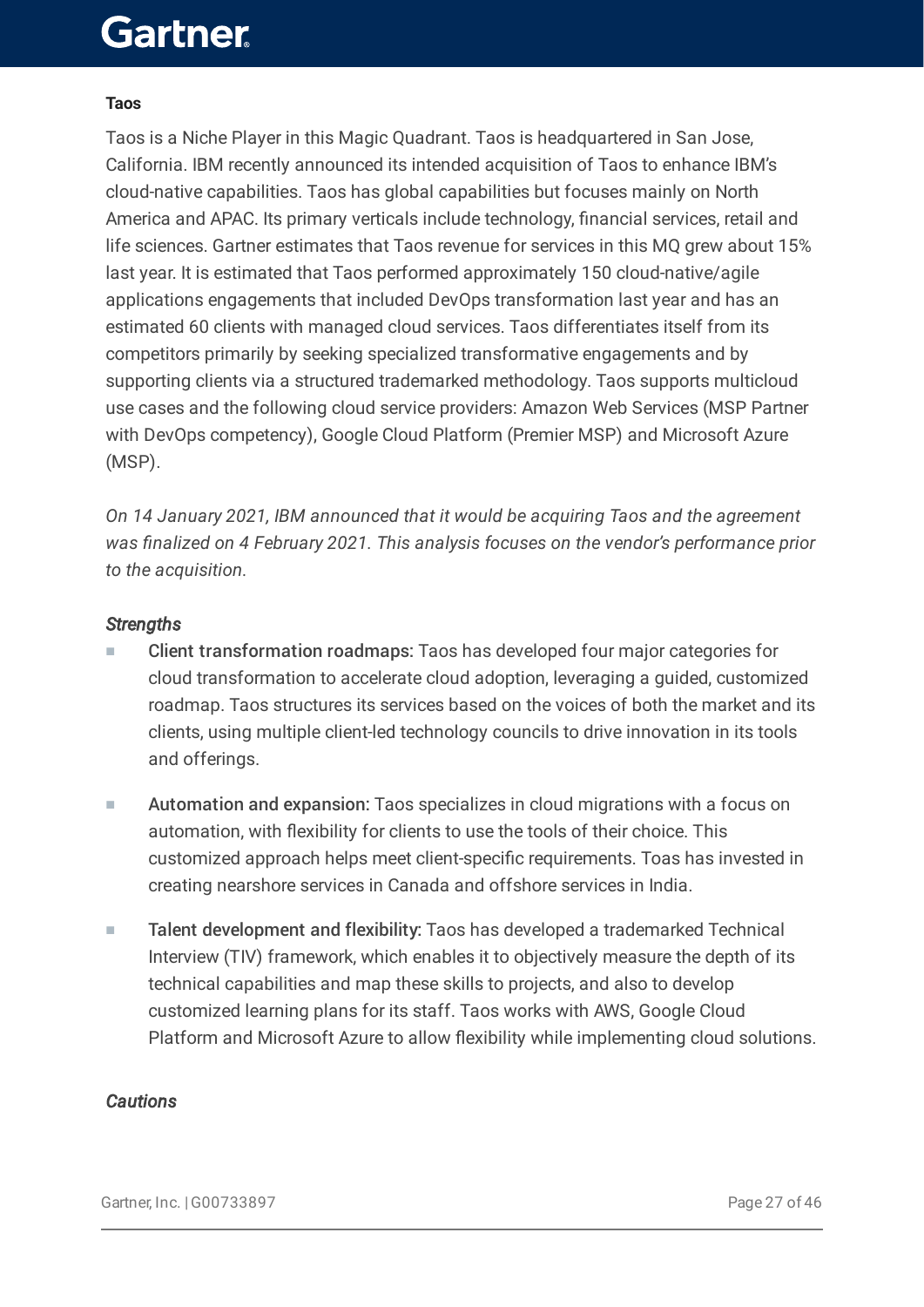- IBM acquisition: Taos is highly selective when competing in RFP processes. It is not focused on low-cost provisioning of services, and therefore, clients seeking a lowcost leader must understand how Taos goes to market. Taos' recent acquisition by IBM is likely to change its strategic direction and focus. Clients and prospects must reconfirm whether Taos will retain its independence of approach under the IBM umbrella. ■
- Short bench and talent risk: Taos operates with a strategy that focuses on its technical expertise and maintains a team of highly skilled individuals, which leads to an overall smaller project team compared with competitors. This may make the provider less-suited to tasks where manual intervention at scale is required. While Taos is capable of providing cloud-native application development services, it is a capability it currently does not deliver at scale. ■
- NA focus: Most of Taos' cloud revenue comes from North America. Therefore, clients in other regions must ensure that Taos can and has the geographical coverage, as well as relevant and available talent to meet their expectations. ■

### Vendors Added and Dropped

We review and adjust our inclusion criteria for Magic Quadrants as markets change. As a result of these adjustments, the mix of vendors in any Magic Quadrant may change over time. A vendor's appearance in a Magic Quadrant one year and not the next does not necessarily indicate that we have changed our opinion of that vendor. It may be a reflection of a change in the market and, therefore, changed evaluation criteria, or of a change of focus by that vendor.

This is a new Magic Quadrant, and as such, it does not have added or dropped participants.

### Inclusion and Exclusion Criteria

For Gartner clients, Magic Quadrant research identifies and then analyzes the most relevant providers and their products in a market. Gartner uses, by default, an upper limit of 20 providers to support the identification of the most relevant providers in a market. On some specific occasions, the upper limit may be extended by Gartner Methodologies where the intended research value to our clients might otherwise be diminished.

The inclusion criteria represent the specific attributes that analysts believe are necessary for inclusion in this research.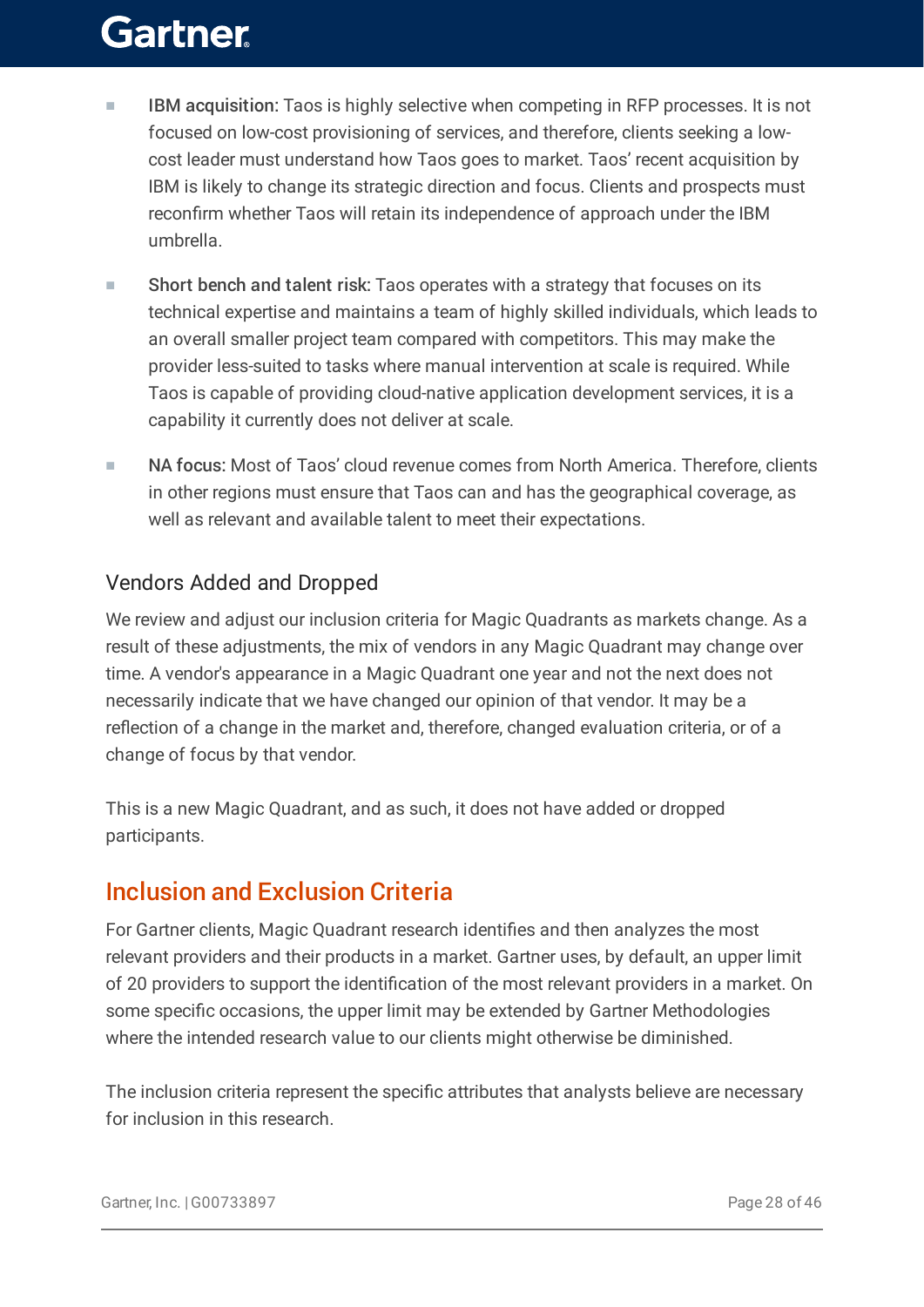To qualify for inclusion, each provider had to meet all of the following criteria:

- 1. Must meet one (or more) of these three conditions:
	- AWS MSP Partner with the DevOps competency
	- Google Cloud MSP Partner with the Application Development specialization
	- Azure Expert MSP with the Modernization of Web Applications to Microsoft Azure advanced specialization ■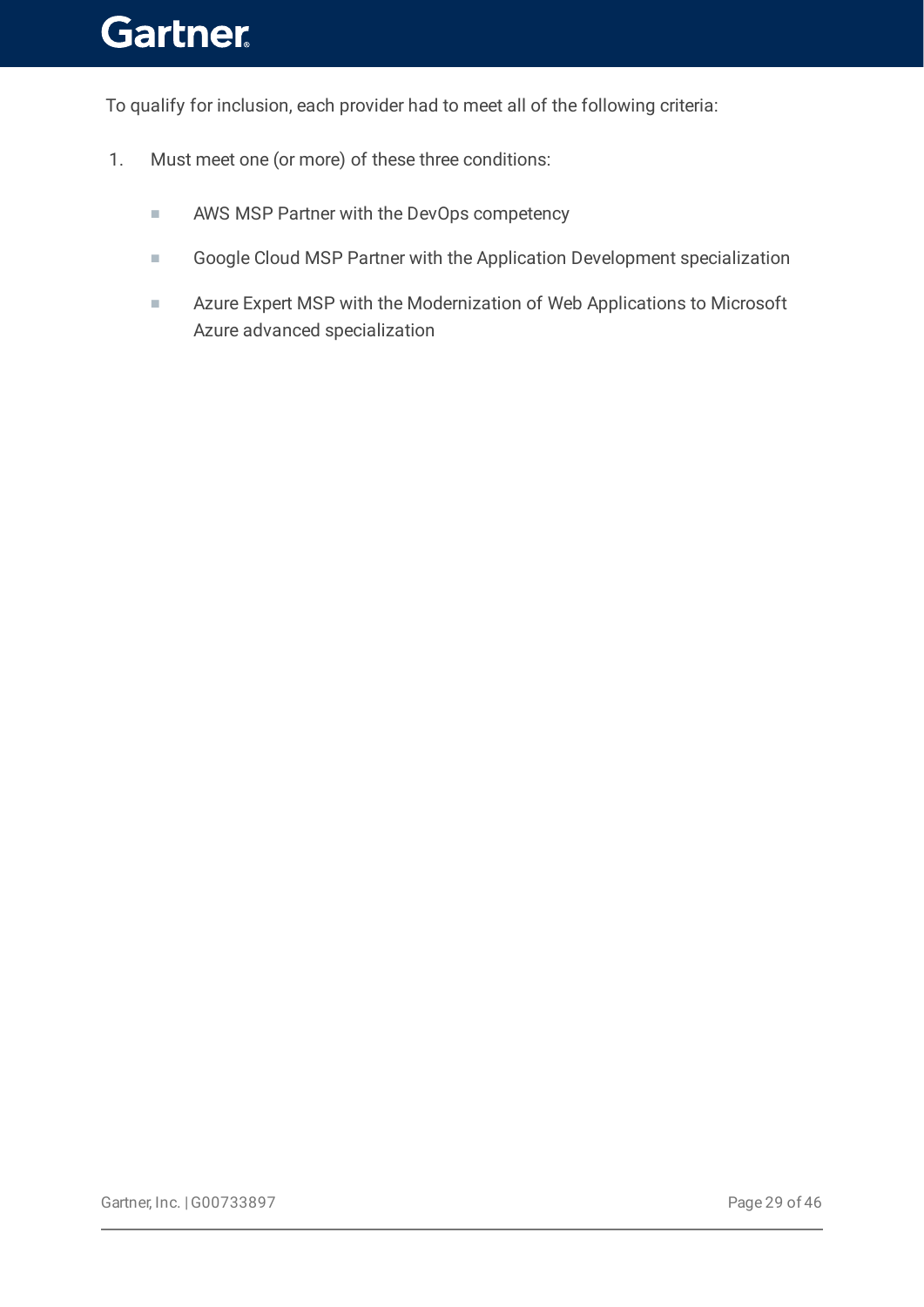- 2. Revenue generated from traditional data center services as defined below cannot represent more than 35% of the providers total revenue for cloud services (cloud IT transformation services and cloud managed services) and data center outsourcing services. In other words, cloud services revenue should be greater than or equal to 65% of the combined revenue for cloud and data center outsourcing services (cloud services revenue plus data center outsourcing services revenue). (A provider's total revenue is defined as the total revenue of the provider in aggregate. Business units within a larger enterprise need to meet the criteria based on revenue of the entire enterprise.) Traditional data center revenue is defined as:
	- Data center outsourcing: These deals are mostly a bundle of standardized managed services and customized transition and transformation services. They may include the management of client premises, as well as colocation, mainframe, hosting, cloud services and edge computing (micro data centers and edge data centers). Information management software and system management tools may be provided and used by the outsourcer or the enterprise client. Services may be provided at the client site or remotely. IT assets may be owned by the client, the external service provider (ESP) or a third party. Contracts may include the transfer of client employees, IT assets and facilities to the service provider. ■
	- Infrastructure managed services: Gartner defines these as the service provider managing the multiple infrastructures used by the organization (legacy and traditional environments, as well as private cloud). These managed services include the management of traditional data center environments, other infrastructure utility services and private cloud. ■
	- Mainframe managed services: Mainframe services reflect dedicated virtualization platforms aimed at processing millions of instructions per second (MIPS). Mainframe services often refer to supporting legacy applications, written in languages like COBOL or FORTRAN, running on large machines such as the IBM System/370 or z/OS systems. Mainframe services include proprietary or other legacy mainframe solutions (e.g., Unisys and Fujitsu). ■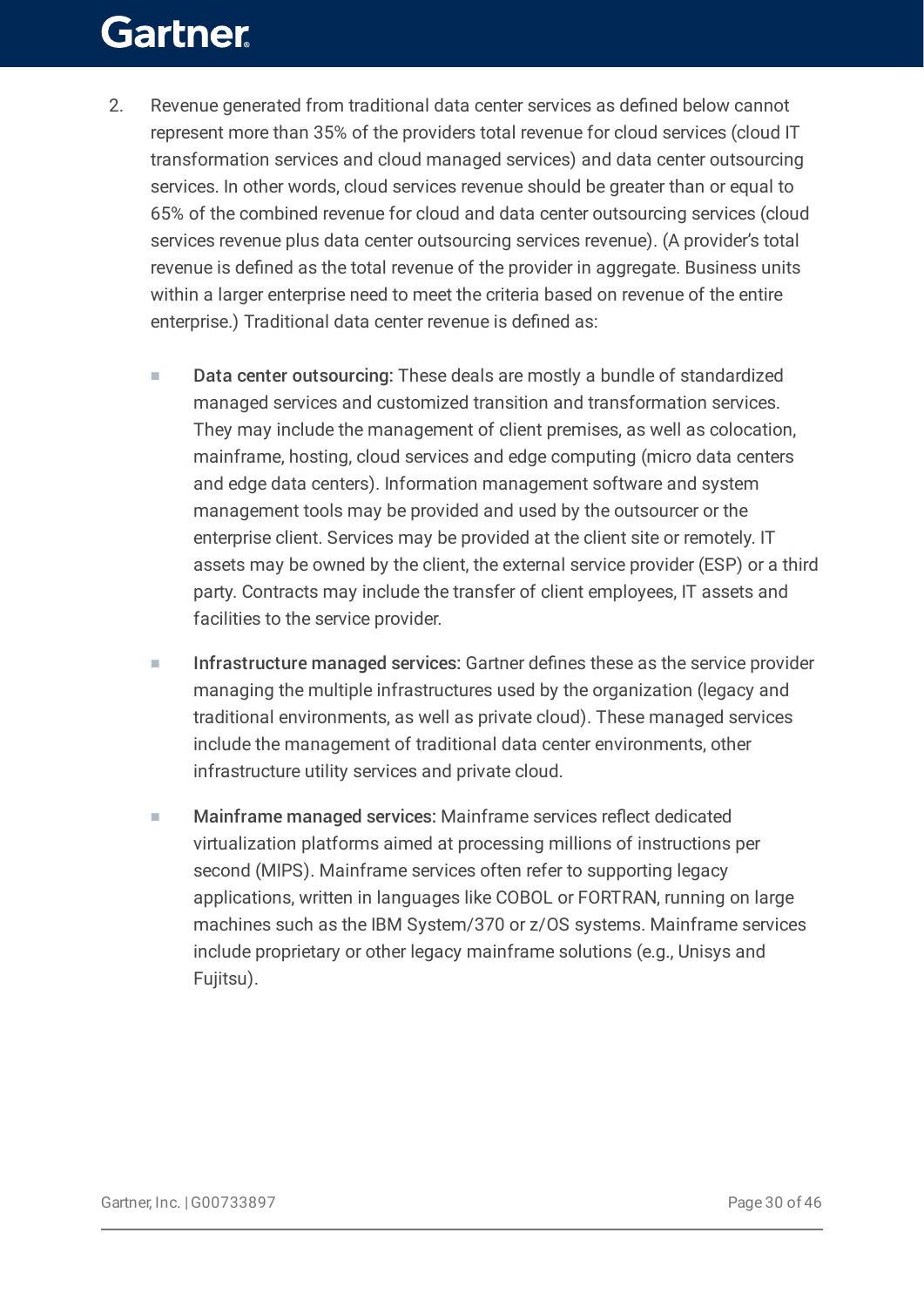- Managed services for hosted and private cloud infrastructure: Hosted and private infrastructure services include compute, storage and network resources within a provider-controlled data center facility and a preprovisioned operating system. The infrastructure resources may be dedicated or shared and may be physical or virtual. This segment is defined by service outcomes, technical options and interfaces, and it is purchased under a discrete, resource-based agreement or more complex end-to-end outsourcing agreements. ■
- ERP hosting managed services: Hosting services comprise the infrastructure components and facilities to physically or virtually host applications. This component is for hosting services that are dedicated or shared assets in providers' data centers and/or private cloud (the public cloud component would not be included as traditional data center services). The services include all layers up to and including the specific OS to run the applications and all the technology required to integrate the application with other applications at the client location or third-party locations (B2B interfaces). Regarding ERP hosting, the services include private cloud hosting, with computing environments configured to maximize ERP application performance. ERP hosting can therefore include, for example, SAP HANA Enterprise Cloud (HEC) or Oracle Cloud Infrastructure (OCI) propositions. ■
- 3. Transformational services must represent at least 25% of the providers total cloud services revenue.
- 4. The annual revenue for cloud services must be at least \$30 million per year.
- 5. The provider must have sales and customer account support teams in at least two of the following regions:
	- North America
	- South and Central America
	- Europe
	- Africa and the Middle East
	- China
	- Australia and New Zealand
	- Rest of Asia/Pacific

Gartner, Inc. | G00733897 Page 31 of 46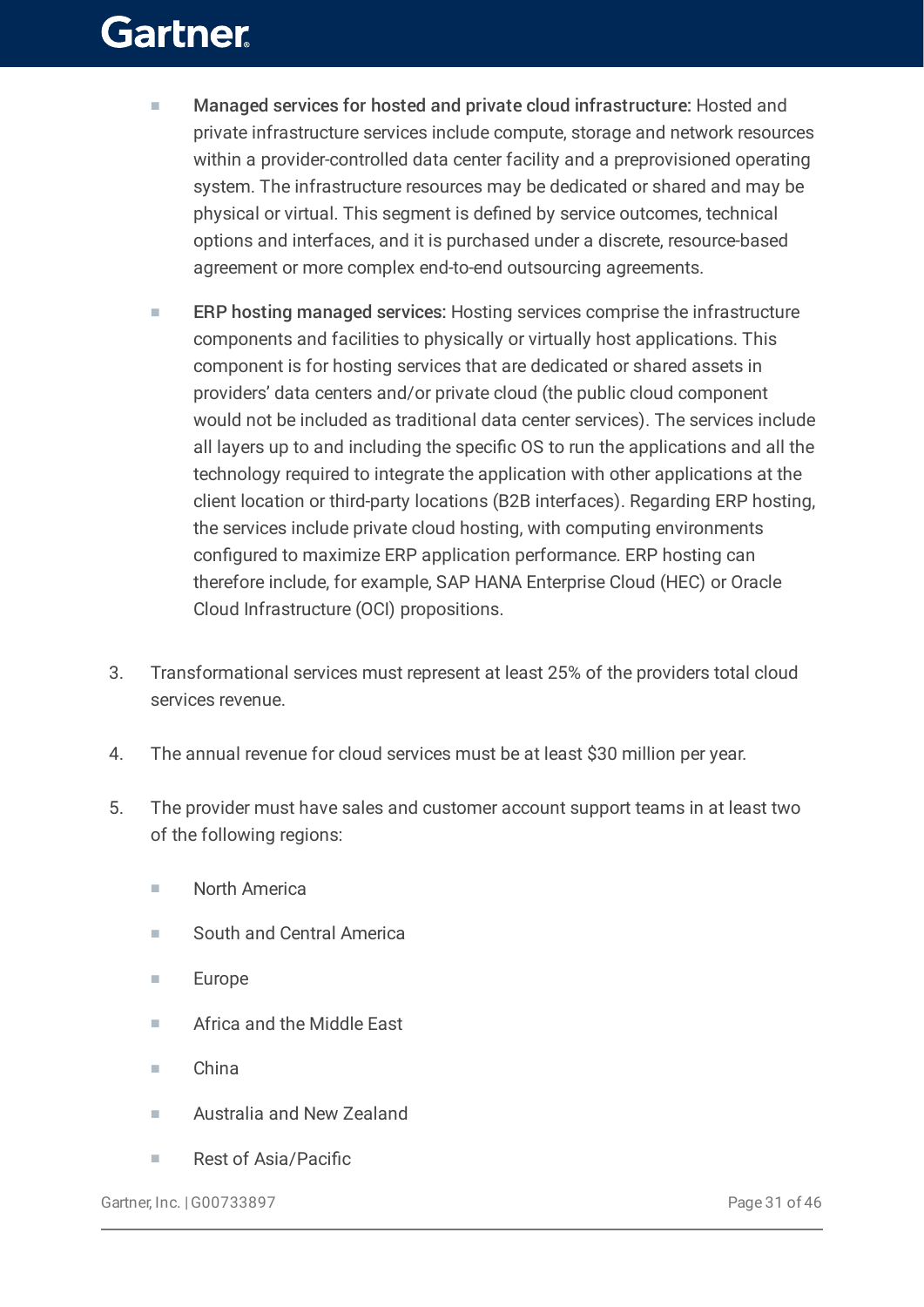6. The provider must have written confirmation of performance threshold achievement.

### Honorable Mention

Most large managed service providers that participate in the Magic Quadrant for Data Center Outsourcing and Hybrid [Infrastructure](https://www.gartner.com/document/code/733226?ref=authbody&refval=) Managed Services, Global and the associated Critical Capabilities for Data Center Outsourcing and Hybrid Infrastructure Managed Services, Global can provide public cloud IT [transformation](https://www.gartner.com/document/code/739673?ref=authbody&refval=) services.

While many of those providers have significant capabilities, the following did not meet at least one of the inclusion criteria. Some of the key capabilities of the providers are highlighted below:

- Atos Atos is an Advanced Consulting Partner and AWS MSP Partner with two advanced competencies, and it owns Edifixio, a Premier AWS Consulting and MSP Partner in France. Atos is also an Azure Expert MSP with four advanced specialties and owns Maven Wave, a Google MSP with Application Development specialization. ■
- DXC Technology DXC is an AWS Premier Consulting Partner and MSP with five competencies, an Azure Expert MSP with three advanced competencies and a Google Premier MSP with three expertise designations. It also offers cloud strategy, migration and transformation services for hybrid IT environments. ■
- Ensono Ensono is an AWS MSP Partner with two migration competencies and is an Azure Expert MSP with three advanced specializations. Ensono has public cloud IT transformation capabilities in North America and Europe. ■
- IBM IBM is an MSP partner and has 7 competencies with AWS, is an MSP partner and has 10 competencies and two advanced competencies with Azure, and is a Premier Partner with Google, so it has good coverage for those ISPs. It has announced the acquisition of Nordcloud and Taos (participants in this MQ). ■
- NTT NTT DATA is an AWS Premier Partner, AWS Public Sector Partner and an audited MSP provider with five competencies and six service delivery designations; a Microsoft Azure Expert MSP with two advanced specializations, 15 Gold competencies, and a Strategic Alliance Implementation Agreement; and a Google Premier partner with an SAP competency. ■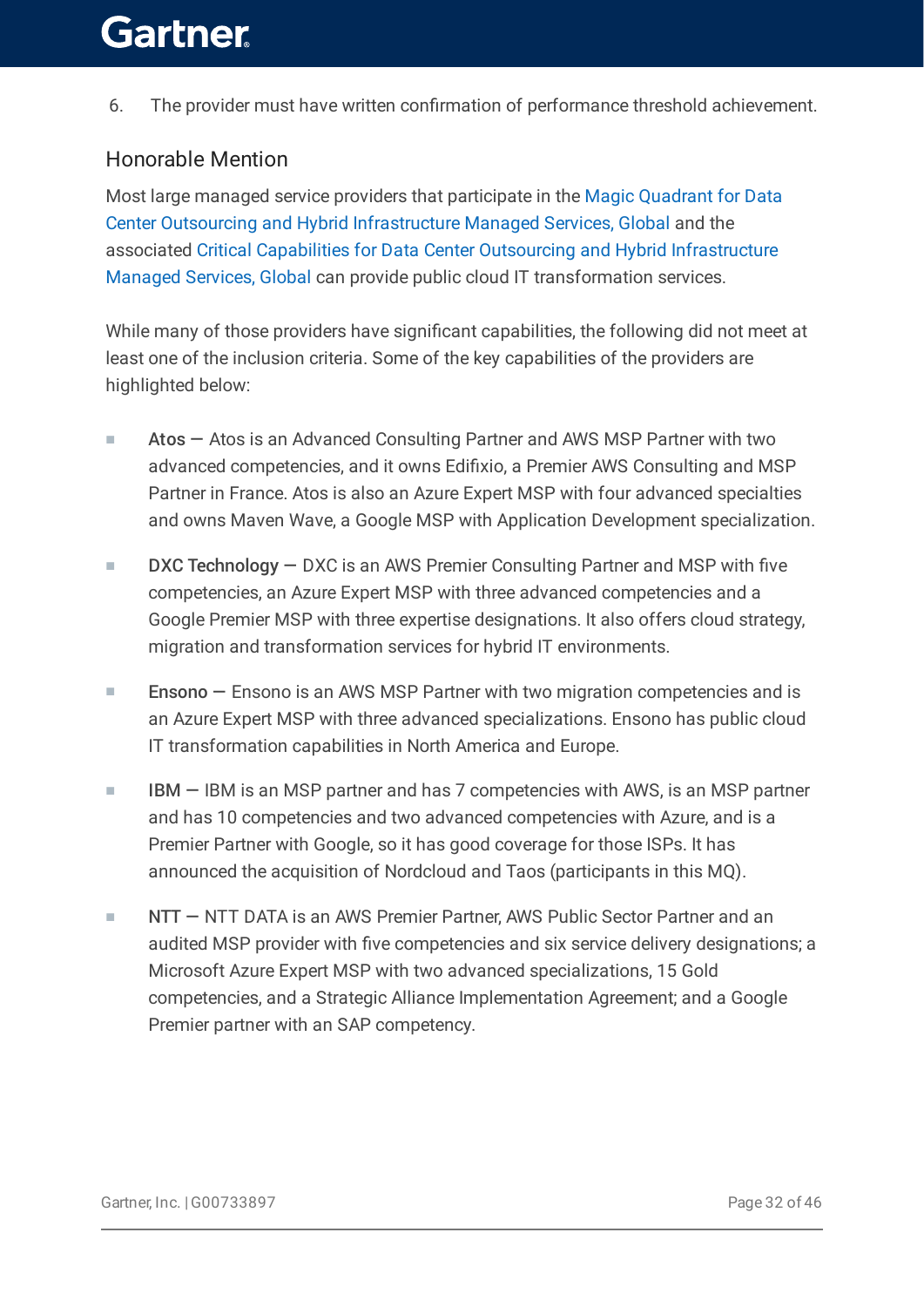- TCS TCS is a Premier Consulting and MSP Partner for AWS, with seven competencies and five partner programs. TCS is a Premier Partner for Google Cloud with specializations in application development, data analytics and infrastructure and has 31 Expertise Badges. TCS is a Microsoft Gold Competency Partner, an Azure Expert MSP, a Tier-1 Azure Migration Partner, and an Azure IoT Elite Partner with specializations across eight tracks and capabilities. ■
- Tech Mahindra Tech Mahindra is an AWS MSP Partner with one competency and an Azure Expert MSP with two advanced specializations. It has partnerships with other hyperscalers — including Google, IBM, Oracle and Huawei — and supports 250 global clients across varying stages of their cloud transformation journey. ■
- Wipro Wipro is an AWS MSP Partner with seven competencies, including the DevOps consulting competency, and an Azure Expert MSP with three advanced specializations and 15 additional competencies. It is a Google MSP with Application Development specialization and three other specializations, as well as with SAP on Google Cloud Expertise. ■

Some other providers that were also close to inclusion but missed one of the inclusion criteria were:

- 2nd Watch 2nd Watch is an AWS Premier Partner with four competencies, including DevOps competency. It is also a Google Cloud Platform and Microsoft Azure Gold Partner. In addition to managed services, it offers cloud advisory, data analytics and application modernization services, and it has a strong North American presence. ■
- Brillio Brillio has DevOps competency with AWS and is an MSP Partner with Azure. It offers a wide array of services and is keenly focused on client experience. ■
- Mindtree Mindtree is an Azure Expert MSP Partner with an eligibility to apply for Modernization of Web Applications to Microsoft Azure, and it has an Advanced Consulting Partners with DevOps and Data and Analytics competency with AWS. Mindtree is also a Microsoft CAF (Cloud Adaptability Framework) Partner. ■
- Rackspace Rackspace Technology is an AWS MSP Partner with 15 competencies, an Azure Expert MSP with an advanced specialization, and has three specializations and eight Expertise designations as a Google Cloud Partner MSP. It also offers public cloud architecture design, deployment, operational support, cost governance and optimization, and on-demand engineering. ■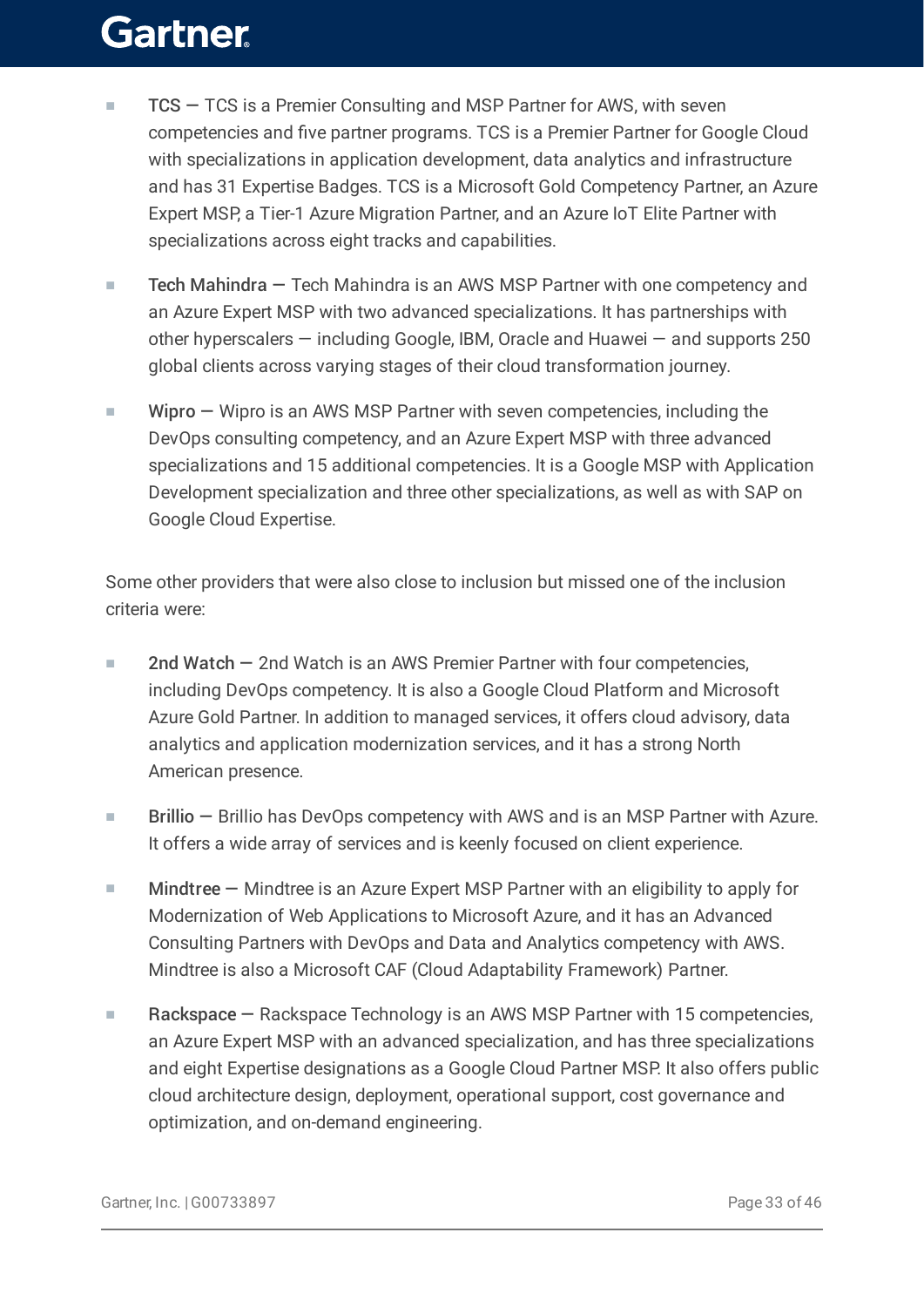- Techedge Techedge has company and individual certifications to deliver in AWS, Azure and Google. It offers a full spectrum of services from cloud assessment, transformation and development to optimization. ■
- Sopra Steria Sopra Steria is an MSP with Hybrid Cloud and multicloud competencies and is an AWS MSP, Google Cloud MSP and Microsoft Azure MSP Expert Certified. It has a strong European presence. ■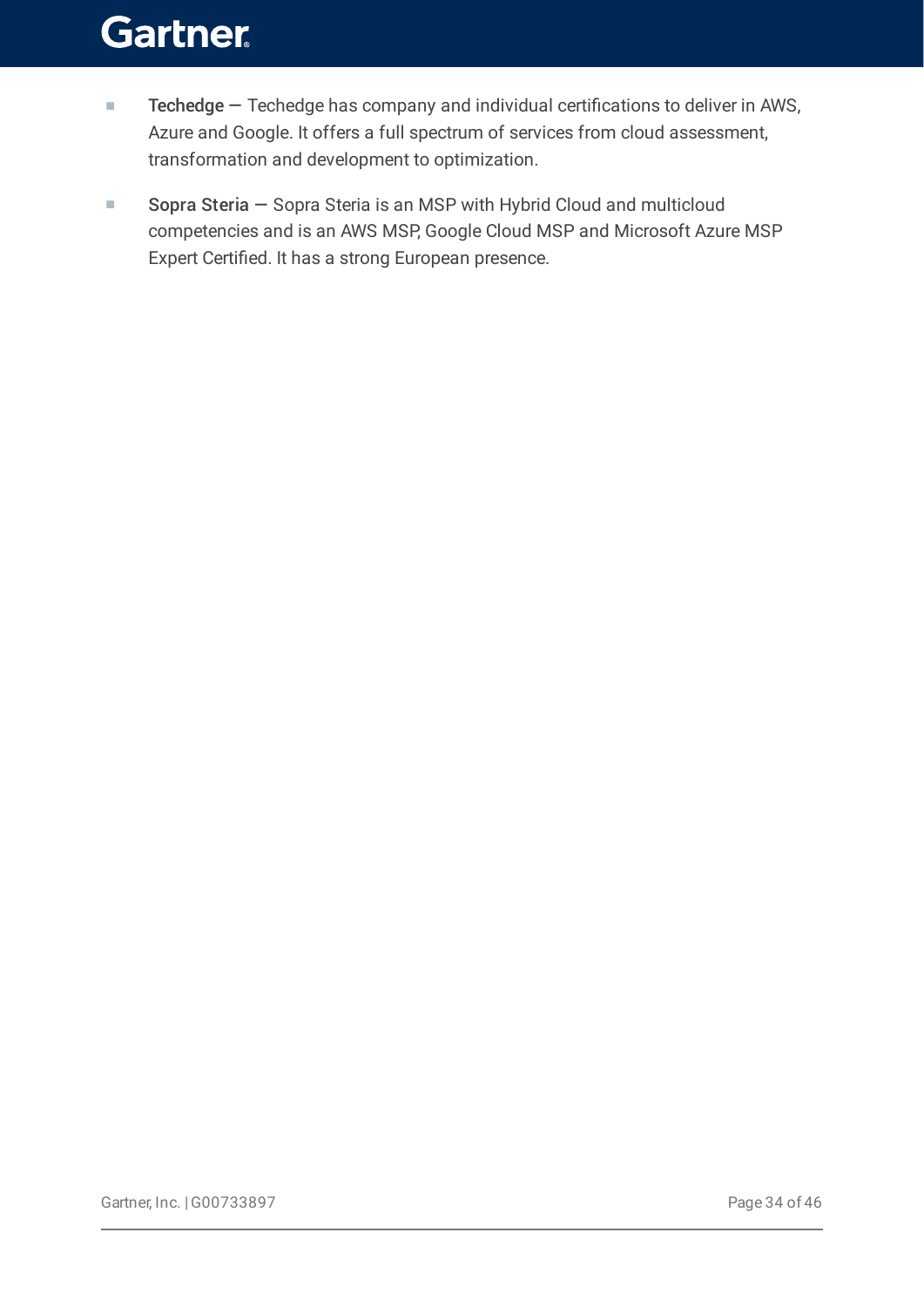### Evaluation Criteria

### Ability to Execute

We evaluate vendors' Ability to Execute in this market by using the following criteria:

Product or Service: MSPs are evaluated on their current service capabilities, including both human-powered and automated capabilities. These capabilities include:

- Proven deep and broad expertise with AWS MSP Partner with the DevOps competency, Google Cloud MSP Partner with the Application Development specialization, and Azure Expert MSP with the Modernization of Web Applications to Microsoft Azure Advanced Specialization. Capabilities with other hyperscale providers will be regarded as supplementary value. ■
- High-quality delivery of cloud-native solutions, emphasis on use of hyperscale provider tools, distributed cloud support, and professional and applications services. ■

Overall Viability (Business Unit, Financial, Strategy and Organization): MSPs are evaluated on the overall financial health of the company, their level of investment in this market and indicators of business success. For this market, we considered revenue, number of customers and the prominence of the service in the vendor's overall portfolio.

Sales Execution/Pricing: MSPs are evaluated on the quality of their sales team, proposal quality and value for the money.

Market Responsiveness and Track Record: MSPs are evaluated on three aspects of their track record:

- Successful delivery in this market
- Rapid delivery of support for new hyperscale provider capabilities
- Implementation of current best practices on hyperscale providers

Marketing Execution: MSPs are evaluated on the market's awareness of their brand, prospective customers' understanding of the MSP's value proposition in this market, the quality of marketing campaigns and other efforts such as social media participation.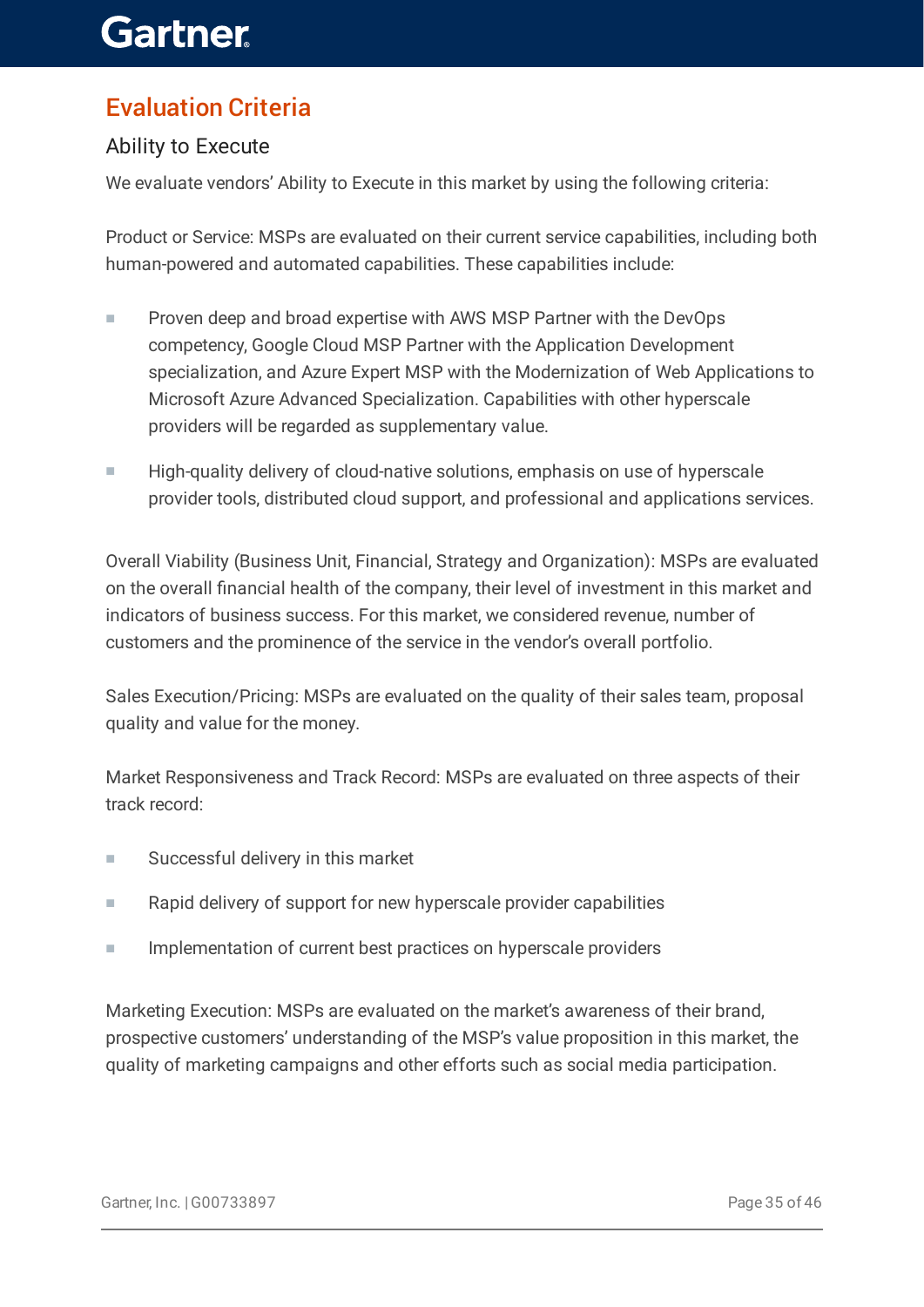Customer Experience: MSPs are evaluated on the quality of their contracts and associated delivery documentation, as well as the quality of the service experience for both traditional and cloud-native use cases.

Operations: MSPs are evaluated on their ability to consistently meet commitments to customers, including delivering a continually available CMP and meeting SLAs. MSPs were also evaluated on their ability to maintain adequate staffing and personnel expertise, and to offer flexibility without compromising reliability, by combining the rigor of process with the agility of empowered employees.

Ability to Execute is composed of seven main categories. The relevant weights are reported in the following table.

| Evaluation Criteria $\downarrow$ | Weighting $\downarrow$ |
|----------------------------------|------------------------|
| <b>Product or Service</b>        | High                   |
| <b>Overall Viability</b>         | Low                    |
| <b>Sales Execution/Pricing</b>   | Medium                 |
| Market Responsiveness/Record     | Low                    |
| <b>Marketing Execution</b>       | Low                    |
| <b>Customer Experience</b>       | High                   |
| Operations                       | Medium                 |
|                                  |                        |

### Table 1: Ability to Execute Evaluation Criteria

Source: Gartner (August 2021)

### Completeness of Vision

We assess vendors' Completeness of Vision in this market by using the following criteria: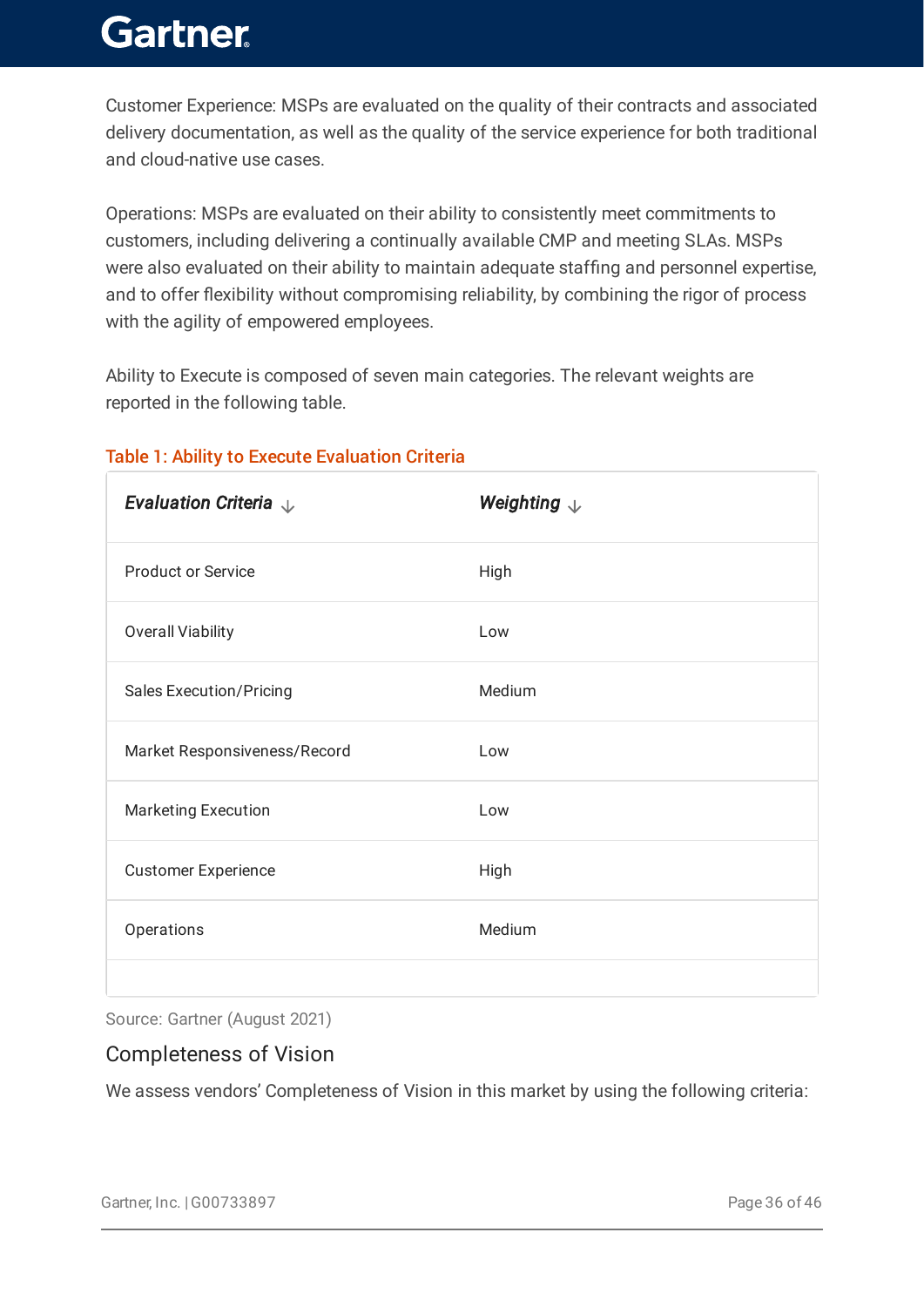Market Understanding: MSPs are assessed on their understanding of key aspects of the market and their ability to articulate how these aspects impact their strategy. Those aspects were:

- Transformation services in the context of cloud-native and digital business operations in hyperscale cloud providers ■
- Transformation services in the context of organizations that are migrating existing workloads onto hyperscale providers ■
- How DevOps tools and other automation are used in transforming clients

Marketing Strategy: MSPs are assessed on their ability to articulate their position in the market and their competitive differentiation, and to communicate these messages clearly and consistently, both internally and externally to a bimodal audience.

Sales Strategy: MSPs were assessed on their understanding of the buyer centers for the market and the way that these different buying centers want to engage with sales, as well as their partner and channel strategy.

Offering (Product) Strategy: MSPs were assessed on the breadth, depth, quality and differentiation of their service roadmaps in this market, including cloud-provider-specific capabilities, multicloud capabilities and hybrid IT capabilities.

Business Model: MSPs were assessed on their value proposition in three aspects:

- Organizations focused on "pure play" public cloud transformation
- Hybrid services that include cloud and noncloud infrastructure
- Transformational services in conjunction with a broader solution such as application management ■

Vertical/Industry Strategy: MSPs were assessed on their ability to offer targeted services for focus areas, including regulated workloads and verticals such as healthcare, government and PCI-compliant e-commerce; big data, analytics and IoT use cases; and digital business transformation.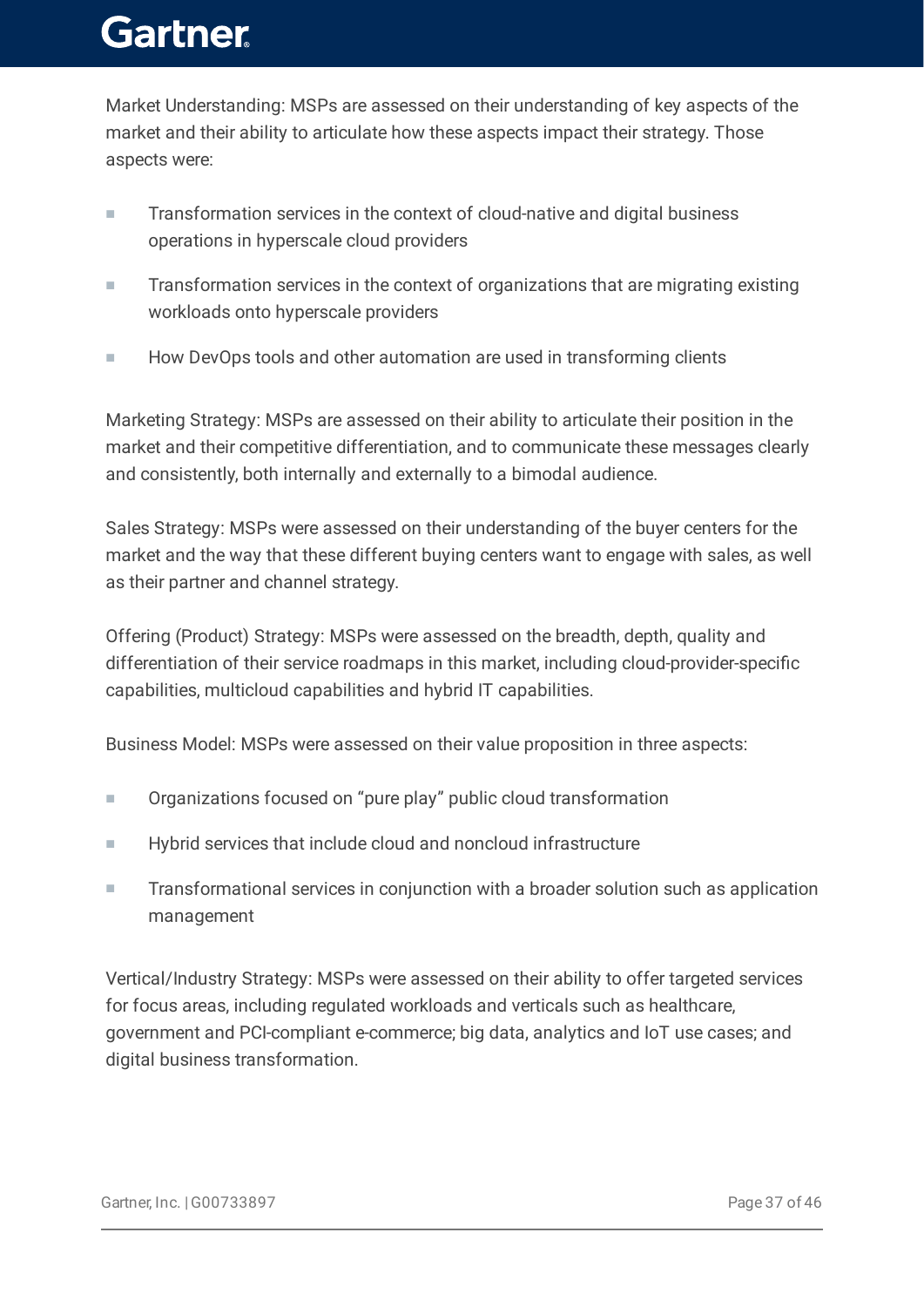Innovation: MSPs were assessed on the level of investment in the future of their business and the quality of those investments, whether financial or human capital. This criterion includes aspects such as the deployment of engineering resources (especially for automation), investment in personnel training and certification, partnerships and alliances, and mergers and acquisitions (M&As).

Geographic Strategy: MSPs were assessed on their ability to expand their offerings beyond their home region, serving the needs of multinational businesses, as well as adapting their offerings to other geographies and meeting country-specific requirements.

Completeness of vision is composed of eight main categories. The relevant weight is reported in the following table.

| Evaluation Criteria $\downarrow$ | Weighting $\downarrow$ |
|----------------------------------|------------------------|
| Market Understanding             | High                   |
| <b>Marketing Strategy</b>        | Medium                 |
| <b>Sales Strategy</b>            | Medium                 |
| Offering (Product) Strategy      | High                   |
| <b>Business Model</b>            | Low                    |
| Vertical/Industry Strategy       | Medium                 |
| Innovation                       | High                   |
| Geographic Strategy              | Medium                 |
|                                  |                        |

### Table 2: Completeness of Vision Evaluation Criteria

Source: Gartner (August 2021)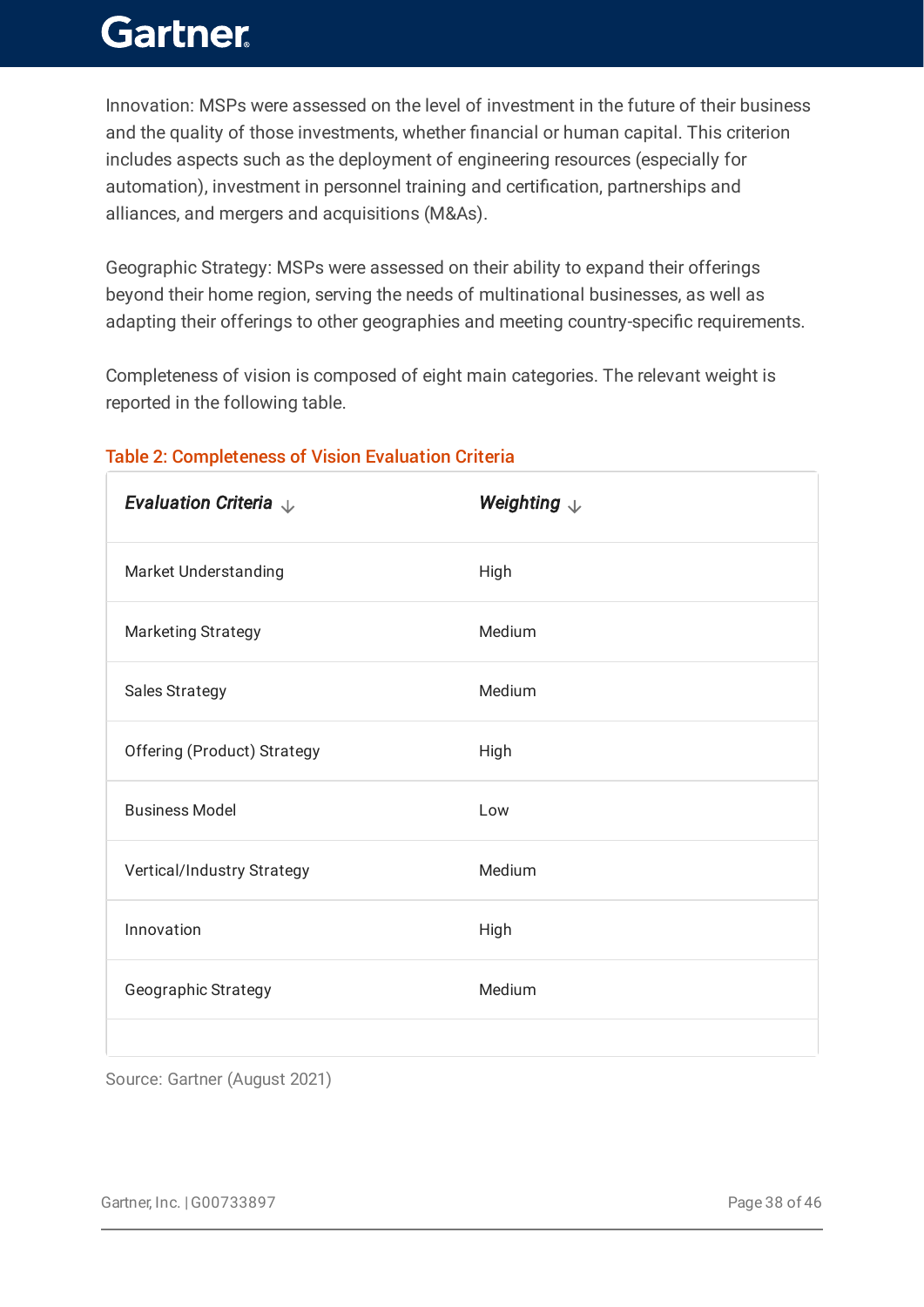### Quadrant Descriptions

#### Leaders

Leaders have a track record of delivering high-quality cloud-native modernization and managed services that thoughtfully exploit the capabilities of the cloud platform. They are well-positioned to deliver leading-edge services into the future and to indicate the direction of the market.

#### **Challengers**

Challengers have a track record for successfully delivering cloud transformation services, but have a less defined and still maturing view of market direction. Challengers have a solid base of clients that are satisfied with the services provided. They have potential to move into the Leaders quadrant if they expand their vision.

#### Visionaries

Visionaries are well-positioned for the future, but could improve or scale their delivery capabilities. Their track record of successful delivery to many customers over a multiyear period needs to improve.

#### Niche Players

Niche Players have not yet achieved broad success in the market. Providers in the Niche Players category can be a perfect fit for some organizations because of their focus on a specific area of the market. Some are limited in geography or might not provide a full spectrum of transformational services, and others might be relatively new to the market.

### Context

This is a rapidly evolving market, and Gartner expects that more providers will seek and receive the specializations required for inclusion in this Magic Quadrant. The market is relatively immature; there are not a lot of providers that meet all the inclusion criteria (IC) for selection. There is not one IC that would be considered the most significant hurdle, but all played a part in excluding a significant portion of potential participants.

The IC concerning the mix between traditional data center services and cloud services excluded a number of the large GSIs that dominate the data center outsourcing market. The IC requirement of being a certified MSP for one of the three main public cloud providers excluding many talented cloud-native application development providers and the geographic reach IC eliminate many well-regarded regional providers.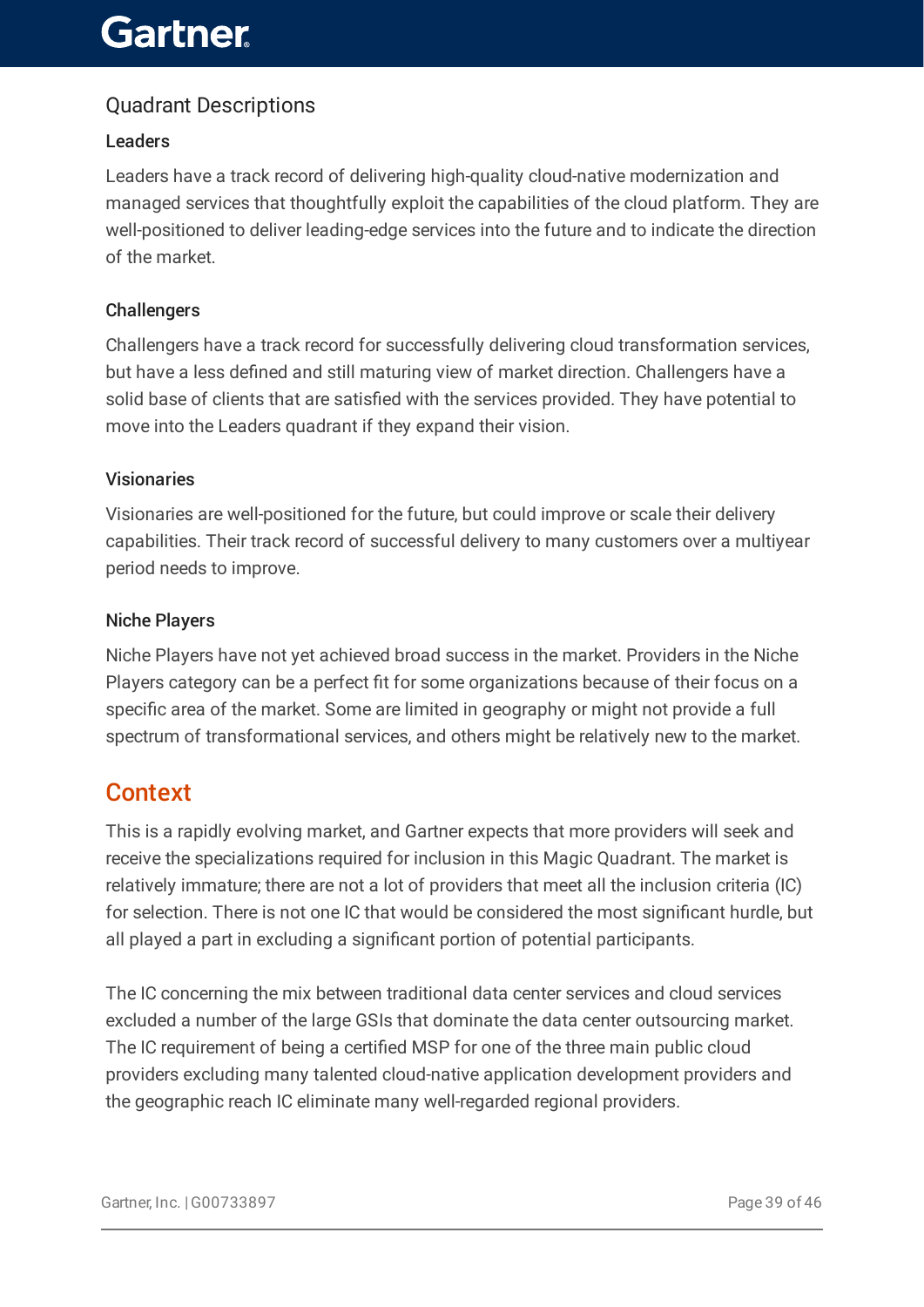Because of this lack of maturity the MQ represents a broad range of participants, from those with easily recognizable names and billions of dollars of revenue to strong, smaller born-in-the-cloud players that can deliver cloud-native application development and cloud managed services on a global scale. There continues to be significant acquisition activity around the smaller end of the market as the bigger, more traditional infrastructure providers continue to seek the cloud-native skills demanded in the market.

COVID-19 has increased the pace of digital change for organizations, and public cloud IT transformation is a key component of that change. Most organizations are already taking a cloud-first approach and need help to assess their existing applications for cloud readiness, to determine future cloud dispositions, and with transition. They now realize they require more than just an infrastructure-centric support provider. They need cloudnative-application-led and cloud managed service expertise to truly reach the full extent of their transformation ambitions with public cloud.  $^2$ 

Gartner's Magic Quadrant analysis offers must-have support for making informed decisions on selecting the right providers. This Magic Quadrant assesses the Ability to Execute and Completeness of Vision of 16 public cloud IT transformation service providers. This information and analysis can help organizations select a provider for application-led cloud-native transformation projects and ongoing public cloud managed services that support critical functions and business objectives.

### Market Overview

Due to the rapid evolution of the public cloud, Gartner clients are encountering significant complexity as their cloud migrations progress, and they are seeking assistance with the development and management of public cloud environments. Gartner has seen significant changes in cloud professional and managed services over the past three years (2018 through 2020). These are not the kinds of services MSPs are historically asked to deliver, but the uptick in customer interest (as reported to us by the providers themselves, as well as clients) make it clear that customers want  $-$  and MSPs would be doing  $-$  these "up stack" services more and more in the future.  $^3$ 

Enterprises in the market in general, including Gartner clients, are realizing that the services they require of MSPs now and for the future include skills in radically different areas, including those skills required for migration of conventional workloads (which is how a lot of clients have approached this market to date). They need new cloud-native services, data and analytics, application expertise and application development skills for things like microservices and containers.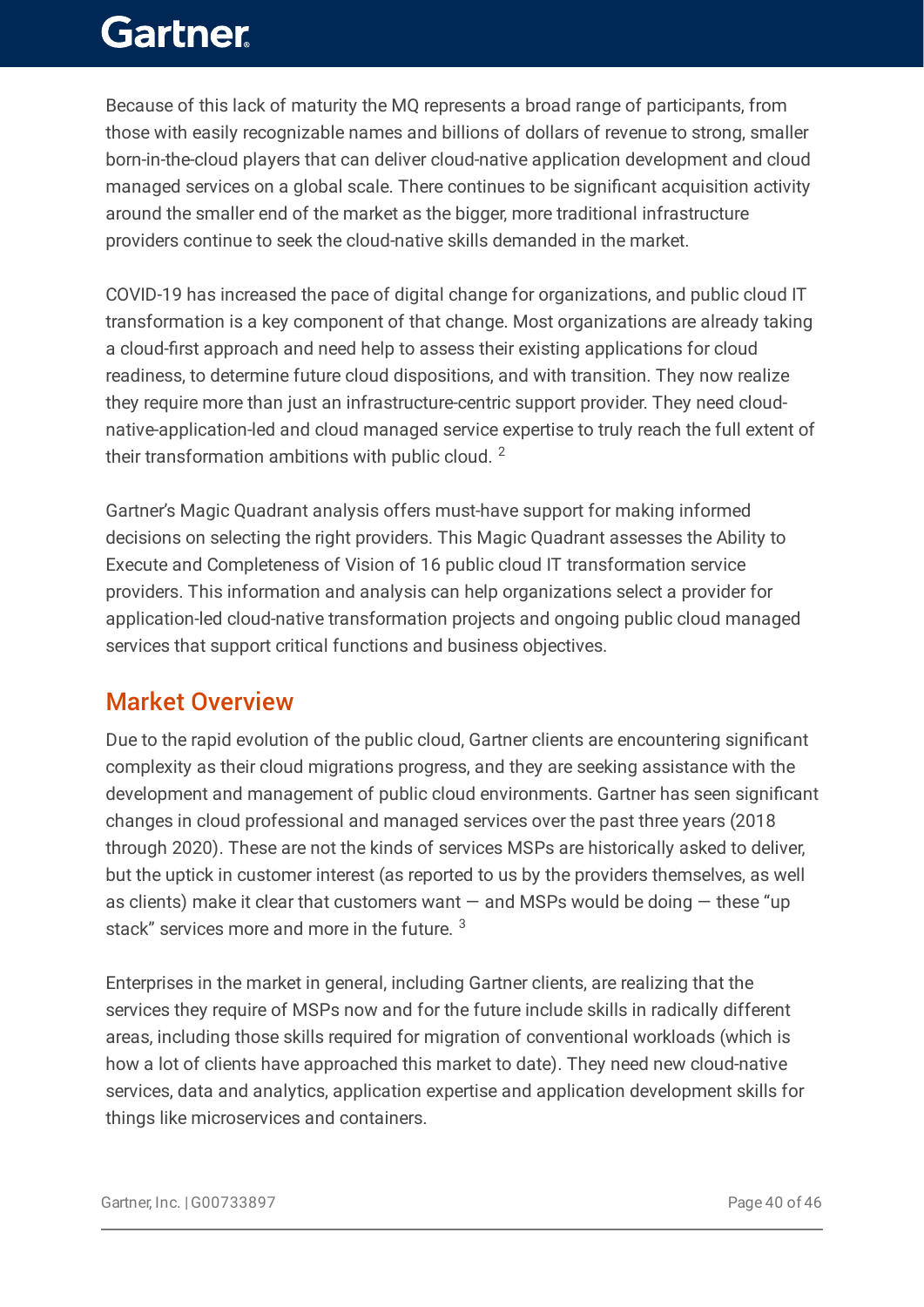The major trends that Gartner sees in analyzing this market include:

- Cloud smart philosophy: Organizations are moving away from simply declaring everything must be in the cloud to determining what is a good fit for existing applications and what might be better suited to remain in its existing environment. While they take a cloud-first approach, they also want to understand the ramifications of moving to the cloud on performance, security and so on. ■
- Lack of skills: Organizations lack application skills to develop and manage cloudnative services. ■
- Impact of the "new normal": COVID-19 is changing the way organizations do business. There is accelerated adoption of cloud services for client interactions and work-from-home implications. ■

Processes are changing as a result of the pandemic. These are analyzed below:

Cloud smart philosophy: Cloud-first strategies that evolve into a cloud-only approach can result in using cloud for poorly matched use cases. Organizations now need the help of not only providers with cloud-native development skills, but also those that deliver on the promise of cloud with consulting capabilities and that can transform the way they operate. There is a gradual shift in customer expectations, and providers must start to focus on the business value that they expect to achieve, as opposed to traditional metrics. Customers are expecting the ability to deliver not only on the promise of speed and agility associated with transformation, but also on improved productivity. As automation drives reductions in staff and improved standards of performance, providers are being asked to commit to cost optimization as well. ■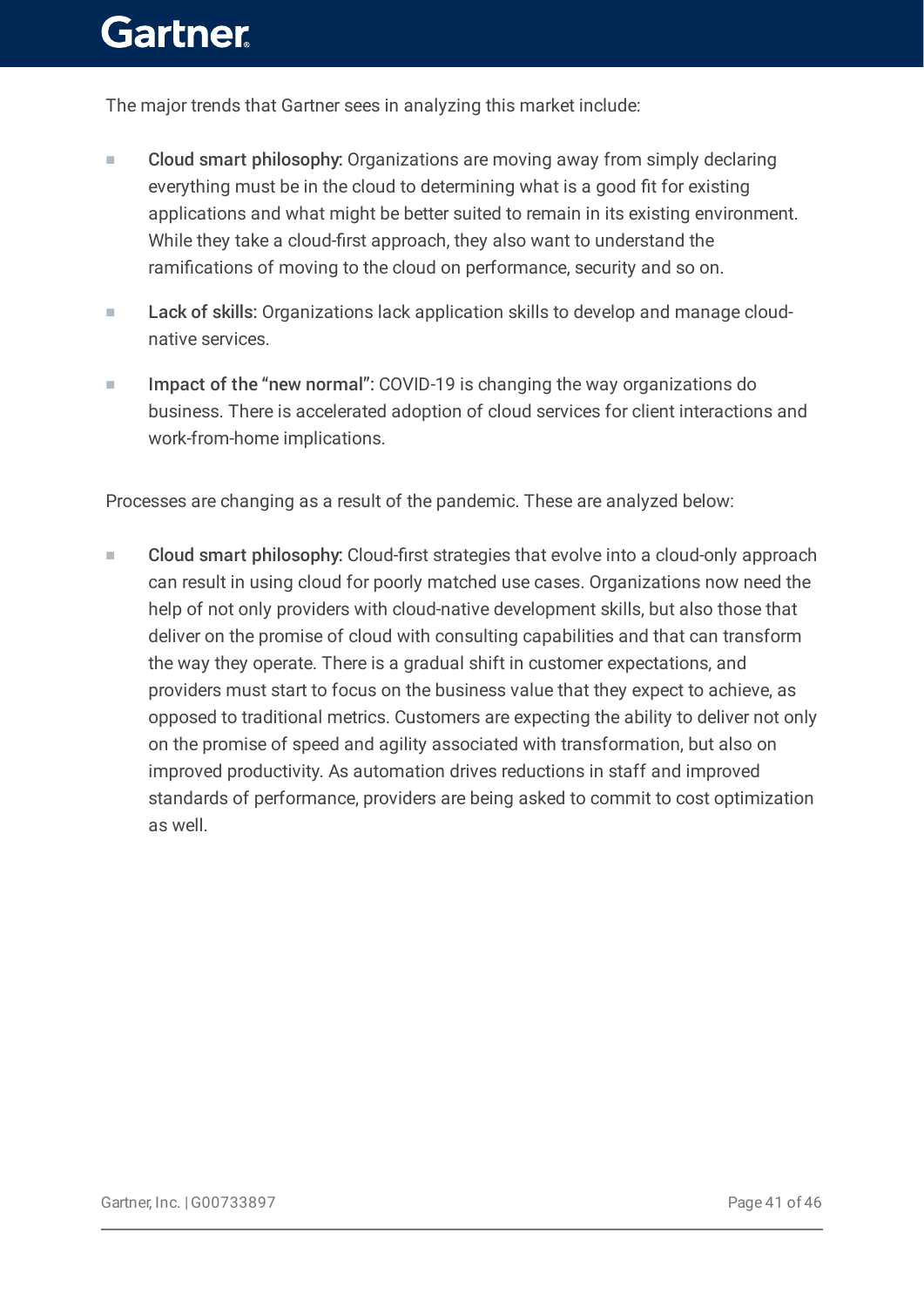- Lack of skills: Organizations lack the skills to develop and manage solutions using cloud-native services. Many organizations' expectations for cloud do not align with their ability to execute, making it difficult for leaders to execute a strategy to meet business goals.4 For instance clients may not understand capabilities available or how to use them, such as Amazon Elastic Kubernetes Service (Amazon EKS), which allows them to run Kubernetes on AWS without needing to install, operate and maintain their own Kubernetes control plane or nodes. Because of the gap between their expectations and ability, organizations are turning to providers that fill those gaps. Clients seek specific capabilities that are often project-oriented to deliver on a cloud promise in a single area, but then expand to other areas of the organization. Providers have developed frameworks and factory approaches to cloud transformations that speed the time to value for clients. Providers are upskilling their employee base through acquisitions, training, retraining or focused talent acquisition methodologies. They are organizing around public cloud providers, DevOps and DevSecOps and bringing together all the components to deliver cloud under one group (consulting, application development and managed services). They are building vertical solutions and have packaged solutions that they can plug and play to deliver Day 1 value to clients and provide opportunities for SMEs and other clients to get cloud-native benefits at reduced costs. ■
- Impact of the "new normal": COVID-19 is accelerating adoption of cloud services. In a recent Gartner survey on cloud end user buying behavior,5 69% of respondents indicated that their organizations plan to increase cloud spend in the wake of disruptions caused by COVID-19. Because of the new market dynamics created by the pandemic, clients have been able to use the cloud to quickly launch new products and services to address new opportunities that have arisen during this time. It has forced organizations to transform the way they do business, from workplace transformation and business continuity to enabling work from remote locations. The public cloud offers organizations an opportunity to continue with business as usual without the need for traditional IT compute capabilities in a data center or having to host solutions. This requires providers that can deliver transformation of existing environments and react quickly as changes occur while adopting a new-normal working model. ■

### **Evidence**

 $1$  The evaluation of providers capabilities for this MQ comes from both Gartner primary and secondary research: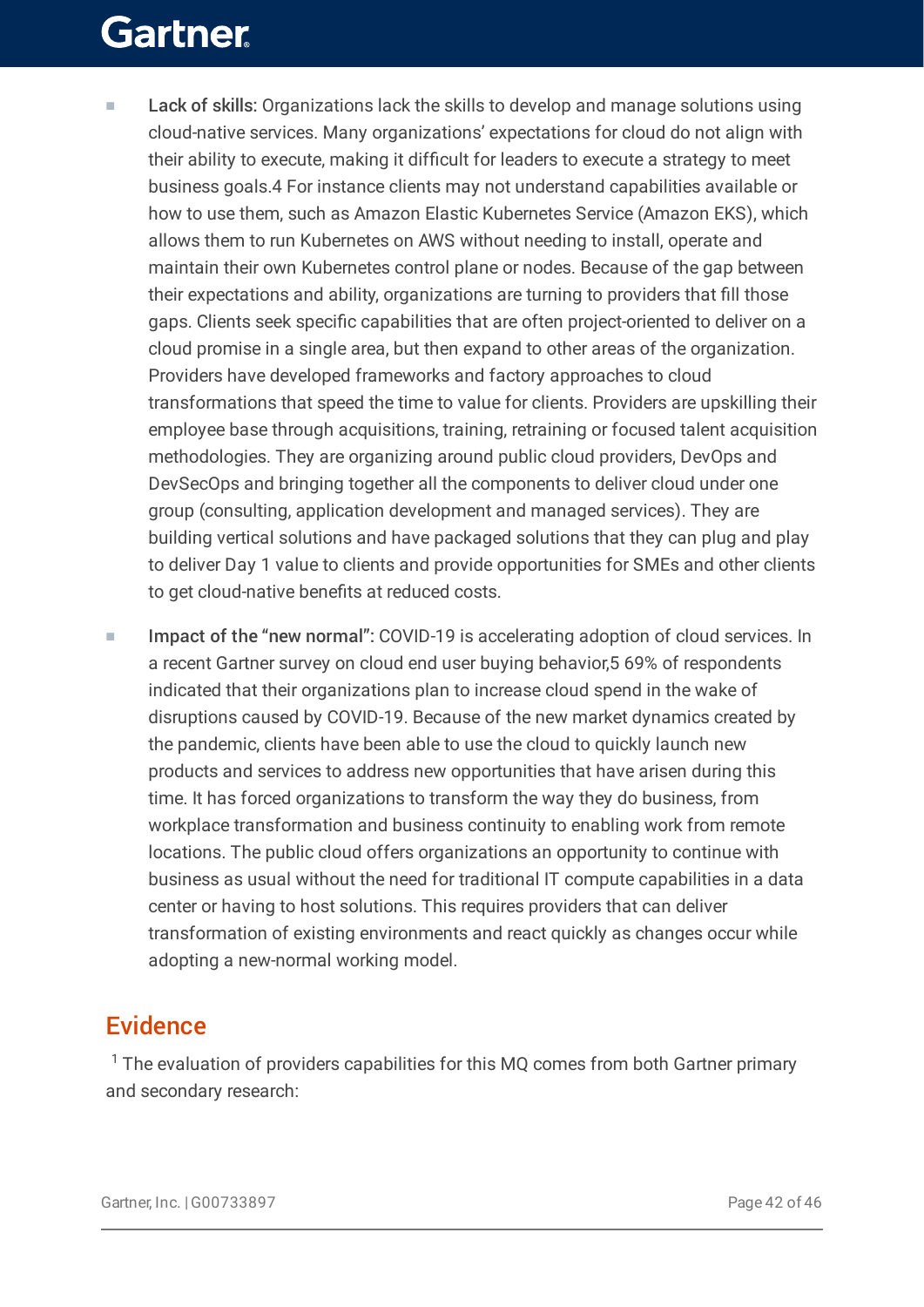- Primary research includes:
	- Webex briefings from participating service providers
	- Feedback from clients through Gartner's Peer Insights platform during the assessment period ■
- Secondary research includes:
	- Client inquiry on providers capabilities
	- Insight from other Gartner analysts who have spoken with the providers or clients of these providers related to their cloud transformation capabilities ■
	- Briefings delivered to Gartner outside of the MQ process on provider capabilities ■
	- Press releases and other publicly available information

<sup>2</sup> The Cloud Strategy [Cookbook,](https://www.gartner.com/document/code/741474?ref=authbody&refval=) 2021

<sup>3</sup> Public Cloud IT [Transformation](https://www.gartner.com/document/code/747072?ref=authbody&refval=) Services to Replace Cloud MSP in Magic Quadrant Coverage

<sup>4</sup> Move From Cloud First to Cloud Smart to Improve Cloud Journey [Success](https://www.gartner.com/document/code/467017?ref=authbody&refval=)

<sup>5</sup> "Gartner Cloud End User Buying Behavior Study," 7 September 2020. Sample size: n = 850.

### Evaluation Criteria Definitions

### Ability to Execute

Product/Service: Core goods and services offered by the vendor for the defined market. This includes current product/service capabilities, quality, feature sets, skills and so on, whether offered natively or through OEM agreements/partnerships as defined in the market definition and detailed in the subcriteria.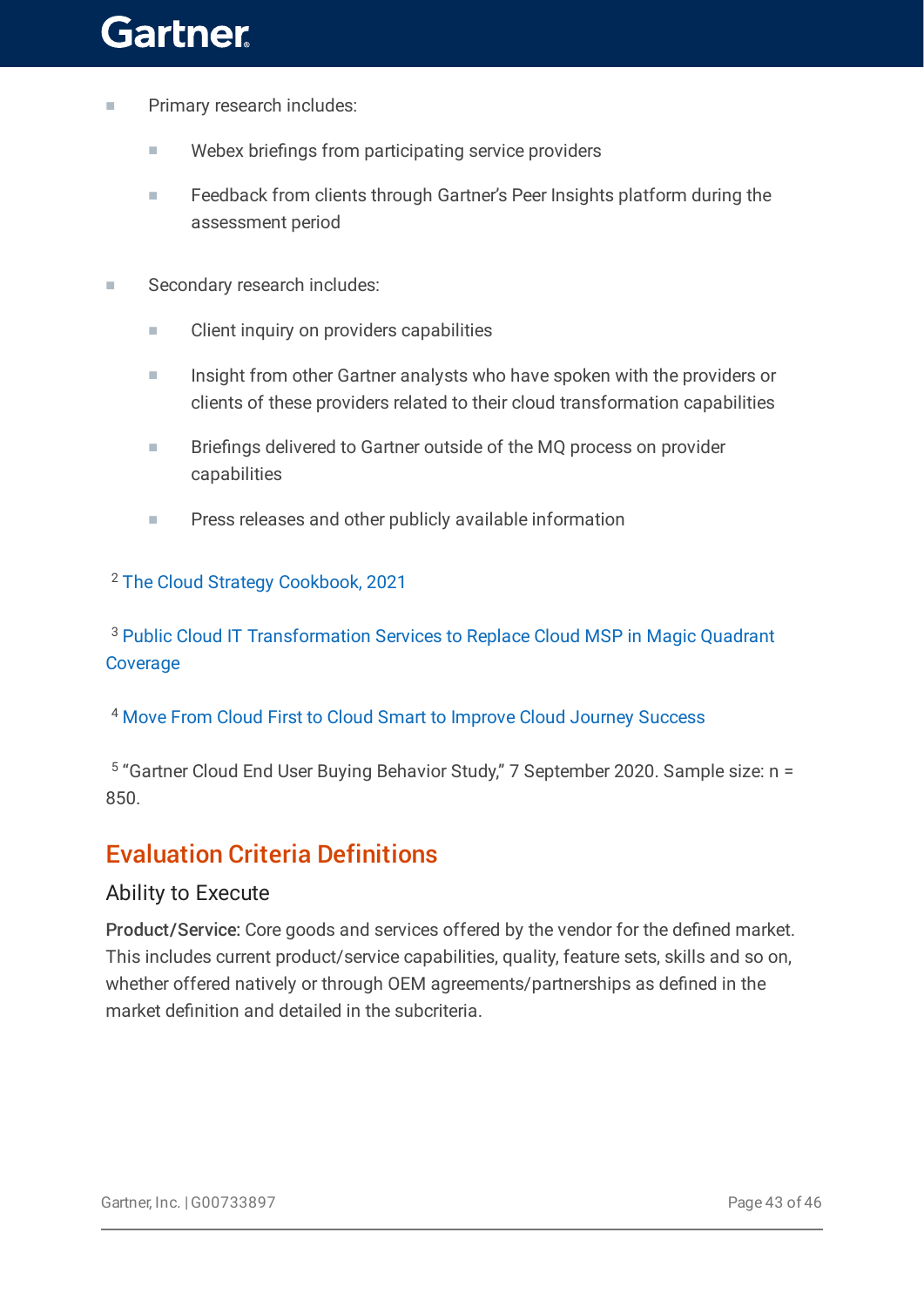Overall Viability: Viability includes an assessment of the overall organization's financial health, the financial and practical success of the business unit, and the likelihood that the individual business unit will continue investing in the product, will continue offering the product and will advance the state of the art within the organization's portfolio of products.

Sales Execution/Pricing: The vendor's capabilities in all presales activities and the structure that supports them. This includes deal management, pricing and negotiation, presales support, and the overall effectiveness of the sales channel.

Market Responsiveness/Record: Ability to respond, change direction, be flexible and achieve competitive success as opportunities develop, competitors act, customer needs evolve and market dynamics change. This criterion also considers the vendor's history of responsiveness.

Marketing Execution: The clarity, quality, creativity and efficacy of programs designed to deliver the organization's message to influence the market, promote the brand and business, increase awareness of the products, and establish a positive identification with the product/brand and organization in the minds of buyers. This "mind share" can be driven by a combination of publicity, promotional initiatives, thought leadership, word of mouth and sales activities.

Customer Experience: Relationships, products and services/programs that enable clients to be successful with the products evaluated. Specifically, this includes the ways customers receive technical support or account support. This can also include ancillary tools, customer support programs (and the quality thereof), availability of user groups, service-level agreements and so on.

Operations: The ability of the organization to meet its goals and commitments. Factors include the quality of the organizational structure, including skills, experiences, programs, systems and other vehicles that enable the organization to operate effectively and efficiently on an ongoing basis.

### Completeness of Vision

Market Understanding: Ability of the vendor to understand buyers' wants and needs and to translate those into products and services. Vendors that show the highest degree of vision listen to and understand buyers' wants and needs, and can shape or enhance those with their added vision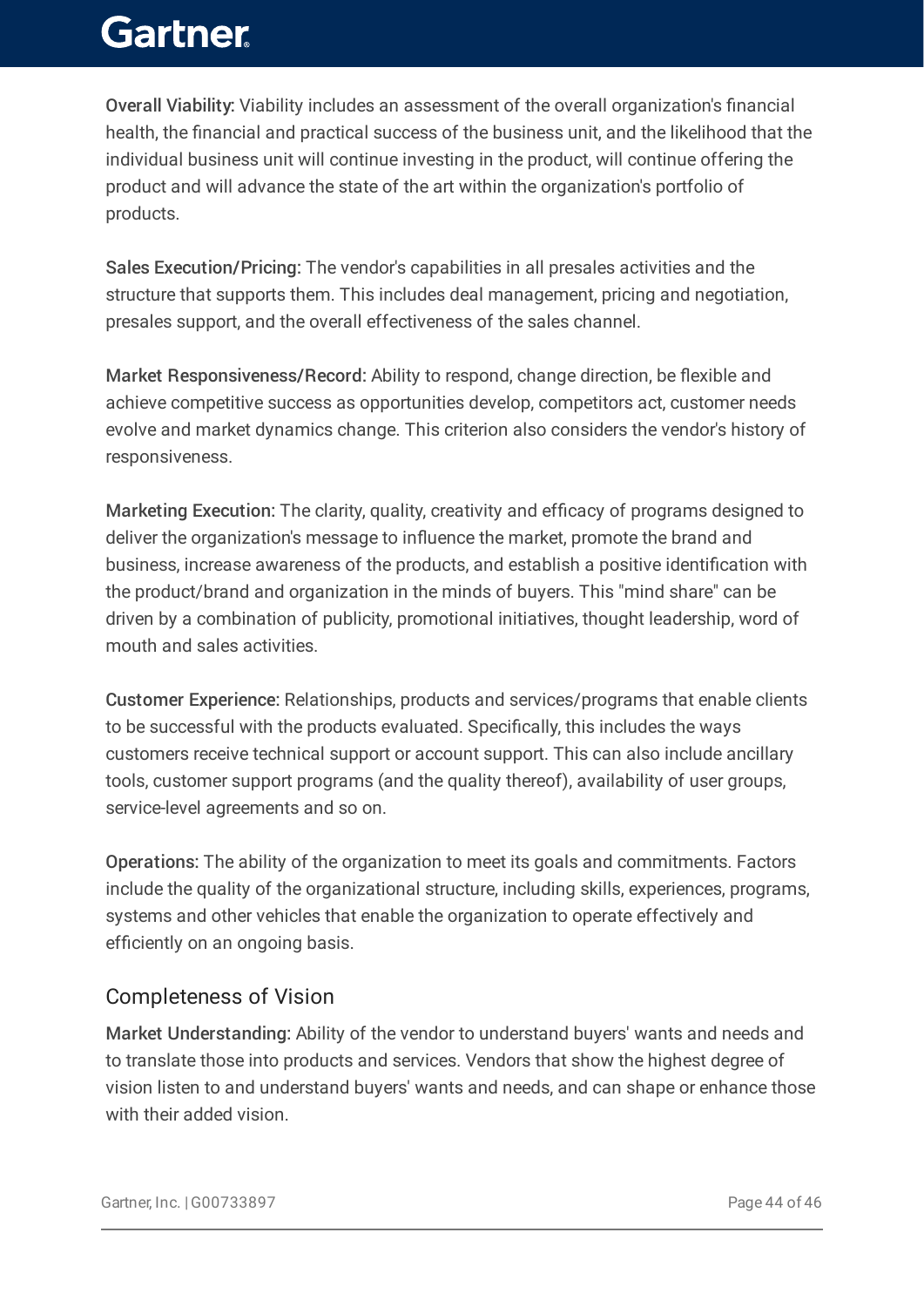Marketing Strategy: A clear, differentiated set of messages consistently communicated throughout the organization and externalized through the website, advertising, customer programs and positioning statements.

Sales Strategy: The strategy for selling products that uses the appropriate network of direct and indirect sales, marketing, service, and communication affiliates that extend the scope and depth of market reach, skills, expertise, technologies, services and the customer base.

Offering (Product) Strategy: The vendor's approach to product development and delivery that emphasizes differentiation, functionality, methodology and feature sets as they map to current and future requirements.

Business Model: The soundness and logic of the vendor's underlying business proposition.

Vertical/Industry Strategy: The vendor's strategy to direct resources, skills and offerings to meet the specific needs of individual market segments, including vertical markets.

Innovation: Direct, related, complementary and synergistic layouts of resources, expertise or capital for investment, consolidation, defensive or pre-emptive purposes.

Geographic Strategy: The vendor's strategy to direct resources, skills and offerings to meet the specific needs of geographies outside the "home" or native geography, either directly or through partners, channels and subsidiaries as appropriate for that geography and market.

### Recommended by the Authors

Some documents may not be available as part of your current Gartner subscription.

Magic Quadrant for Data Center Outsourcing and Hybrid [Infrastructure](https://www.gartner.com/document/4004044?ref=authbottomrec&refval=) Managed Services, Global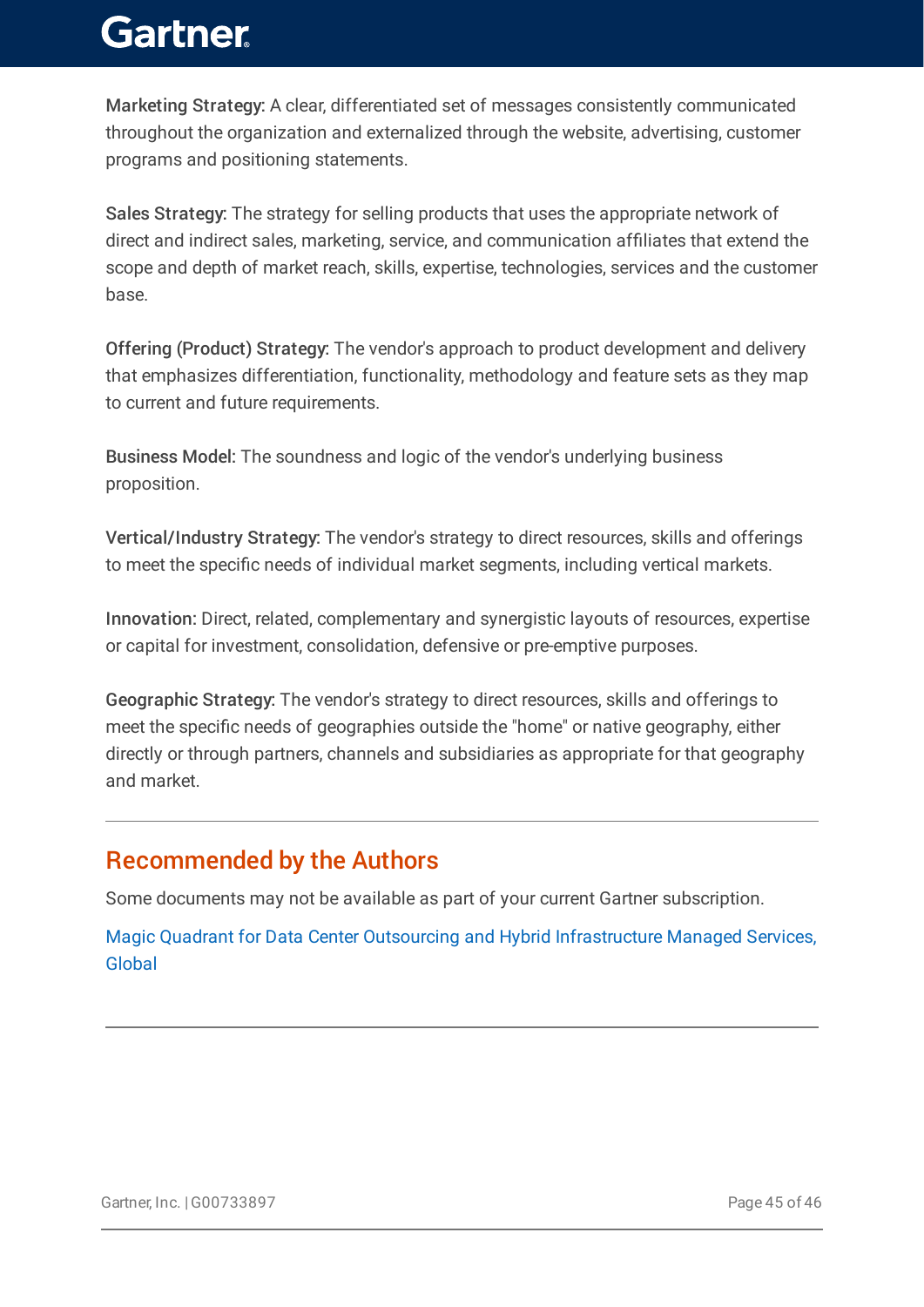© 2021 Gartner, Inc. and/or its affiliates. All rights reserved. Gartner is a registered trademark of Gartner, Inc. and its affiliates. This publication may not be reproduced or distributed in any form without Gartner's prior written permission. It consists of the opinions of Gartner's research organization, which should not be construed as statements of fact. While the information contained in this publication has been obtained from sources believed to be reliable, Gartner disclaims all warranties as to the accuracy, completeness or adequacy of such information. Although Gartner research may address legal and financial issues, Gartner does not provide legal or investment advice and its research should not be construed or used as such. Your access and use of this publication are governed by [Gartner's](https://www.gartner.com/technology/about/policies/usage_policy.jsp) Usage Policy. Gartner prides itself on its reputation for independence and objectivity. Its research is produced independently by its research organization without input or influence from any third party. For further information, see "Guiding Principles on [Independence](https://www.gartner.com/technology/about/ombudsman/omb_guide2.jsp) and Objectivity."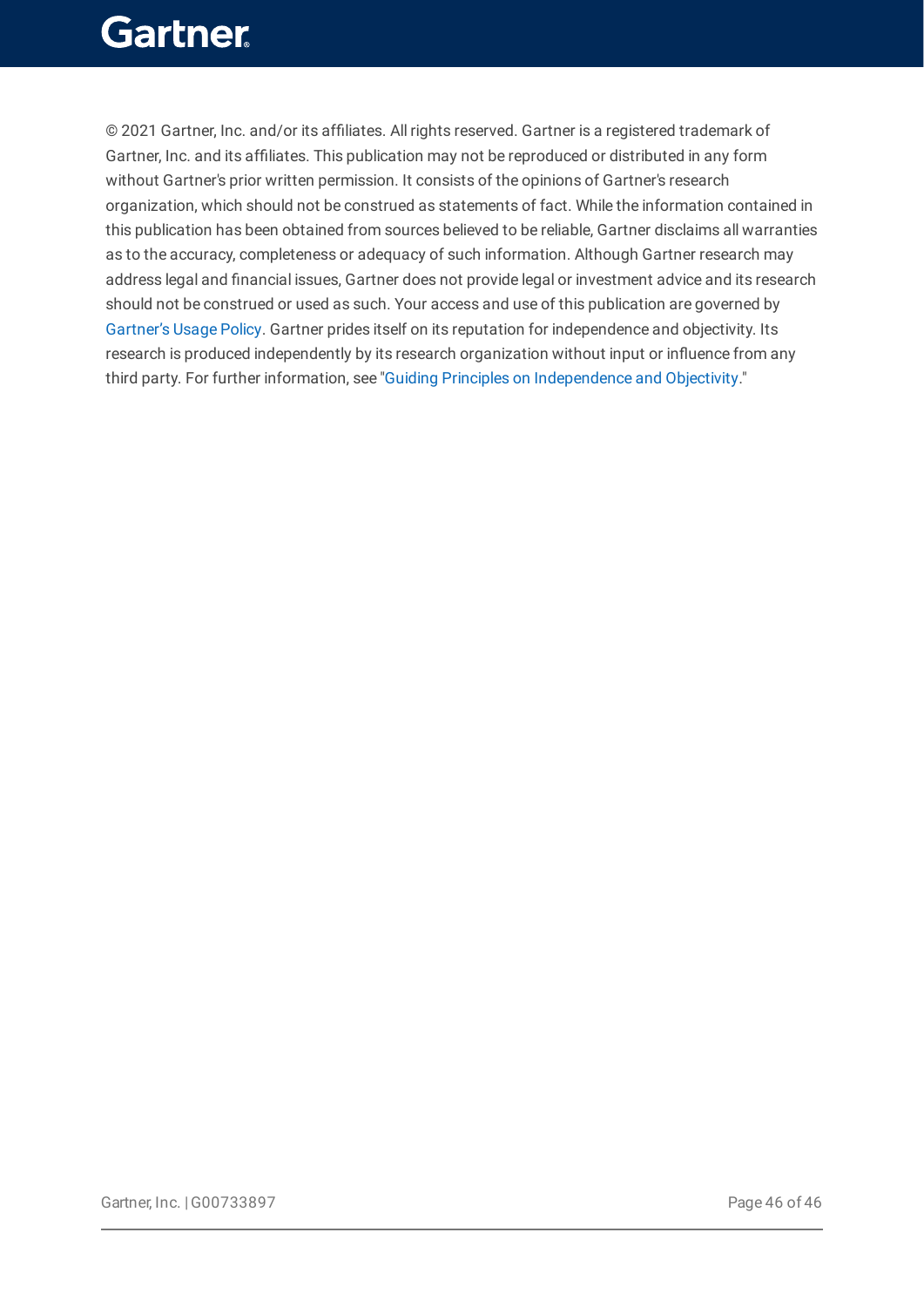### Table 1: Ability to Execute Evaluation Criteria

| Evaluation Criteria $\downarrow$ | Weighting $\downarrow$ |
|----------------------------------|------------------------|
| <b>Product or Service</b>        | High                   |
| Overall Viability                | Low                    |
| <b>Sales Execution/Pricing</b>   | Medium                 |
| Market Responsiveness/Record     | Low                    |
| <b>Marketing Execution</b>       | Low                    |
| <b>Customer Experience</b>       | High                   |
| Operations                       | Medium                 |
|                                  |                        |

Source: Gartner (August 2021)